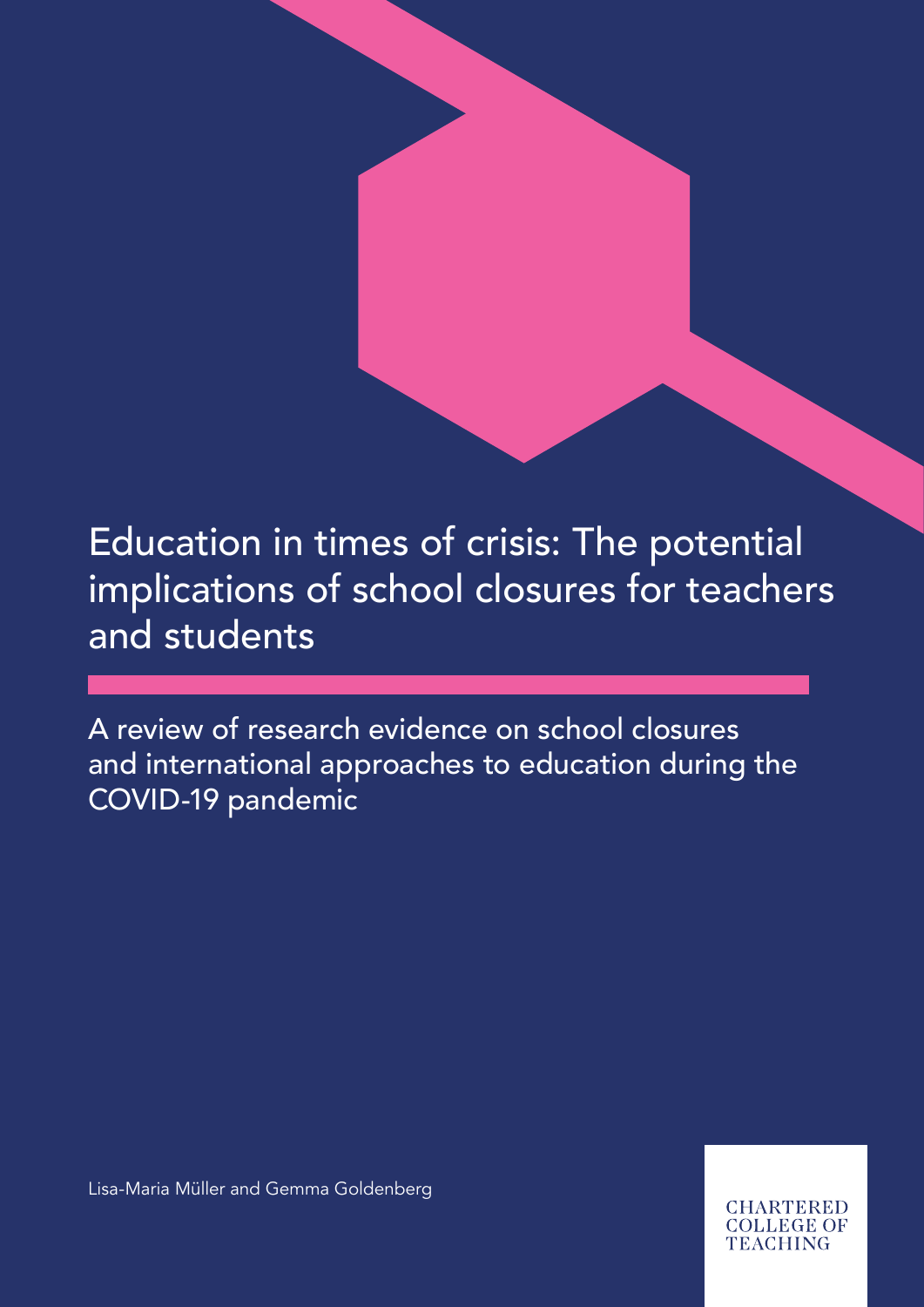### About Chartered College of Teaching

The Chartered College of Teaching is the professional body for teachers. They are working to celebrate, support and connect teachers to take pride in their profession and provide the best possible education for children and young people. They are dedicated to bridging the gap between practice and research and equipping teachers from the second they enter the classroom with the knowledge and confidence to make the best decisions for their pupils.

First published: 7 May 2020 Updated: 15 May 2020

© Chartered College of Teaching, 2020.

chartered.college hello@chartered.college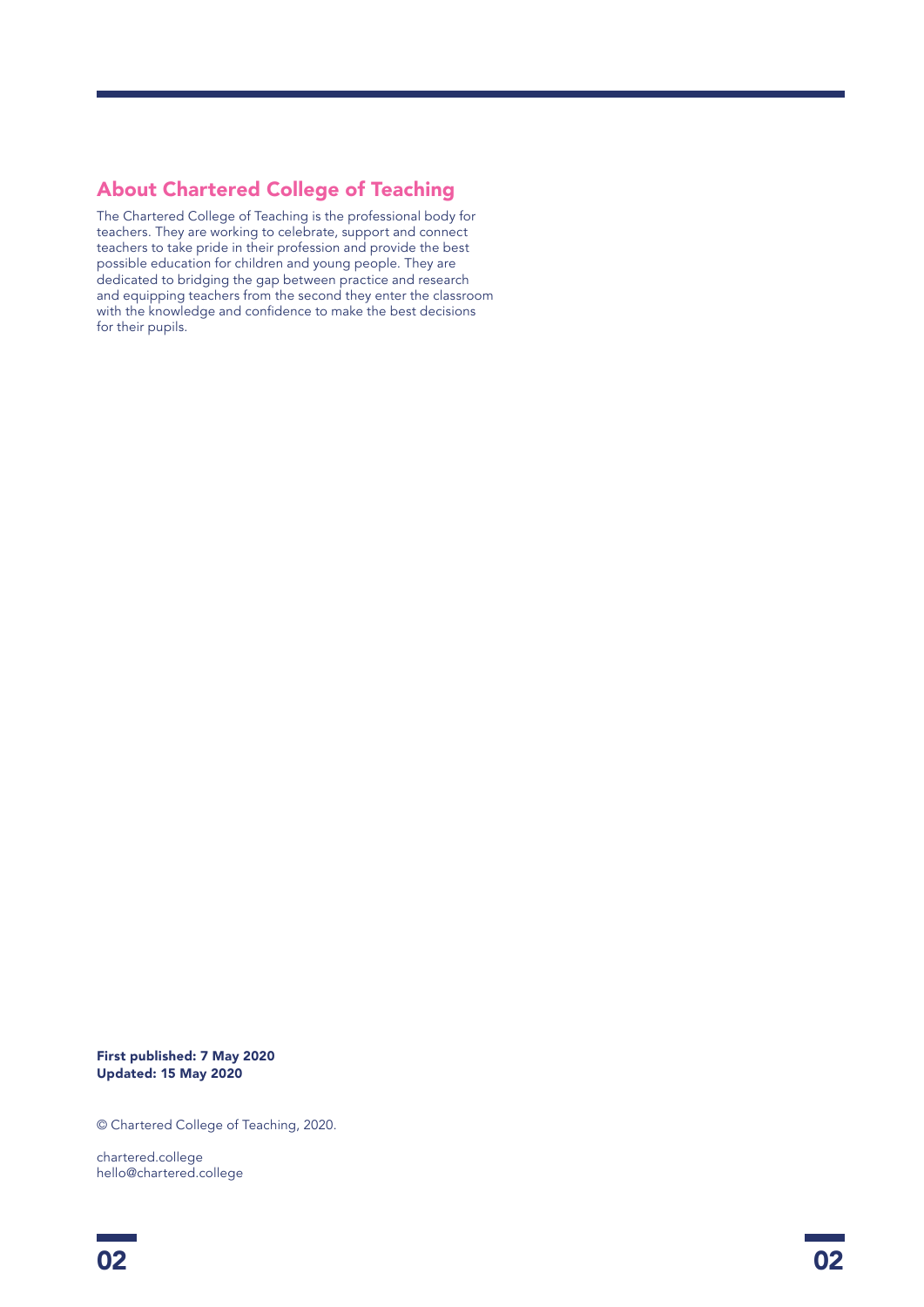## Contents

| <b>Executive Summary</b> | 05 |
|--------------------------|----|
| Introduction             | 08 |

### 01

### The impact of school closures on learning

| 11 | Evidence from school closures during holidays |
|----|-----------------------------------------------|
| 13 | Evidence from unplanned school closures       |
| 15 | The effectiveness of distance learning        |
| 16 | Remote teaching and learning during COVID-19  |
|    |                                               |

### 03

### The effect on teachers

| 26 | Secondary traumatic stress                     |
|----|------------------------------------------------|
| 27 | Risk and protective factors for STS            |
| 27 | Effects on volunteers and non-frontline staff  |
| 28 | The effect of traumatic situations on teachers |

## 02

### The wider impact of the crisis on students' wellbeing and learning

| 20 | The effect of natural disasters on academic attainment                             |
|----|------------------------------------------------------------------------------------|
| 21 | Grief, trauma and post-traumatic stress disorder                                   |
| 22 | What can teachers do to support children<br>experiencing grief, stress and trauma? |
| 24 | What is the evidence on effective socio-emotional                                  |

24 What is the evidence on effective socio-emotional<br>interventions?

### 04

### Looking ahead – planning for school reopenings

31 The importance of school closures in the context of epidemics 32 Evidence on COVID-19-related school closures 33 Potential risks to teachers' and students' health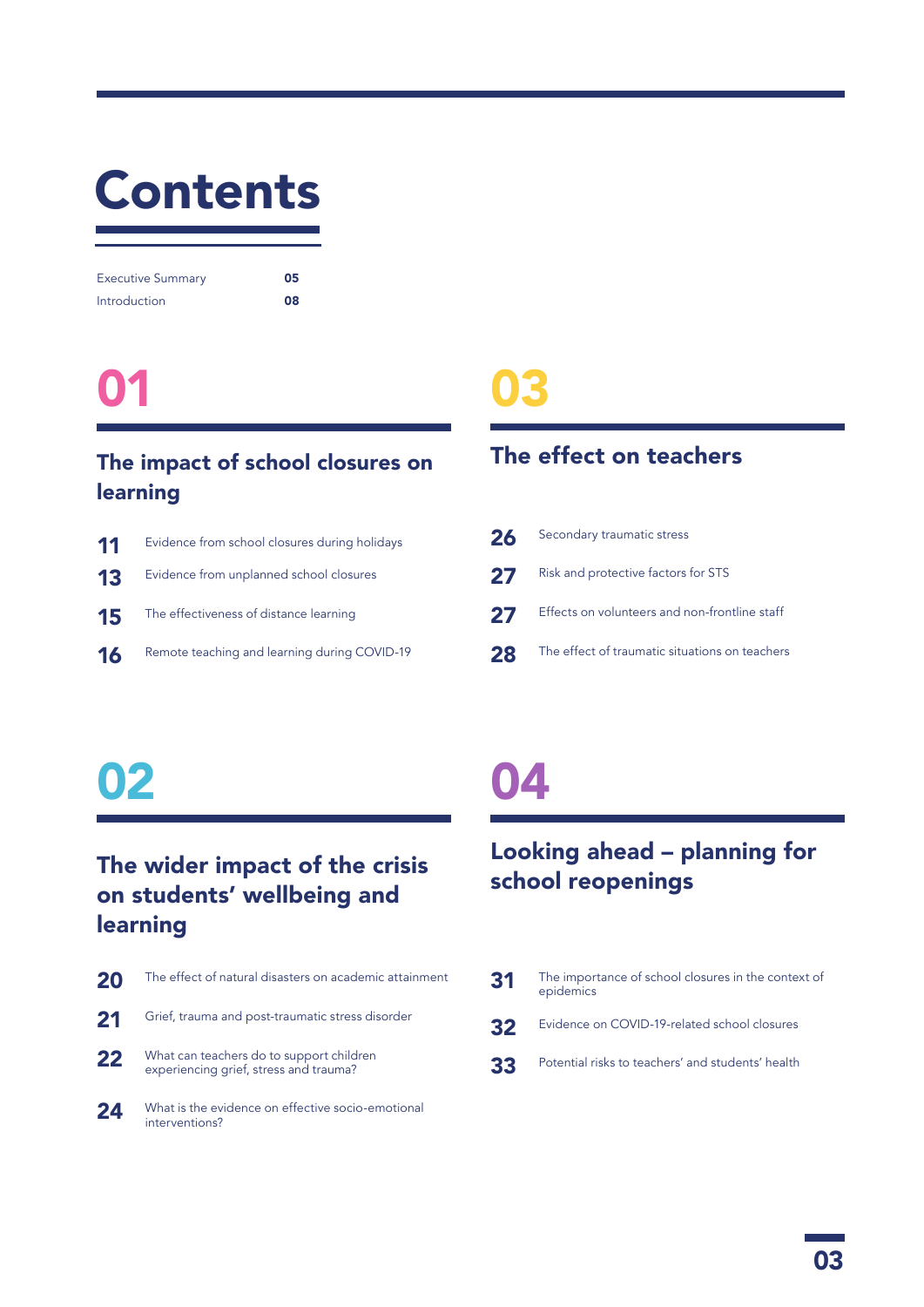### 

### Planning for school reopenings on a national level

| Guidelines for safety and hygiene in schools |
|----------------------------------------------|
|                                              |

| 39 |  |  | Exams and assessments |
|----|--|--|-----------------------|
|----|--|--|-----------------------|

Planning for the mental health and wellbeing of students and staff

| 50 |
|----|
| 51 |
| 53 |
| 55 |
|    |

### 

### A selection of reopening plans outlined by different countries

| 42 | England                                                                |
|----|------------------------------------------------------------------------|
| 43 | Austria                                                                |
| 44 | China                                                                  |
| 45 | Denmark                                                                |
| 45 | France                                                                 |
| 46 | Germany                                                                |
| 47 | Greece                                                                 |
| 47 | New Zealand                                                            |
| 48 | The Netherlands                                                        |
| 48 | Countries where schools are likely to remain closed<br>until September |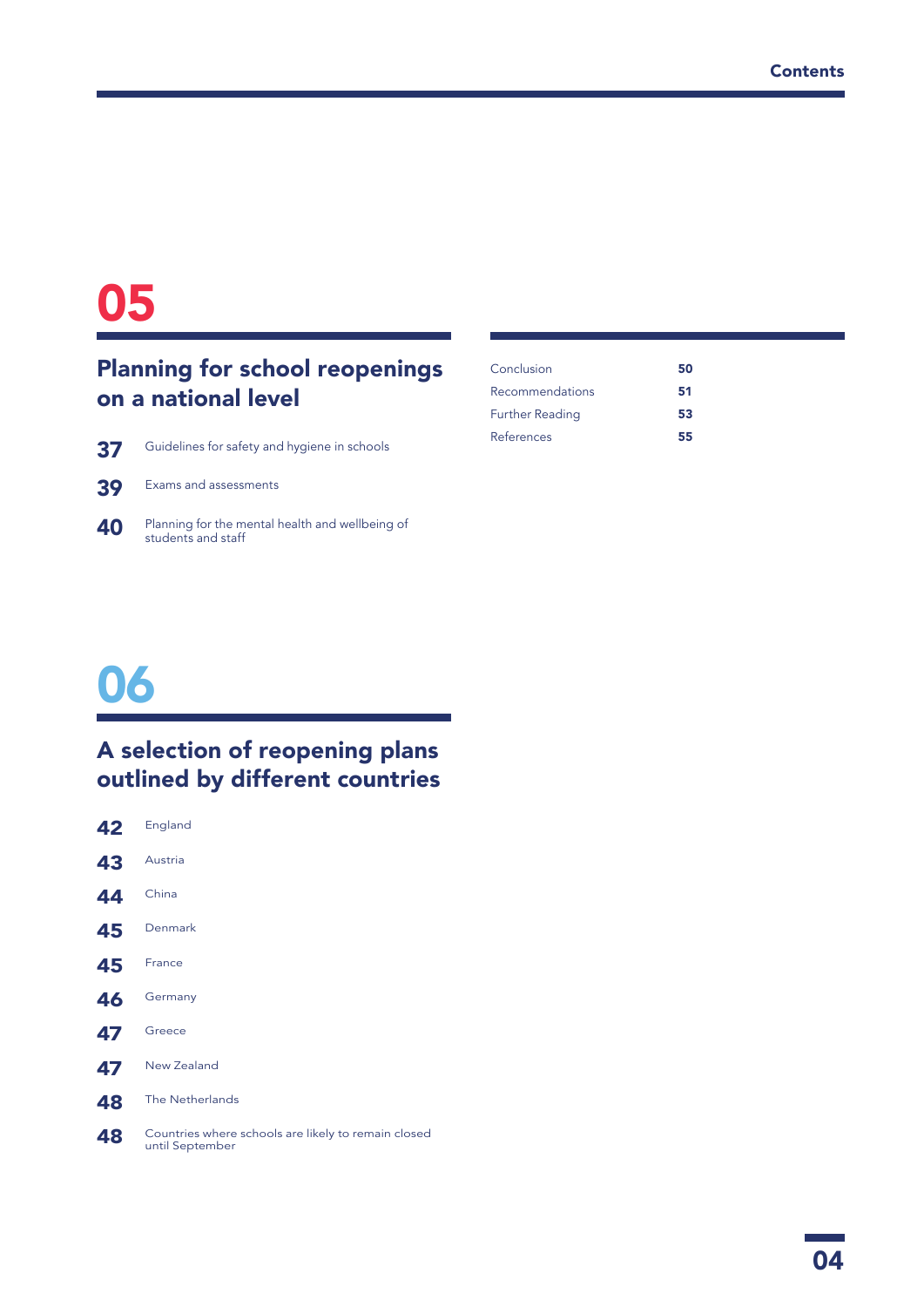## Executive Summary

*Lisa-Maria Müller Education Research Manager, Chartered College of Teaching*

*Gemma Goldenberg Research and Learning Specialist, Chartered College of Teaching*

> In response to COVID-19, 186 countries have closed their schools to the general school population (although some remain open to vulnerable children and children of key workers) as part of social distancing measures. Such widespread school closures are unprecedented and this report considers the impact that both the school closures and the wider crisis may have on students' academic achievement and socio-emotional development, as well as their impact on teachers. Recommendations for planning school reopenings are made, and approaches taken in other countries across the world are summarised.

### Context and limitations

This report reviews and summarises both local and international research from a range of fields and disciplines including education, psychology, psychiatry and paediatrics, as well as guidance from UNESCO, WHO, Public Health England and a range of national governments. It draws on research from previous pandemics and other natural disasters as well as other types of school closures, including summer breaks and snow days. In doing so, it seeks to bring together a range of evidence to support policy makers, school leaders and educators in understanding the impact of school closures, and supporting students and teachers during these closures and once schools reopen.

Of course, applying existing research evidence to the COVID-19 pandemic is problematic. Each situation in which school closures take place is unique and research findings may not be generalisable from one context to another.

Due to current time constraints, this report is not a systematic review or a metaanalysis (though reviews of this kind will be extremely valuable, and are being carried out by research organisations elsewhere). It should instead be considered as a starting point from which discussions about school reopenings in the UK and elsewhere could develop.

The report focuses specifically on the school sector, rather than on further or higher education. The information cited is up to date at the time of publication, but information is constantly changing and new research and guidance is frequently becoming available. Therefore, this report will be updated and adapted in response to emerging findings. At this stage, the views and experiences of school leaders and educators have not been included. These views will form important contributions to the report and our understanding of the impact of school closures; they are currently being collated and an updated version will be published incorporating comments and feedback from the education community.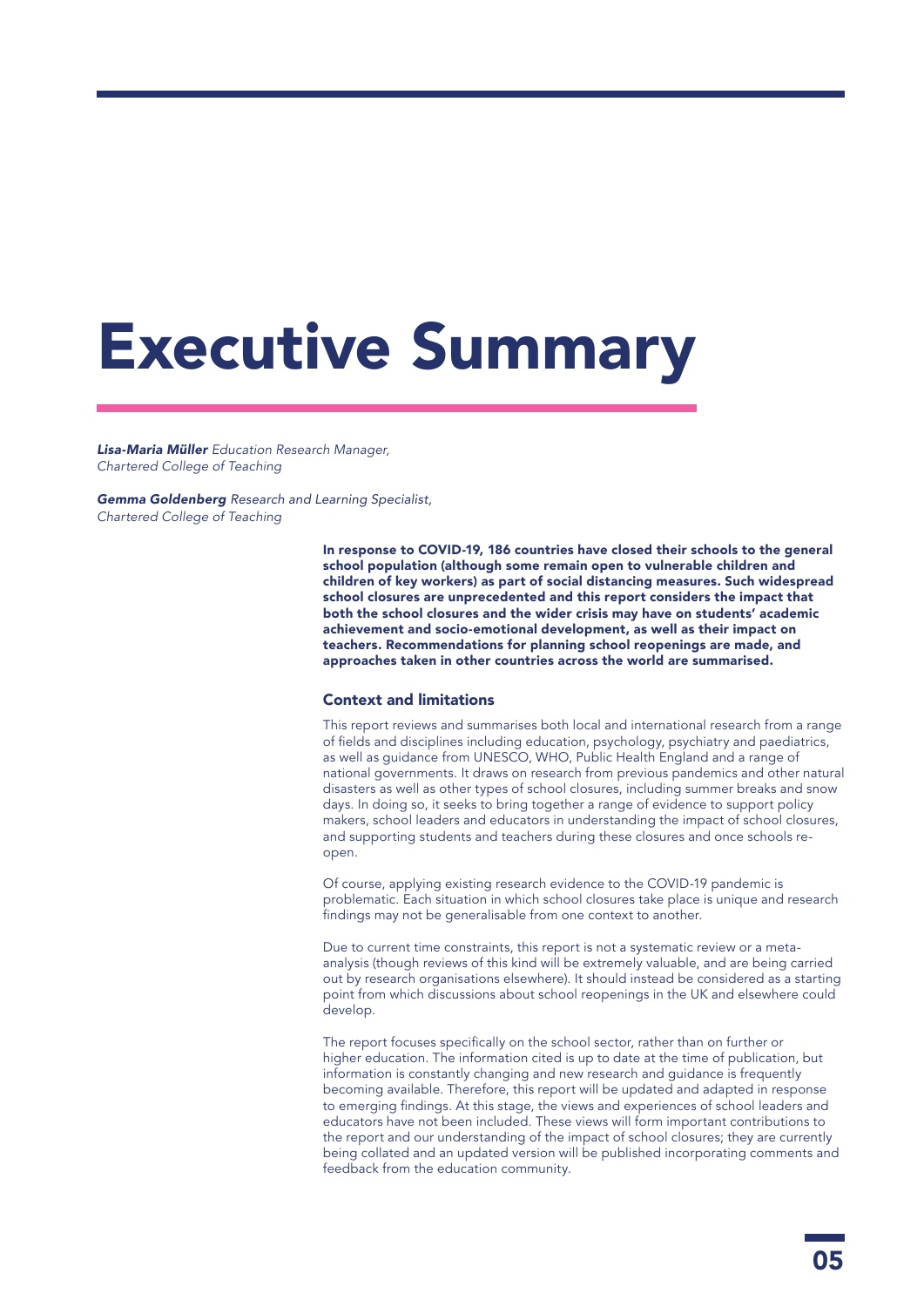### Key findings

### The impact of school closures on learning

- Research evidence on 'summer learning loss' suggests that children from lower income families are usually more adversely affected by school closures during the summer holidays, and that they tend to proportionally affect older children's academic progress more than that of younger children.
- However, in the context of COVID-19-related school closures, both the 'summer learning loss' effect and the learning that is missed during school closures need to be taken into account, which may affect younger children more.
- Families from higher socio-economic backgrounds tend to spend more on their children's online learning in the current context and are more likely to assist children's learning during school closures, as well as having better access to online learning.
- School closures can have an exacerbating effect on students with mental health issues.
- Distance learning can be effective if the teaching methods used are of high quality. This includes incorporating features such as clear explanations, scaffolding and feedback. However, potential differences between distance learning and emergency remote teaching need to be considered.
- Evidence on distance learning during COVID-19 suggests that many students aged between 10 and 19 appear to cope well, but some spend less time on school work than they would normally and some students struggle both academically and emotionally. Students' capacity to study independently, access to online learning and feeling socially connected all contribute to a more positive distance learning experience.

### The impact of the wider crisis on pupils' wellbeing and learning

- Cognition, learning and behaviour can all be affected by grief and by exposure to stressful and traumatic circumstances.
- Research evidence is mixed on the long-term effects of disasters. While some studies found that children were not affected two to four years later, others suggest that there are long lasting effects on socio-emotional and academic development.
- The effect of disasters on academic performance may vary according to students' age and the subjects being studied, but more studies are needed to strengthen these findings.
- Socio-emotional interventions delivered by school staff can be effective, and schools can also play a key role in supporting children who have experienced bereavement or trauma.
- A common reaction to trauma is emotional and social isolation. Other symptoms can include re-experiencing, avoidance and hyperarousal.

### The effect on teachers

- Teachers are subject to the challenges faced by the general population during lockdown, including in many cases managing work and family/caring responsibilities simultaneously, but are also subject to additional pressures because of their professional role in supporting children.
- Teachers often do not have adequate training and guidance in order to support and respond to student's socio-emotional needs following traumatic events.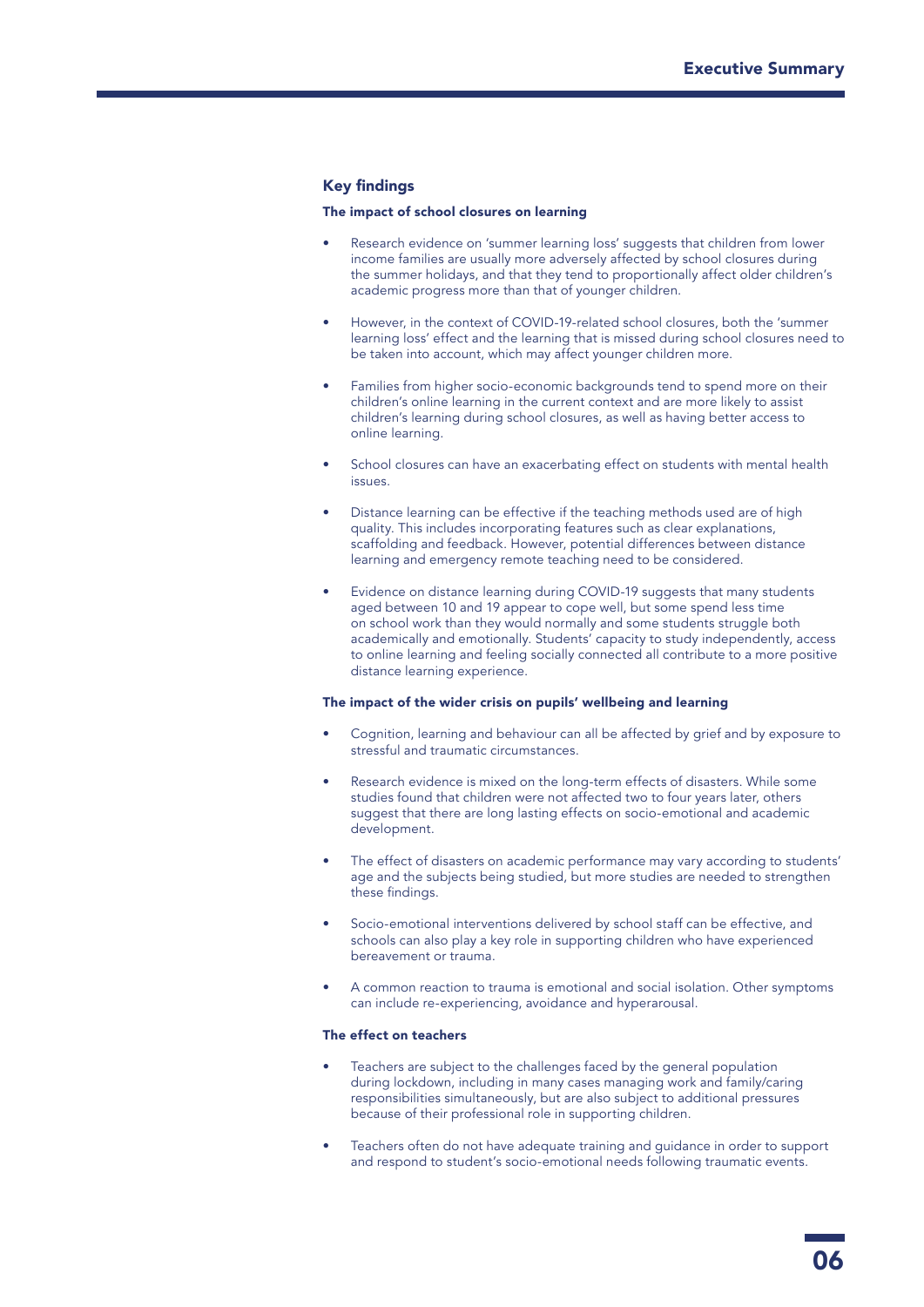• School staff can experience secondary traumatic stress from working with traumatised individuals and this can affect their own mental health. Peer and professional support can help teachers to cope in such circumstances.

#### School closures and approaches to reopening during the COVID-19 outbreak

- The effectiveness of school closures as a measure to stem outbreaks depends on the length of the closure, when the closure and reopening take place, how transmissible the disease is and to what degree it affects children. They appear to be most effective when combined with other social distancing measures.
- Debate remains around the likelihood of infection in children and it remains unclear what their role is in community spread. Recent data suggests that children may be as infectious and at a similar risk of infection as adults. The potential risks to students and teachers therefore need to be taken into account when planning school reopenings, including age and / or developmentally determined differences in children's ability to understand and comply with social distancing measures.
- Countries are varying in their approaches to school reopenings, but staggered returns tend to be favoured so as to limit the number of students on campus at any given time. Some of the most affected countries in Europe (e.g. Italy and Spain) have decided not to reopen schools for the general population before September.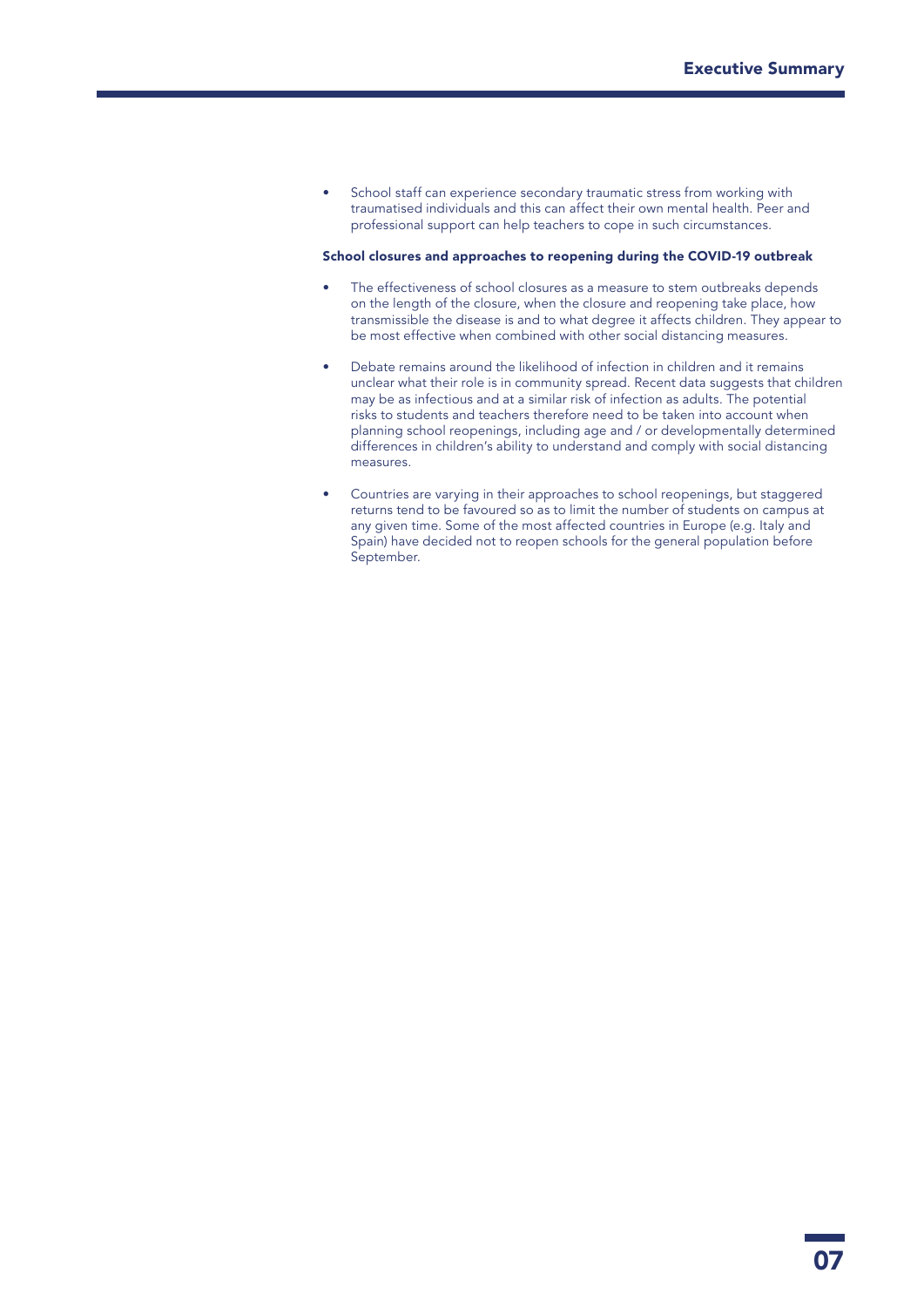## Introduction

School closures are included as a possible measure of social distancing in the pandemic influenza response plans of many countries (see Homeland Security Council, 2006; New Zealand Ministry of Health, 2017; Public Health England, 2014), and have been implemented widely in response to past pandemics (Bin Nafisah et al., 2018; Cauchemaz et al., 2009; Cheatley et al., 2020; Cowling et al., 2008; Cowling et al., 2020; Halloran et al., 2008; Jackson et al., 2014a, 2014b; Kelso et al., 2012; Markel et al., 2007; Rashid et al., 2015). As of Friday 1 May 2020, over 1.2 billion learners worldwide have been affected by school closures due to COVID-19, which corresponds to 73.8 per cent of enrolled learners. And 186 countries have implemented country-wide school closures (UNESCO, 2020a) as part of their social distancing measures in an attempt to slow the spread of the virus. In some countries, schools are closed to all students, whereas in others there are partial school closures; in these cases, care continues to be provided for children of key workers and vulnerable children, and is considered a less disruptive approach than full school closures where all children have to stay at home (Viner et al., 2020).

In this context of widespread school closures, it is important to consider their potential negative consequences, not least so that these can be addressed or minimised where possible. While school closures can have a mitigating effect on the spread of epidemics, they inevitably come at an economic, academic and social cost (Cauchemaz, 2009; Viner et al., 2020).

For example, the economic cost of epidemic-related school closures of 12-13 weeks has been estimated to amount to 0.2-1 per cent of the UK's GDP (Sadique et al., 2008) as a result of absenteeism of the workforce in general and healthcare workers in particular; the latter is because healthcare workers might not be able to attend their workplace at a time when they are most needed because of caring responsibilities (The Lancet Editorial, 2020; World Bank, 2020). It needs to be noted, however, that student and school staff absenteeism is likely to generally increase during epidemics, even if schools stay open, either due to illness or because of staff or parents taking precautionary measures (Viner et al., 2020). This example illustrates the complexity of decision-making processes in the context of a pandemic and highlights the importance of considering the best available evidence from a range of disciplines, so that unintended consequences can be considered and ideally avoided.

This report aims to shed more light on the potential impact of school closures and the wider crisis on students' academic outcomes and socio-emotional development, as well as teachers' mental health and wellbeing. It does so by looking at evidence from past epidemics and disasters, including those that led to school closures and those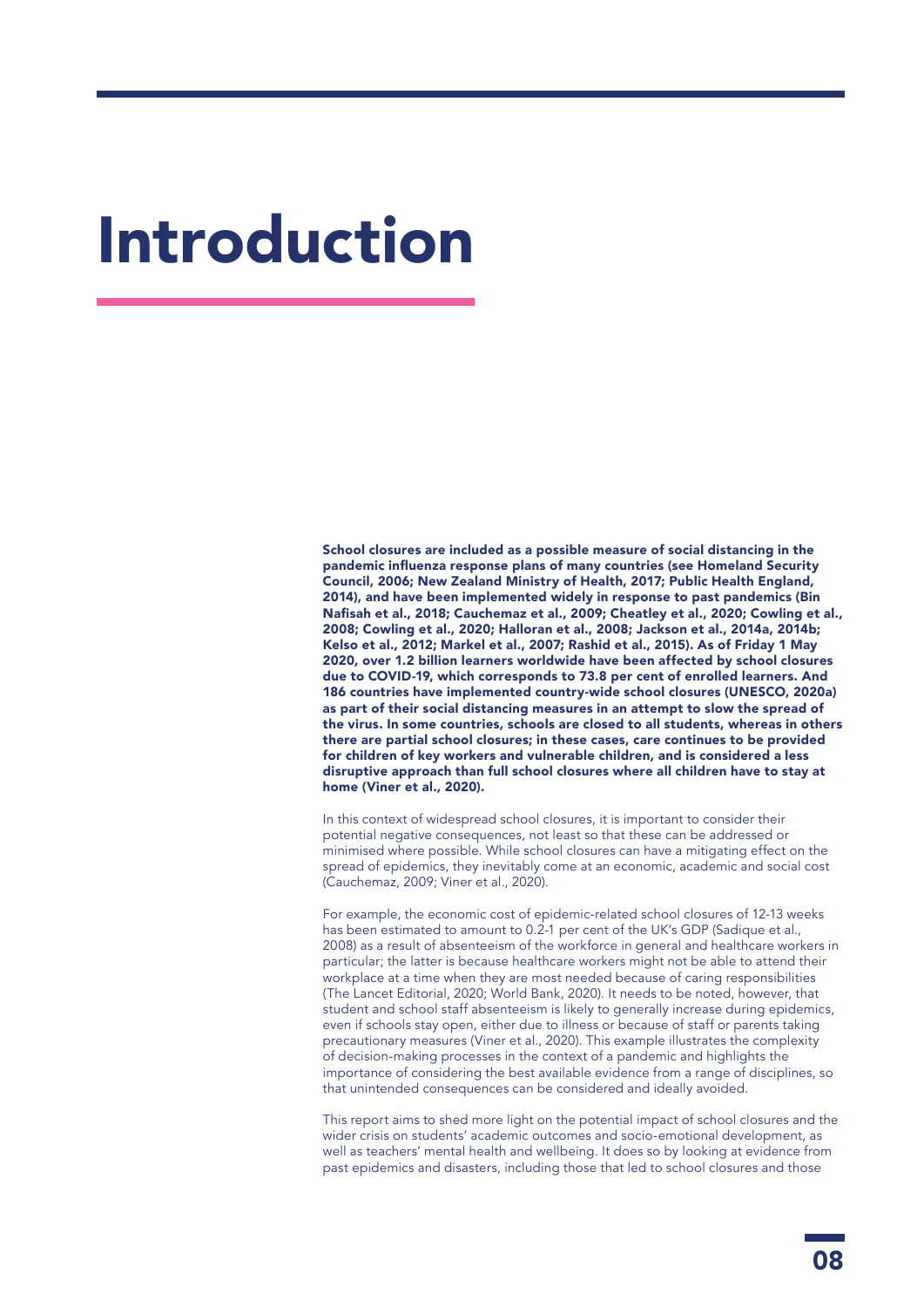that did not, as it seems important to also consider the potential impact that the stress of a crisis such as the current pandemic can have on students and their teachers.

It is important to note that this is not a systematic review, but rather an overview of the evidence that was conducted as rapidly as necessary in the current circumstances and as thoroughly as possible given the time constraints. It is, therefore, perfectly possible that we have missed studies that might merit from being included in order to provide a broader overview of the evidence around school closures. Furthermore, whilst we have made some suggestions as to how some of the findings could be applied when schools reopen, we would like to invite practitioners to add their ideas and suggestions, as well as scrutinise the ideas in reference to their practical application in a real-life school context.

Rather than presenting this report as a final version, we consider it to be a first step; a stepping stone that should bring together teachers, researchers and other stakeholders in the field to discuss the best available evidence and how it can inform current decision-making. We hope that this report is of interest to you and look forward to receiving your comments and feedback.

An updated, amended and extended version of this report will be published as more information becomes available. We hope that by taking this approach, everyone who wishes to comment will have enough time to do so and we will have sufficient time to update the report to inform decision-making as schools reopen.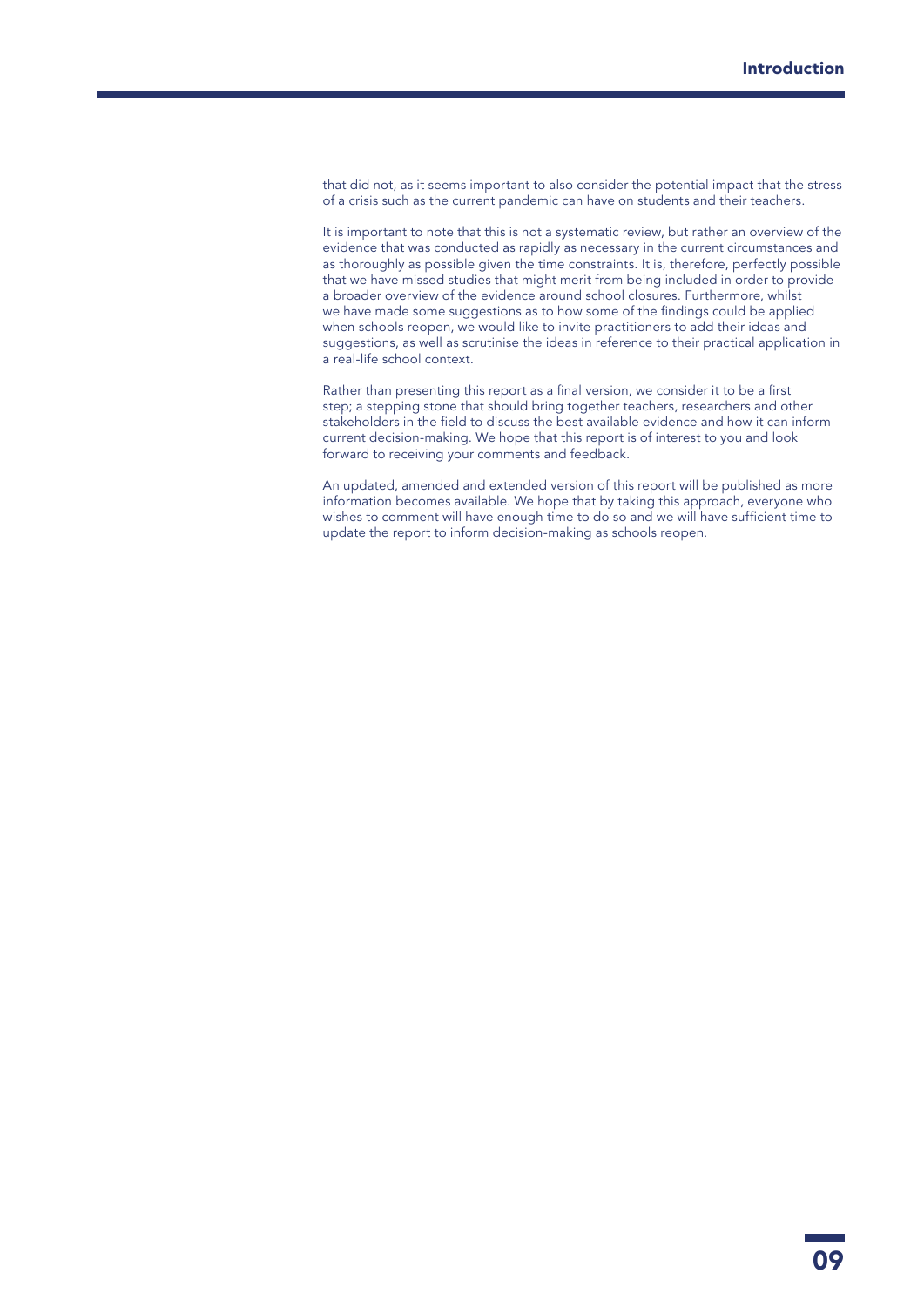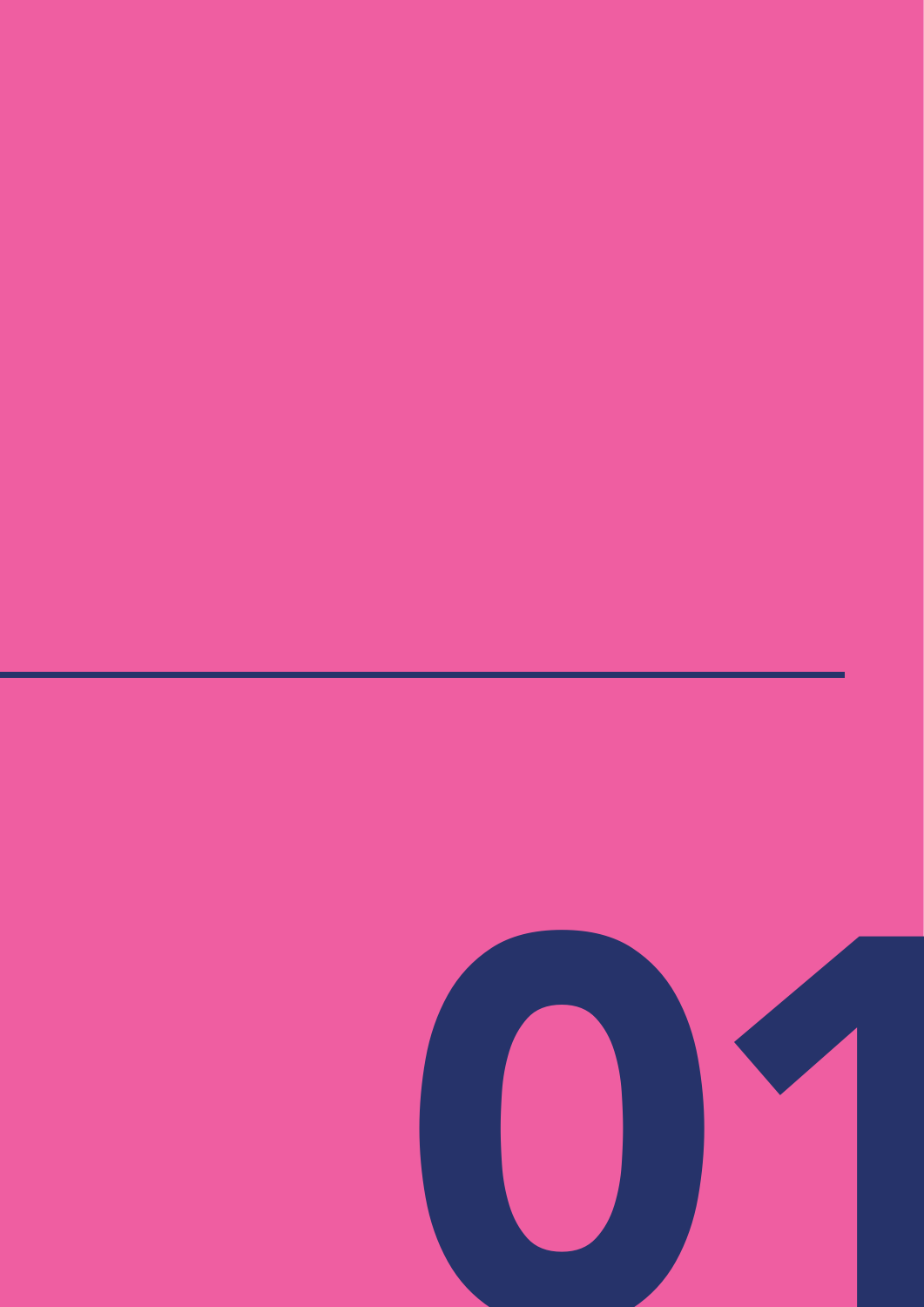### The impact of school closures on learning

We know that when students miss school, it has a negative impact on their academic achievement because they miss out on important learning and fall behind (Balfanz and Byrnes, 2012; Sims, 2020), which is why attendance is so closely monitored in schools across the country.

But what if, rather than one student missing school whilst their classmates are still attending, all schools are closed and everybody stays at home? How do national or regional school closures affect students' academic development?

This section provides an overview of the impact of planned school closures, such as school holidays, as well as unplanned school closures as a result of extreme weather or other natural disasters.

### Evidence from school closures during holidays

Each year across the UK and in many other countries, there is an extended period of planned school closure during the summer holiday. This provides us with some information on how breaks in learning can affect academic attainment, which may be useful in predicting some of the effects of the current school closures. Commonly called 'summer learning loss', there is widespread acknowledgement among the teaching profession that students' learning can stall or regress over the summer holiday. A report published by the DfE (2011) states that students in Key Stages 2 and 3 make the most progress in maths, reading and writing during the summer term, and the least in the autumn. It suggests that: 'Summer-autumn progress may be affected by the intervening summer break, requiring pupils to retain their learning from the previous academic year over several weeks away from school…. Pupils are also more likely to fall backwards, or regress, to a lower sub-level between the summer and autumn terms.' (DfE, 2011, p. 9)

In addition to remembering learning from previous terms, returning to school after the summer break often involves a transition to a new teacher, classroom and/or set of classmates. Time is required to reestablish relationships, rules and routines, and this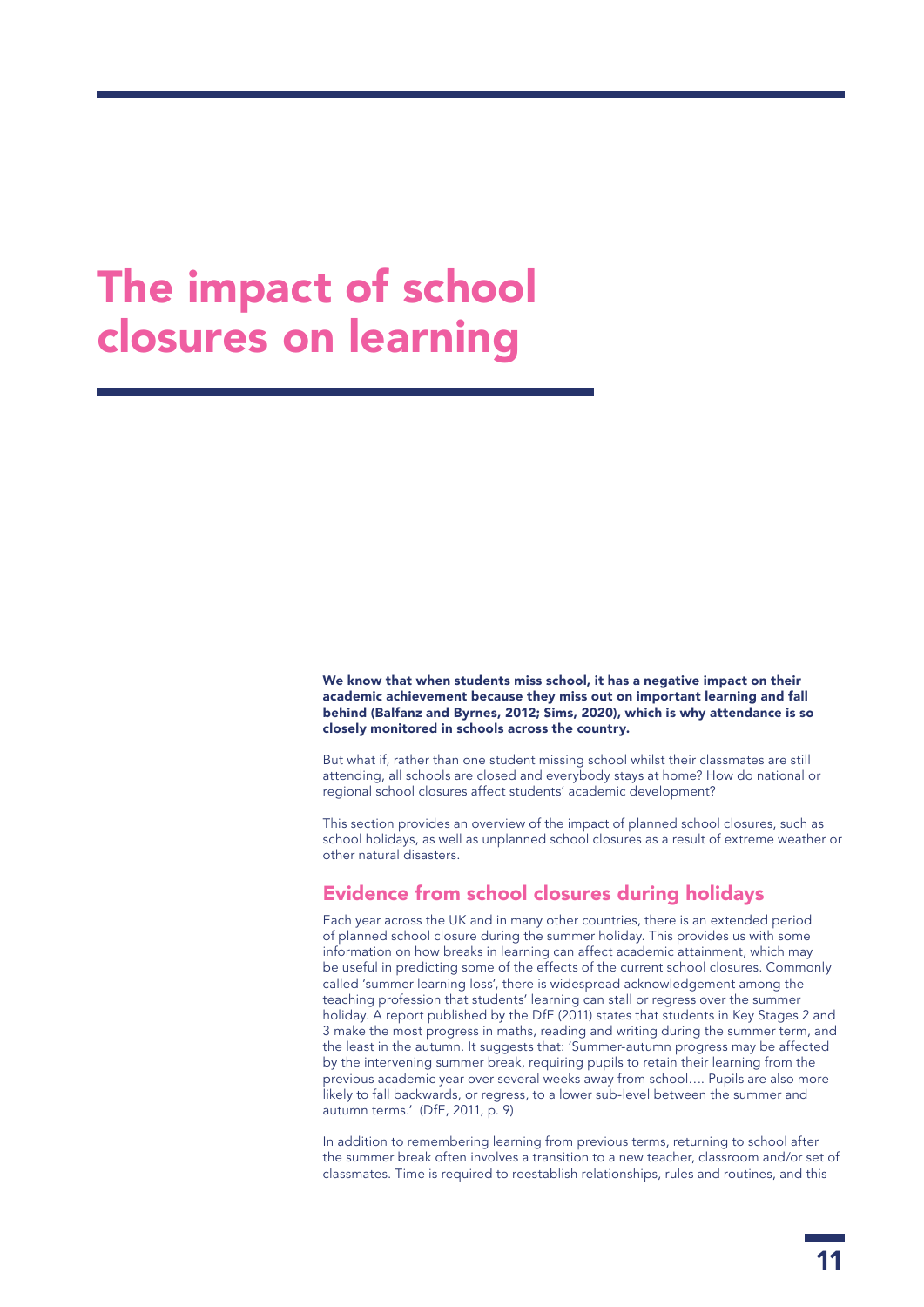time can impact curriculum coverage. This may also be the case when schools reopen following the current crisis.

Research on which subjects are affected most has provided mixed results. One US study found that for students in grades 2 and 3 (Years 3 and 4), spelling regressed but maths did not. For children in grades 4 and 5 (Years 5 and 6), the opposite was true (Allinder et al., 1992). A meta-analysis of summer learning loss research (Cooper et al., 1996) found that the summer break is most detrimental for mathematical computation and spelling. Income-based gaps in reading attainment grow larger over the summer, with lower income students falling behind in attainment on reading recognition tests, whilst children from wealthier families made progress. This is supported by studies on younger children which found that kindergarteners from socially advantaged families learn more over the summer (Burkam et al., 2004). Research from Sweden, however, found that pupils from disadvantaged backgrounds did not lose relatively more learning during the summer (Lindahl, 2001). However, this could be because social backgrounds in Sweden are more homogenous than in other parts of the world.

Research from the UK (Shinwell and Defeyter, 2017) which focused on three schools in areas of low socio-economic status, found that spelling scores deteriorated over the summer holiday. This was a small but significant decline. However, after being back at school for seven weeks, students were able to exceed their pre-summer spelling scores. Unlike in the American study, word reading scores were not affected by time away from school over the summer break. It should be noted, however, that the summer holiday in the UK is typically six or seven weeks long, whereas in America it is roughly 12 weeks.

Recent research on American students (Kuhfeld, 2018) suggests that the proportional effect of summer learning loss tends to increase with pupils' age. During the summer holiday following 3rd grade (Year 4), it found that students lose an average of 27 per cent of their school year gains in maths and 20 per cent in reading. This increases to 50 per cent loss in maths and 36 per cent in reading for the summer following 7th grade (Year 8). Reading is thought to be affected less than maths because this is something students can more easily continue with independently during time away from school.

Furthermore, it is important to recognise that it is not just the effects of summer learning loss that may affect students' learning in the current context when compared with a normal school year. While schools are closed, students are not just losing a proportion of their previous learning, but are also potentially missing learning that they would have normally undertaken. A recently published brief (Kuhfeld and Tarasawa, 2020) used research on the summer learning loss and student learning gains across typical school years with a nationally representative sample of students in grades 3-8 (equivalent to Years 4-9 in the English system) to estimate learning losses as a result of COVID-19-related school closures. Their projections of a COVID-19 slide scenario, where students missed the learning gains they would normally have during school closures and also showed patterns that are typical of learning loss during summer holidays, suggest that students might return to schools in September with about 70 per cent of the learning gains in reading of a typical school year and even smaller learning gains (less than 50 per cent) in mathematics. Their projections further suggest that some grades might be nearly a full year behind the learning progress we would usually expect them to make in mathematics in one school year. Given the relatively more rapid learning gains in younger students, the missed learning for younger pupils may be particularly important.

The reasons for individual differences in summer learning loss are less well documented. It is possible that higher income families are more likely to access libraries, museums and other learning opportunities throughout the school holiday. A situation such as a pandemic whereby these facilities are closed to everyone may even out some of these between-family differences. However, more affluent families might still be able to spend more on children's private tuition and online learning programmes, as outlined below. Kuhfeld and Tarasawa (2020) also suggest that families from higher socio-economic backgrounds are more likely to have access to the necessary resources for distance learning and more flexible work arrangements that might help them to overcome some of the challenges that are present in the current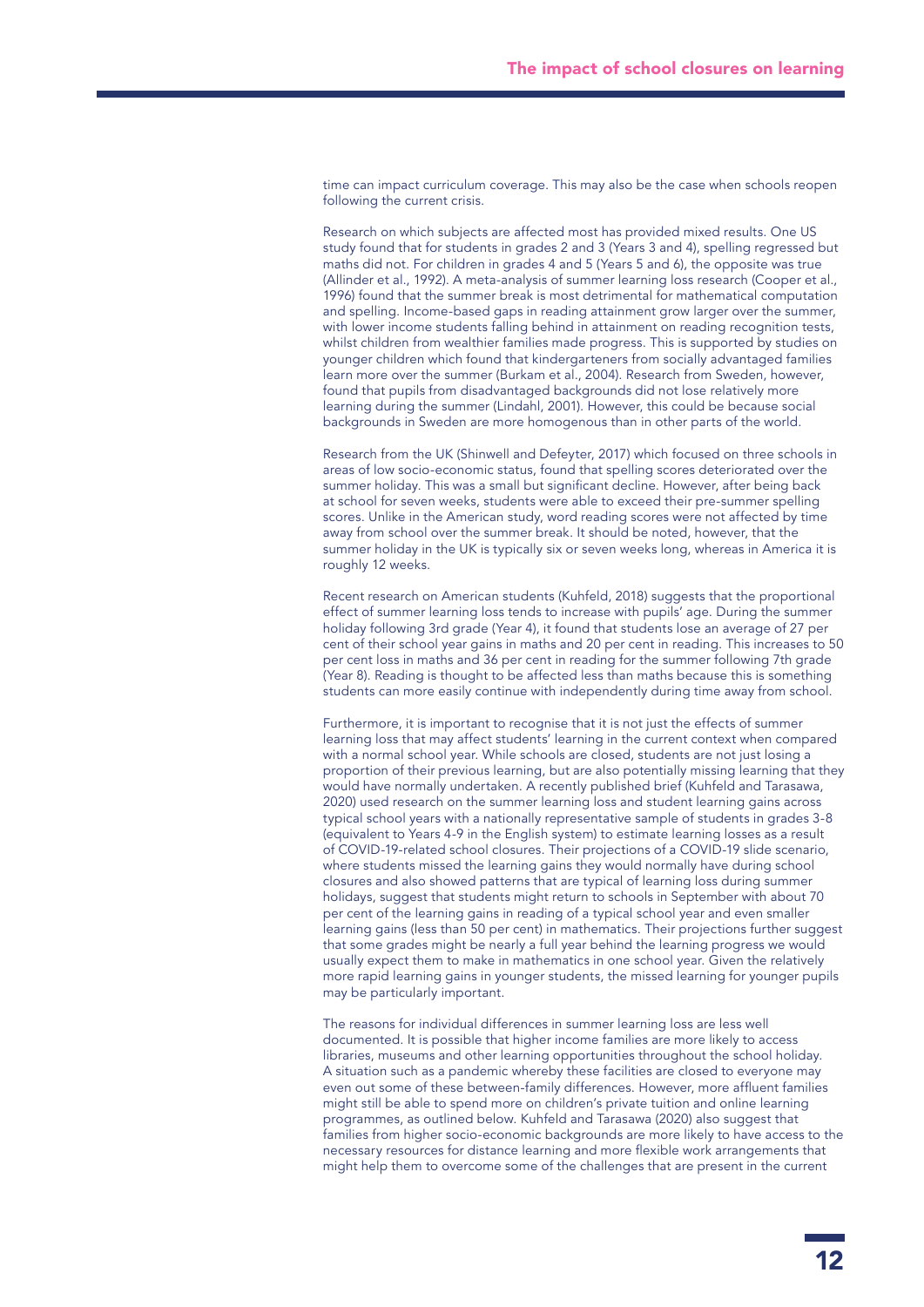crisis. Families from lower socio-economic backgrounds on the other hand, are more likely to be hit harder by the economic impacts and face food and financial insecurity.

The brief review above suggests that school closures during the summer holidays, when all children are at home for an extended period of time, can have a negative impact on some students' academic outcomes. However, school closures in the context of COVID-19 were unplanned and occurred at very short notice. While schools are closed, some formal learning continues on and offline, albeit in alternative forms. These are important differences that might impact the ultimate effect of school closures on students' learning in the current situation.

### Evidence from unplanned school closures

While we do not have any evidence on academic outcomes from the ongoing crisis, we can refer to modelling studies and evidence from other contexts in which unplanned school closures occurred, to try and estimate the potential impact of the current situation on students' academic development.

A modelling study by Aroob Iqbal et al. (2020) shows three possible scenarios for students' learning as a result of school closures around the world. In the first scenario, average levels of learning would decrease across the distribution as children are out of school. According to the authors, this scenario is very likely, despite countries' efforts to mitigate the effects of school closures through distance learning. We talk more about distance learning in the context of COVID-19 in the next section.

The second scenario sees the most disadvantaged particularly affected, while students from a higher socio-economic background continue to learn and might even exceed previous levels of learning due to access to private tutors, digital access, personalised learning programmes, etc.

This corresponds to findings from a recent report by the Sutton Trust (Cullinane and Montacute, 2020) on learning in the current pandemic which found that pupils from independent schools are twice as likely than their state school peers to take part in daily online lessons. The report also presents the following:

- children from more deprived schools are less likely to complete the work set by their teachers, more likely to do work of a lower quality than their usual standard and less likely to have access to devices to help them access learning from home
- less than half of parents without higher education qualifications feel confident in supporting their children's learning, while more than three quarters of parents with a postgraduate degree and 60 per cent of those with an undergraduate degree felt comfortable doing so. The report also highlights important financial differences
- while most families had spent less than £50 on their children's online learning when the survey was conducted, twice as many children from middle class homes (19 per cent) than working class homes (8 per cent) had more than £100 spent on them. In families where parents earned more than £100k, one third of families had spent more than £100
- while two thirds of children who previously received private tuition no longer continue to do so, the remaining one third of children still have access to private tuition during this crisis.

Taken together, these results suggest that children from higher socio-economic backgrounds are more likely to receive guidance and financial support from their parents and carers during the current lockdown and that a minority continues to have access to private tuition, which is likely to exacerbate the achievement gap between children from more and less deprived backgrounds.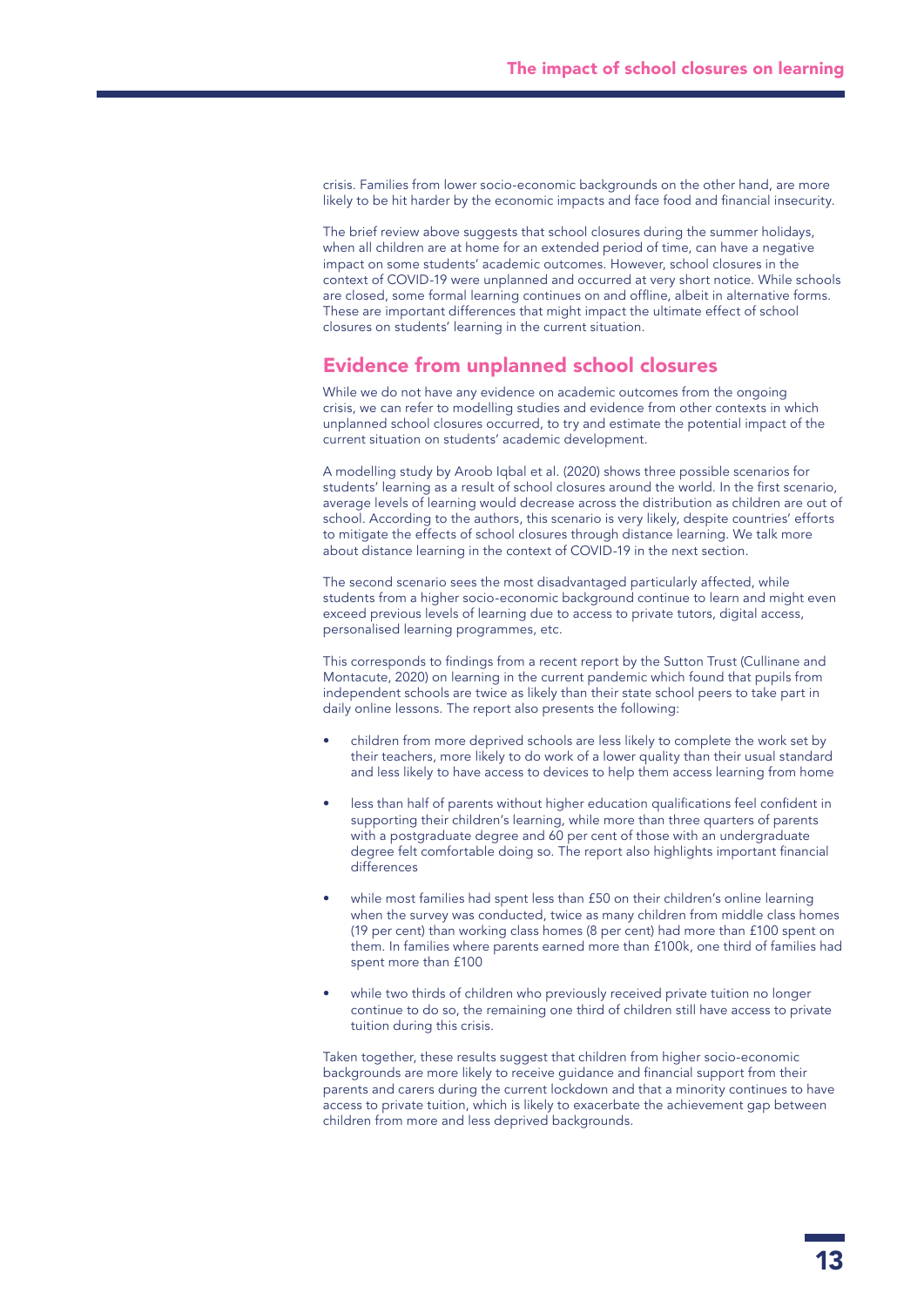

The final scenario in Aroob Iqbal et al.'s (2020) study models the number of school dropouts as a result of school closures and also suggests a particularly strong negative effect on students from lower socio-economic backgrounds. The authors argue that earlier crises such as the 1997-98 Asian financial crisis and the 1916 polio pandemic led to stark increases in school dropouts, especially among children with lower socioeconomic status who might be forced to take up jobs to support their families due to economic hardship. Of course, the possible number of dropouts may vary depending on what age groups schooling is compulsory for in different countries. An economic crisis can also lead to permanent school closures, particularly in the private sector where low-fee private schools operate on tight margins. In the state sector, schools might also be closed or merged due to austerity measures, and teachers furloughed as a result of economic hardship. Permanent school closures can lead to higher drop-out rates as students might not have the means to travel to schools that are further away.

Several empirical studies provide support for these models. For example, a study on the effects of school closures due to the 1916 Polio epidemic in the US found that children aged 14-17 who had been affected by school closures, had lower educational outcomes than their slightly older peers who had not been affected by school closures (Myers and Thomasson, 2017). Although this study is of interest as it investigated the impact of unplanned school closures on academic outcomes, it needs to be borne in mind that they occured in very different circumstances and as such, the results might not be directly transferable to the current situation. Most importantly, children in this context would not have had access to online learning, which might mitigate some negative impacts of school closures, although possibly for some students more so than others.

Connolly's (2013) study of the impact of the 2010/11 earthquakes in New Zealand indicated lower educational outcomes on the National Certificate of Educational Achievement (NCEA) in 2010, but not in 2011, when the overall NCEA results from the Canterbury region – which includes all Christchurch secondary schools that were affected by closures due to the earthquake – actually performed higher than the New Zealand average. It is important to note that in 2011 an 'earthquake impaired derived grade process' was introduced to allow schools to apply for special dispensation on behalf of students to take into account the educational disruption in NCEA grading. It is not clear how many schools applied for this (Beaglehole et al., 2016) but this might at least partially explain the higher results in that year. However, John Hattie (2020) has argued that the higher performance was instead because of teachers focusing on what pupils needed to learn. Interestingly, only the highest-performing schools in the region had recovered their pre-earthquake performance by 2012, when the 'earthquake impaired derived grading process' was no longer available and schools were relatively back to normal, while more deprived schools had not (Connolly, 2013), which may indicate that school closures had a stronger impact on students from more socially deprived schools, is in line with the second scenario in Aroob Iqbal et al. (2020) and findings from the Sutton Trust (Cullinane and Montacute, 2020).

Interestingly, Beaglehole et al.'s study (2016) did not find any negative effects of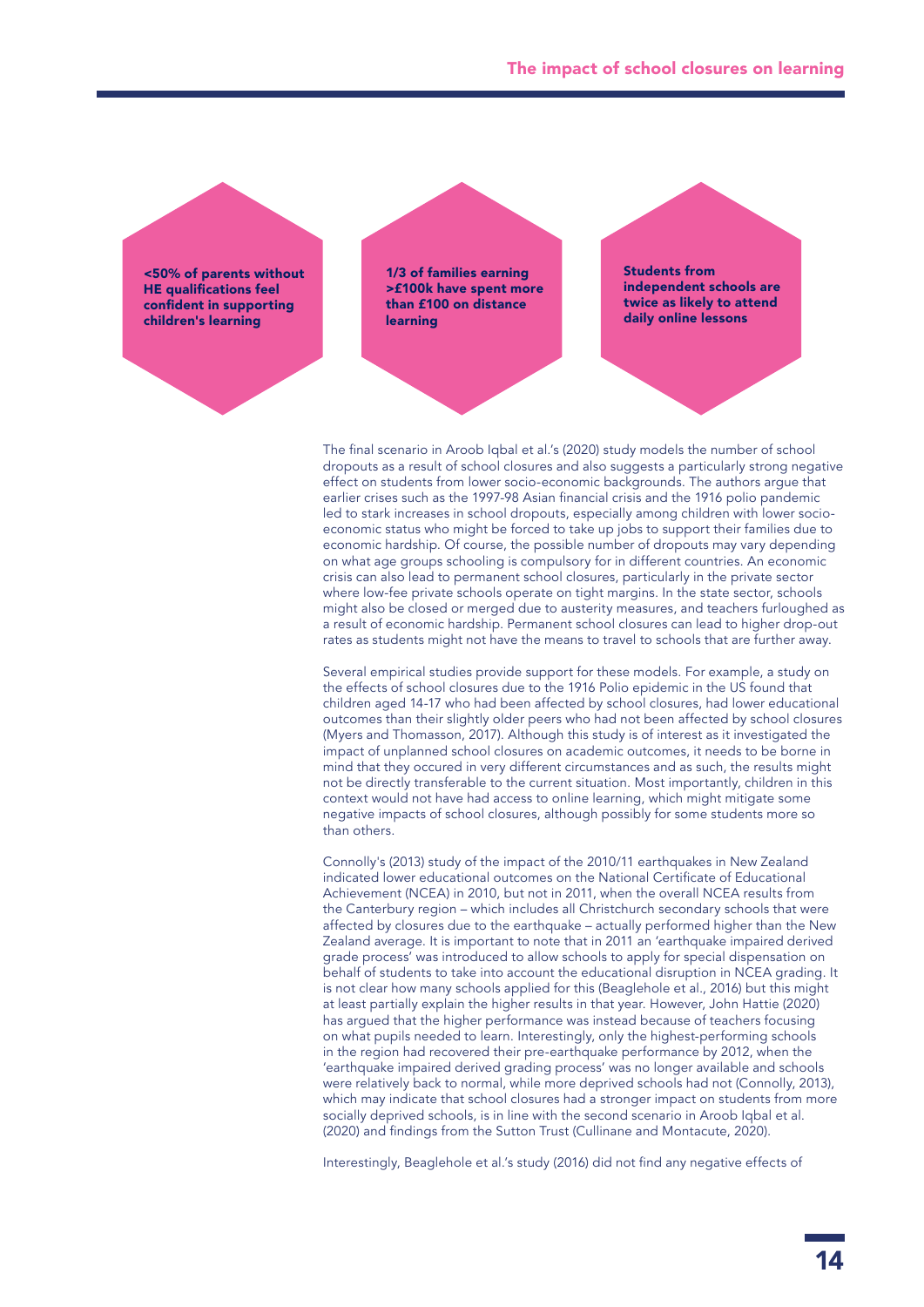these earthquake-related school closures on adolescents' academic failure or disengagement. Academic disengagement was defined as students leaving school prior to the age of 17 and academic failure as leaving school without a qualification. They did not find a negative effect of school closures due to the earthquakes on either of these outcomes when measured on a group level.

An important aspect in the context of these studies is that while some school buildings were indeed closed following the seismic events, those who were unable to return to their school buildings were subsequently (after a period of closure) either temporarily merged with other schools, where the school days were shortened to accommodate the larger number of students, or temporary accommodation was built on school sites (Connolly, 2013), which differs from contexts where schools were closed without an offer of alternative access to education.

Marcotte and Hemelt (2007) also observed that unscheduled school closures in Maryland over a period of seven years, in this case due to snow storms, had a negative effect on students' performance in reading and maths, with a particularly negative effect on younger students and for schools with more students from more deprived backgrounds – however, the latter only for their reading scores. This stands in striking contrast to Goodman (2015) whose study of school level data in Massachusetts spanning the years 2003-2010 found that weather-related school closures did not negatively affect students' test scores, with the exception of schools with a higher proportion of students from a deprived background, who appear to have been marginally affected. Student absence rates that were driven by bad weather (i.e. when students stayed away due to bad weather even though the school was open) did however have a negative effect on maths scores. This suggests that some students missing school while teaching continues for others can have an adverse effect on those missing school, while school closures for all students were not found to have a negative effect on student outcomes in this particular study.

One possible explanation for the difference between the Maryland and Massachuesetts study might be that the average number of days on which schools were closed was lower in the Massachusetts study (two days) than it was in the Maryland study (five days), where the number of school closures also showed substantial variation (between 0-15 days of school closure in some regions). This hypothesis would be further supported by the finding that students in Marcotte and Hemelt's (2007) study performed above their school average in years with relatively few unscheduled closures, but below it in years with many unscheduled closures.

Overall, these studies suggest that unscheduled school closures can have a negative effect on students' academic outcomes, particularly on students from lower socioeconomic backgrounds, but that this is not always the case. Factors such as the length of school closures and whether alternative educational provision is available appear to play a role in minimising the impact on student outcomes. Measures such as amended grading systems are a potential approach to taking mitigating circumstances into account.

### The effectiveness of distance learning

Many countries across the world try to address the loss of learning resulting from unplanned school closures by introducing distance education. While debate persists around the exact definition of distance learning, definitions usually include some form of instruction between two parties (a student and a teacher) that is held at a different time and/or place and uses varying instructional materials (Moore et al., 2010). These days, distance learning often includes the use of technology.

Whilst distance learning has been found to be effective in many circumstances (Allen et al., 2004, EEF, 2020) it may also widen the gap between those students who can readily access online content from home and those who do not have the necessary devices or an internet connection (Cullinane and Montacute, 2020). This potentially leads to a widening of the socio-economic gap we already observe in education (Moreno and Gorzatar, 2020). Apart from individual differences, schools also differ widely in their preparedness for digital learning, as an analysis of the PISA 2018 data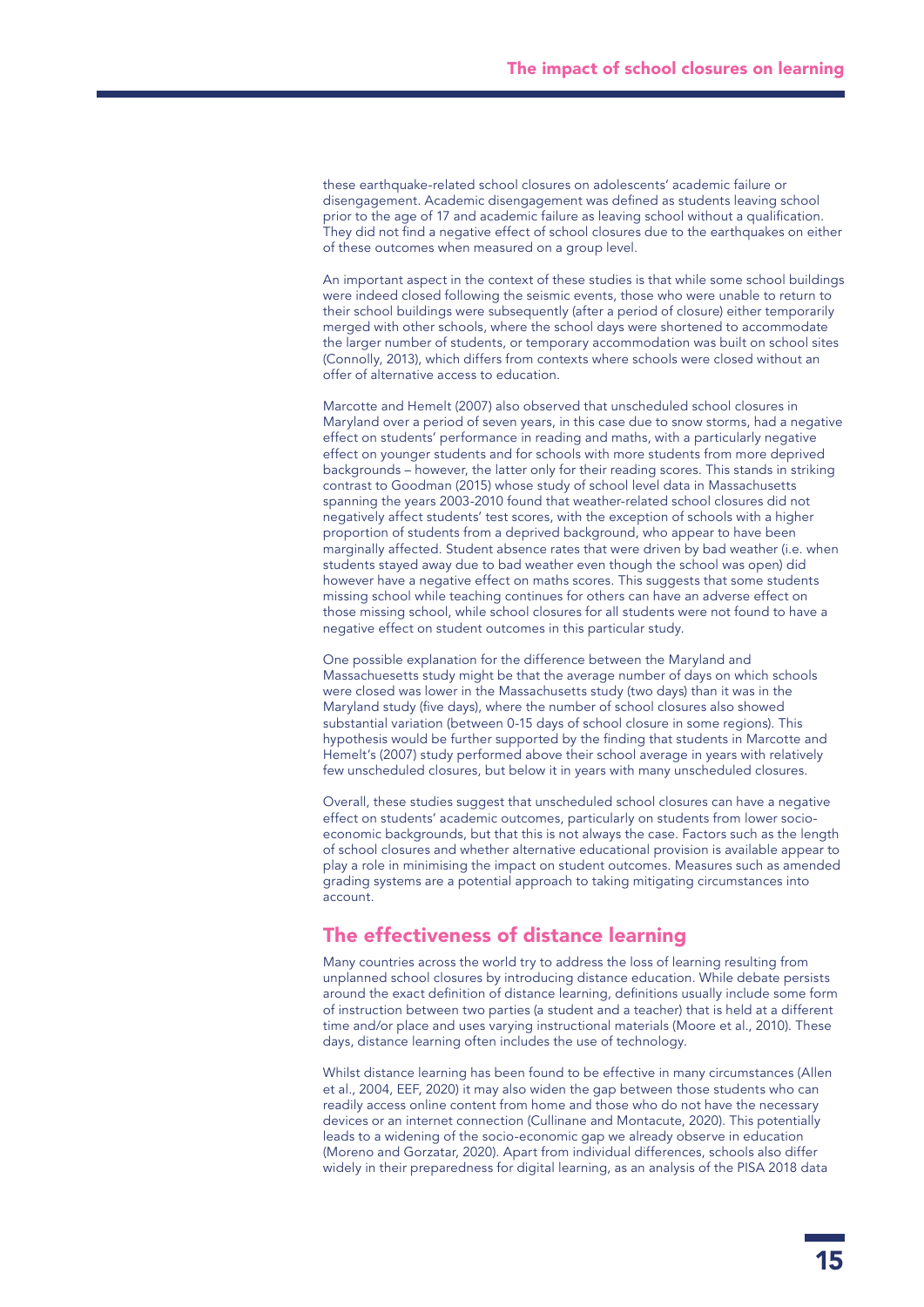shows. Over half of surveyed headteachers indicated that their students did not have access to an effective online learning platform, which shows that the world is far from prepared for online learning on a large scale (Moreno and Gorzatar, 2020).

According to a report by the Education Endowment Foundation (2020), teaching quality is more important than the methods used for delivery. Therefore, if effective elements such as clear explanations, scaffolding and feedback are present, pupils should learn just as effectively through remote teaching as they do during face-to-face instruction. Peer interaction in distance learning – for example, utilising peer marking, live discussions of lesson content, and sharing models of good work – was found to be effective in motivating pupils and improving outcomes. Strategies that support students to work independently, such as checklists, daily plans and reflecting on their work, were also recommended.

The report encouraged teachers to use their professional judgement to decide which approach to distance learning best suits their content and pupils. This is because different approaches – e.g. the use of online games, self-quizzing and computer assisted instruction – have been found to be more or less effective depending on the task and content they are used for.

Parental engagement was beyond the scope of the EEF report but is likely to be a factor in the effectiveness of distance learning, particularly for younger children who may not be able to access learning activities independently.

### Remote teaching and learning during COVID-19

In the context of COVID-19 and the closure of education facilities, a distinction between online learning and emergency remote teaching has been suggested (Hodges et al., 2020). The authors argue that well-planned online courses differ substantially from courses and materials that are currently offered in response to school and university closures. While the article mainly focuses on universities, it opens up an interesting debate for online learning in the context of COVID-19 more widely. Hodges and colleagues argue that although online learning can be as effective as face-to-face instruction, it requires careful instructional design and planning, which in turn affect the quality of learning. The rapid move to online learning in the current circumstances did not allow for the level of planning that would usually be required to achieve the best possible outcomes. The authors provide an estimate of six to nine months of preparation time before a high-quality online course can be delivered, which differs vastly from the timeline in which current online delivery was developed.

They thus propose the term 'emergency remote teaching' (ERT) to describe the temporary shift to online delivery that is currently taking place in education systems across the globe. The focus here lies on 'temporary', as instruction is expected to return to pre-crisis-modes once schools reopen, although the experience should be evaluated (in terms of preparedness and issues rather than necessarily the learning outcomes) and lessons should be learned. They also stress that this abrupt shift to online learning occurred in the context of a major crisis and both teachers and students might have been and continue to be preoccupied by other worries. This difference between well-planned online or distance learning and current ERT, needs to be borne in mind when formulating expectations for planning and delivery as well as during future evaluations.

On Monday 27 April, a research team at the University of Vienna published preliminary results (Schober et al., 2020) of a study on learning during the COVID-19 crisis. Although results are not final and the survey remains open until Monday 11 May<sup>1</sup>, they do provide some compelling insights. Schools in Austria have been closed since Wednesday 18 March (BMBWF, 2020b) and the preliminary analysis takes data until Monday 20 April into account, which allows us to gain a perspective on roughly one month of distance learning in the context of the current crisis. It needs to be borne in mind, however, that the sample was self-selecting and students without

<sup>&</sup>lt;sup>1</sup> German speakers can access the full survey here: [https://lernencovid19.univie.ac.at/.](https://lernencovid19.univie.ac.at/)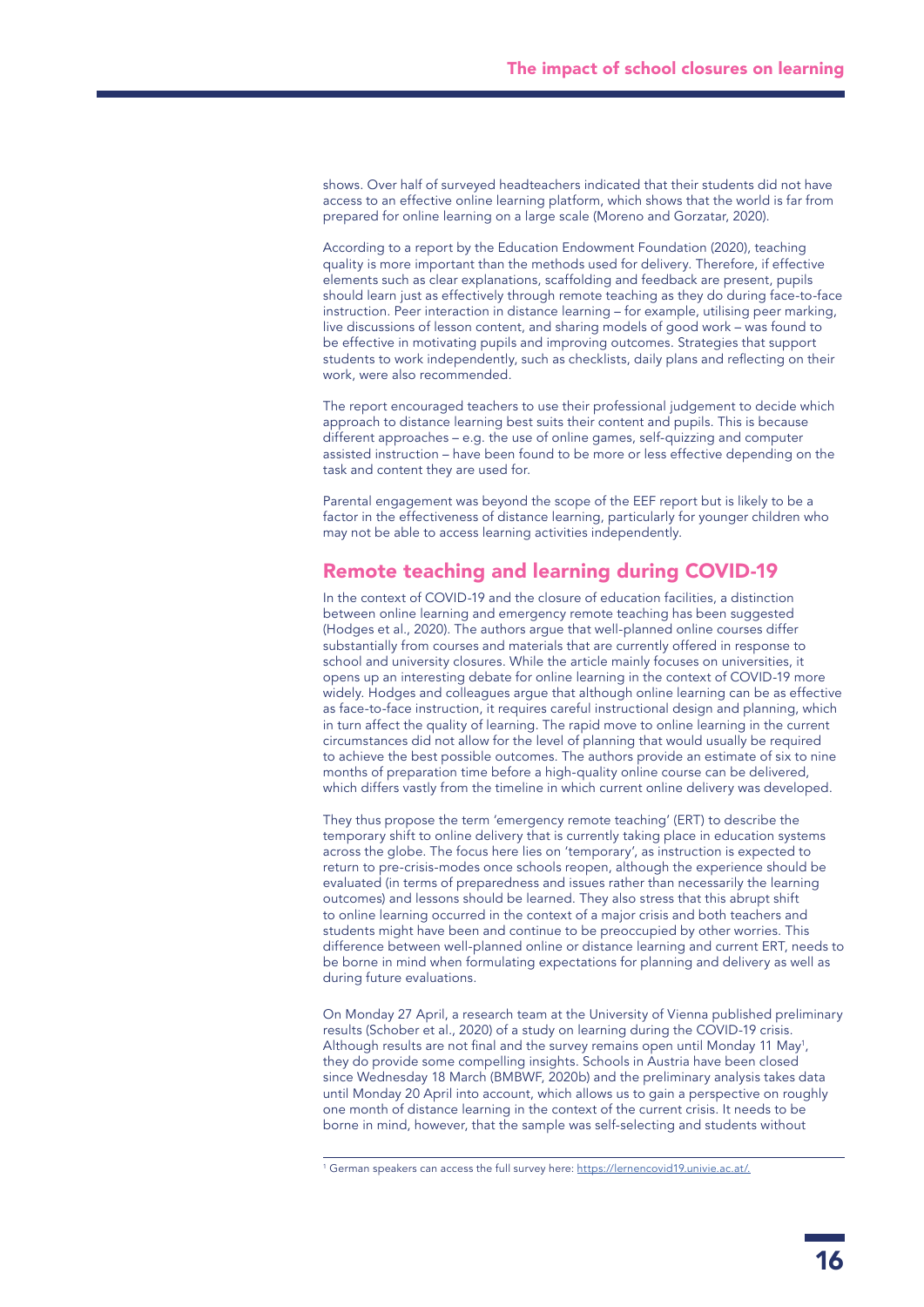internet access at home may not have been able to complete the online survey, which is why results are likely to provide a more positive picture of the situation.

This preliminary analysis is based on over 8,000 school students between the ages of 10 and 19 who responded to an online survey. This preliminary analysis is based on a sub-sample of roughly one third of the total number of respondents.

On average, respondents spend five hours a day on school-related activities, roughly half spend 3.5 to six hours a day on school work but one quarter indicated that they spend 3.5 hours or less on learning. One per cent of students replied that they spent less than one-hour per day on school work. Sixteen per cent of respondents said that they did not have access to a laptop or computer for online learning, whilst 21 per cent do not receive any support from parents or carers. Seventy per cent of students agree that they create a plan of tasks they need to complete but only 38 per cent follow a strict daily schedule.

Learners find independent learning and the fact that they cannot ask any follow-up questions difficult and struggle with organising their own learning. However, they also note that their IT skills have improved, which can be considered crucial in today's society.

The preliminary results show that successful distance learning depends on students' ability to access online learning, which in turn is related to receiving clear instructions from teachers and technological aspects, such as the compatibility of students' laptops and software with software their teachers use.

Two thirds of students feel happy and 80 per cent continue to have a positive outlook on life despite the difficult situation. Those students tend to indicate that they (continue to) feel connected to people who are dear to them. However, six per cent of students said that their levels of wellbeing had deteriorated since the start of the crisis and those tend to be students who feel socially isolated and struggle with school work. Although this is likely to be a conservative estimate due to the nature of the sample and the survey, it would still correspond to roughly 45,000 students in Austria if the number is extrapolated to the whole population.

This study indicates that distance learning can be effective in the current situation and that most students appear to cope well. However, some students complete less school work now than they would if they were in school. Students' success with home learning depends on their ability to access online learning, to study independently and the support they receive from home. Finally, there seems to be a small yet significant group of students who cope less well with the current situation and those tend to be students who struggle with school work and feel less connected to people who are close to them. It will be important to provide additional support for these students when they return to school.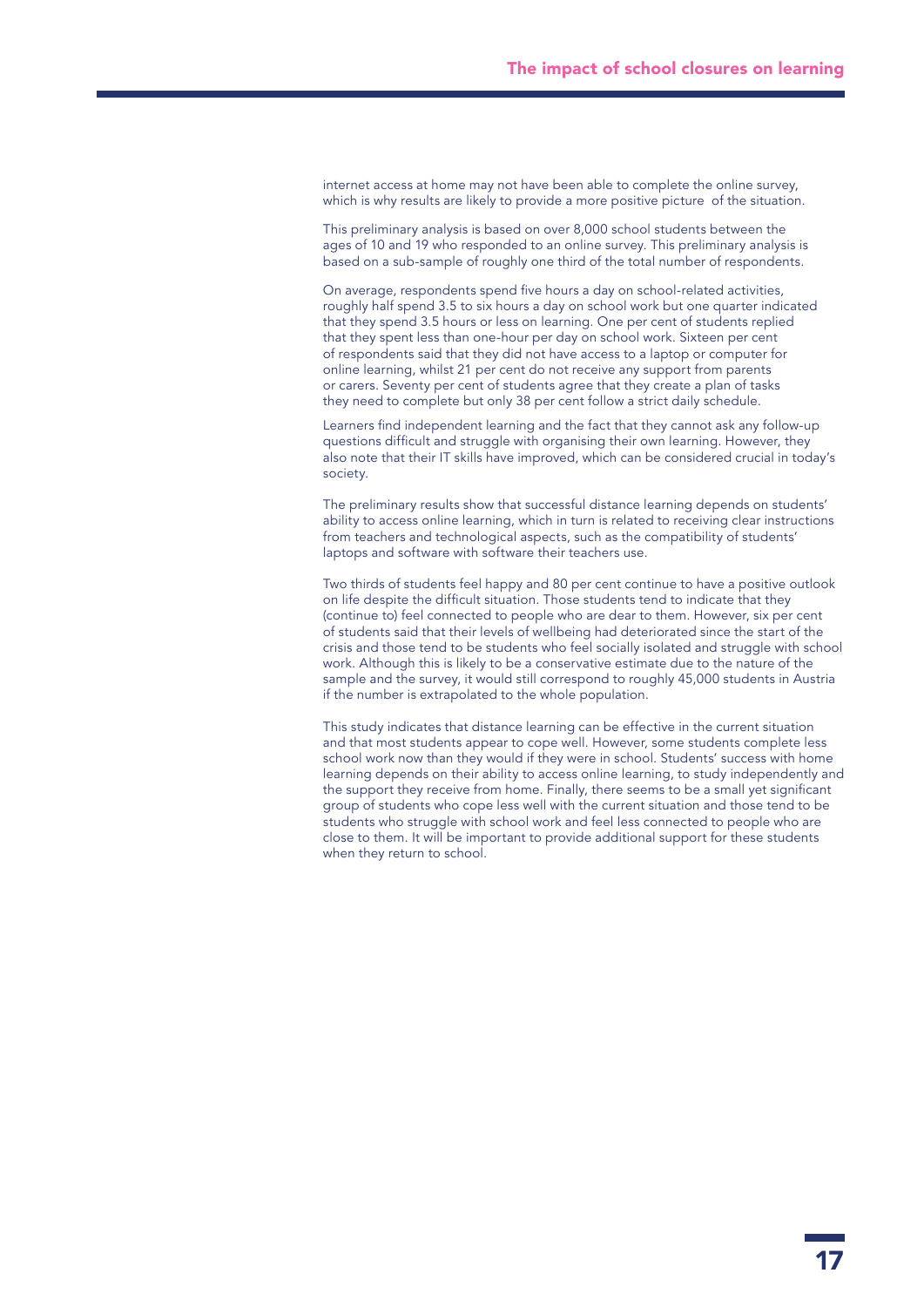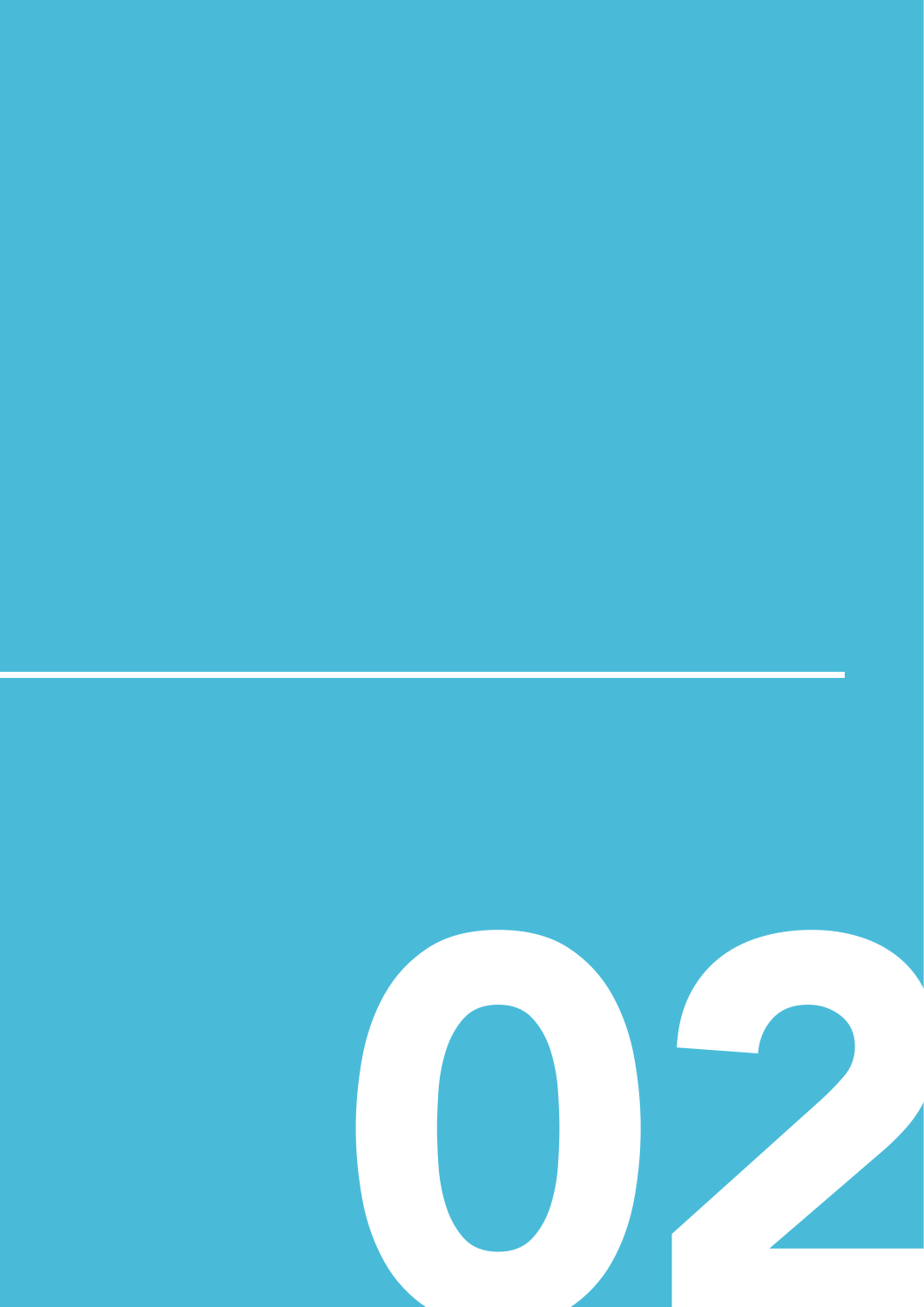### The wider impact of the crisis on students' wellbeing and learning

While school closures per se are an important factor to consider in the current context, it is also important to remember that we are living through extremely stressful times, which might have a considerably negative impact on adults' and children's mental health and wellbeing (WHO, 2020). The context of the pandemic and the related economic and social consequences that children and adolescents are exposed to may also influence their academic progress and development. Some have to spend additional time with abusive relatives, and many others might experience the consequences of financial hardship as a result of the current crises. Many children and their families may be grieving after a bereavement in their family or community. Even if none of these situations apply, it needs to be considered that the current context is not ordinary and can cause additional stress in children.

The WHO have acknowledged the impact COVID-19 could have on children's mental health, identifying that they are likely to experience worry, anxiety and fear, and in response may make increased demands on their parents or caregivers, who may be under undue pressure themselves (WHO, 2020). Whilst the guidance from WHO is for parents to provide love and attention, help their children express themselves and manage their own stressors so as to be a model for their children, not all families are in a position to offer this support and attention. Some parents may be isolating from their children due to illness or being a key worker, others may have their own mental health problems, be dealing with bereavement or be the victims or perpetrators of abuse. There have been rises in domestic violence in the UK during lockdown, with various domestic abuse helplines and websites reporting rises in phone calls and web traffic of 16.6-120 per cent (Grierson, 2020).

School closures specifically can also have an exacerbating effect on students with mental health issues as a recent report (YoungMinds, 2020) showed. This survey of 2,111 participants with a history of mental illness in the UK who were aged up to 25 years, found that 83 per cent of respondents felt that school closures had made their mental illness worse. Twenty-six per cent said that they were now unable to access necessary support. Many researchers, including those from the University of Oxford,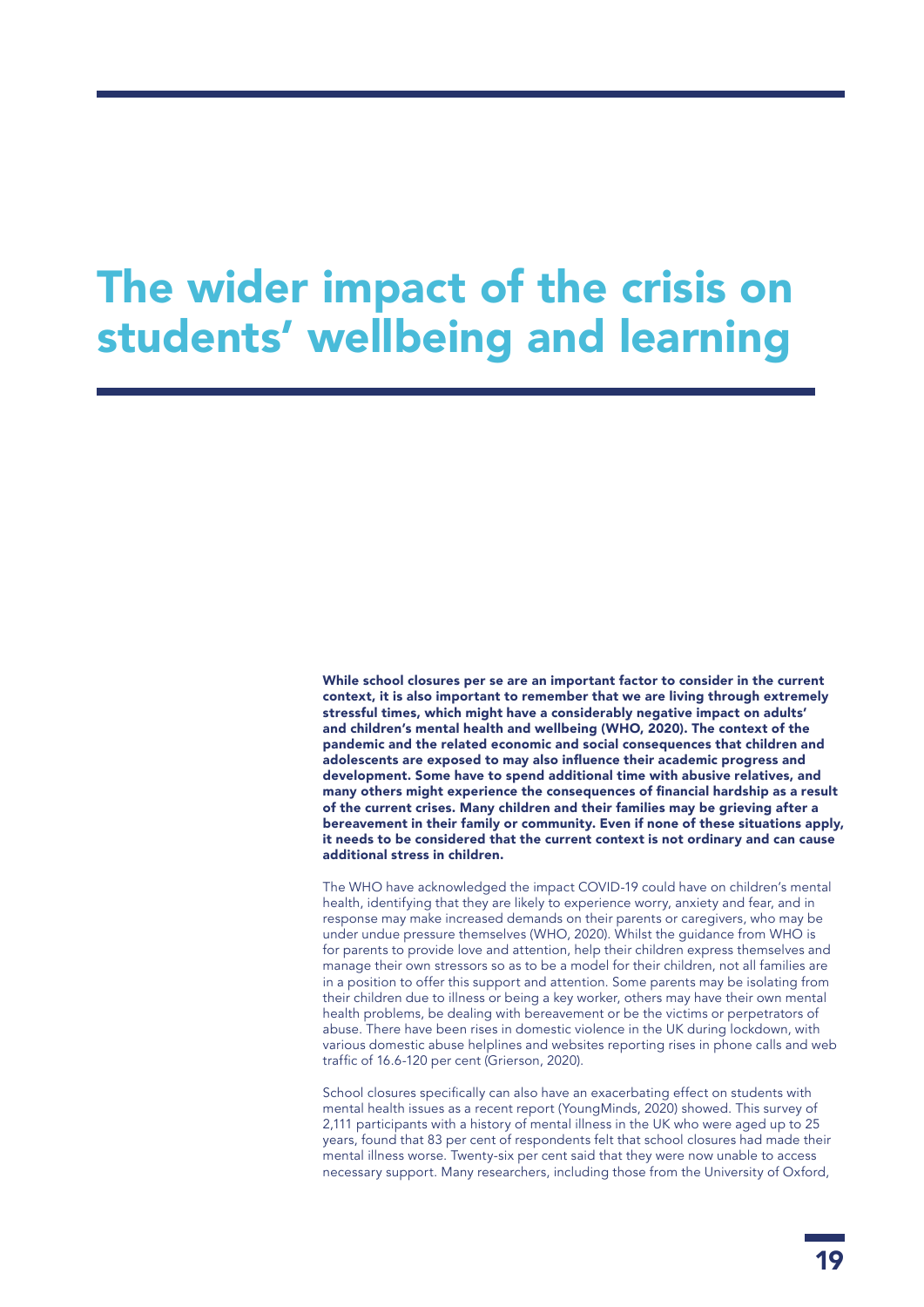are currently collecting data about parents' and children's mental health during lockdown. This information will help track patterns and changes throughout the crisis, with the hope of identifying support which can protect mental health.

The experience of lockdown and being at home may be a stressful situation for some children, and returning to school may also cause stress. Stress affects both learning and behaviour in adults as well as children. The prefrontal cortex, the most developed part of the brain which is responsible for higher-order thinking and decision-making, is the brain region most affected by stress. Stress related impairments to the prefrontal cortex could display as difficulties with impulse control, impaired memory retrieval (Vogel and Schwabe, 2016), and difficulties with executive skills such as planning, problem solving and monitoring errors (Gibbs et al., 2019).

Clearly, then, crises such as COVID-19 can impact on pupil mental health, and as well as being a concern in its own right, this can in turn have a knock on effect on academic achievement. It therefore seems important to consider what we can learn from previous public health emergencies and (natural) disasters about the impact they have had on children's academic achievement, wellbeing and socio-emotional development, even if they did not necessarily lead to school closures.

Natural disasters such as earthquakes, hurricanes or bushfires are inherently disruptive to learning as school buildings might get damaged, students might have to relocate to other school districts, aspects of students' education might be missed and they may lose loved ones and witness devastating scenes. Research in this field hence provides useful insight into the effects major disruptive events can have on young people and their education. The evidence in the previous section that suggests that school closures can negatively affect learning at least in part of the student population is mirrored by studies on children's academic performance following natural disasters more widely (e.g. Gibbs et al., 2019; McFarlane and Van Hooff 2009; Pérez-Pereira et al., 2012).

### The effect of natural disasters on academic attainment

Pérez-Pereira et al. (2012) studied the influence of a major oil spill off the Spanish coast on local communities. Large parts of the population were involved in the fishing industry, so their livelihoods were directly affected by this spill. The authors found that the effects on children and adolescents were generally limited. Preschool children were hardly negatively affected at all, and primary school children's behaviour in school but not their academic outcomes were negatively affected, while the converse was observed for adolescents. However, there were important differences within the adolescent group. Children from higher socioeconomic status (SES) and those whose parents were generally not involved in the fishing industry, were less negatively affected than their peers from lower SES, and whose parents worked in the fishing industry. This suggests that disruptive events might affect older children more intensely as they are more conscious of what is going on around them. However, other research on stress suggests that early exposure is particularly damaging as it can directly affect brain areas that are in development at the time of stress exposure (Lupien et al., 2009).

Gibbs et al. (2019) found that bushfires had negative effects on reading and numeracy, but not writing, spelling and grammar, in primary-school-aged children. Similar subject-differentiated results were also observed by Broberg et al. (2015) in their study of self-reported academic performance of adolescents following a major fire in a nightclub in Sweden. They found students reported a negative influence on schoolwork in mathematics, grammar and physics but a positive influence on religion, psychology and the arts. Broberg et al. (2005) argue that these differences could be explained by different levels of concentration that are required for these subjects, and changed priorities or interests in students following the incident. Alternatively, these subjects might also lend themselves more readily to exploring students' emotions and reactions to traumatic events and thus encourage their participation.

Although further work is undoubtedly needed to better understand subject-specific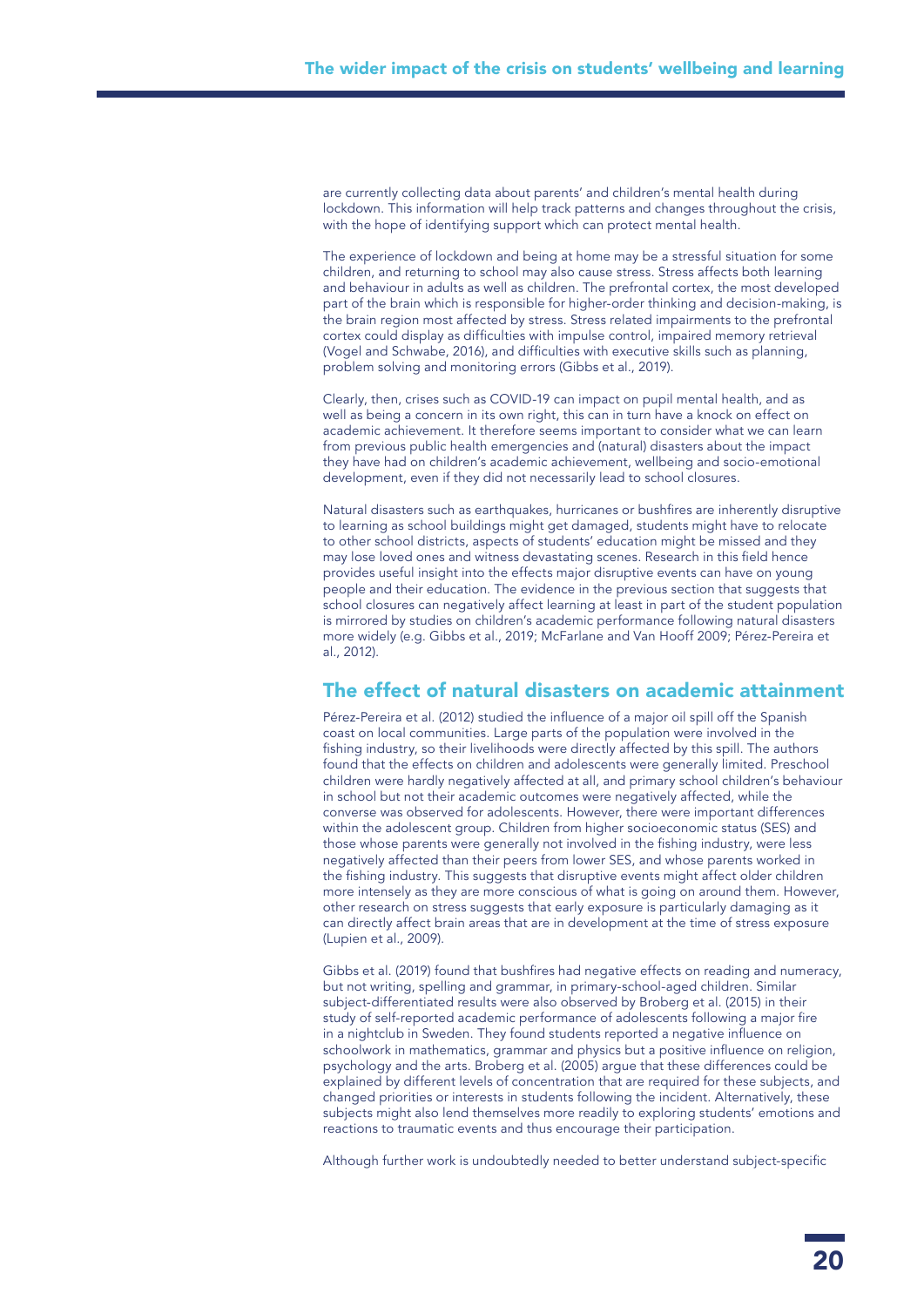impacts of traumatic events, these findings suggest that students' academic performance might be affected differently in different subjects, and that some subjects might lend themselves better to supporting students in processing recent events than others. We also need to consider that some students might have missed important aspects of their learning before a transition to their next step in education (e.g. some Year 6 students might have missed their sex and relationship education before transitioning to secondary school). It will be important that educational institutions at transition points clearly communicate any content that has not been covered as a result of the current crisis.

While most studies focus on relatively short time periods after the occurrence of such disasters, some studies also show long-term negative impacts on the academic development of children who were affected by natural disasters (e.g. Gibbs et al., 2019; McFarlane and Van Hooff, 2009). McFarlane and Van Hooff's 20-year follow-up study showed that children who were affected by major bushfires in their childhood were less likely than non-affected peers to extend their education. Smilde-van den Doel et al (2006) studied the effects of a major factory explosion on primary-school children in a Dutch community up to three years after the incident and found that it affected children's socio-emotional (but not their academic) development negatively for two to three years afterwards. Gibbs et al.'s (2019) study, which looked at academic outcomes in children two to four years after a major bushfire broke out in their community, showed negative effects on some but not all academic outcomes. This shows that major disasters can have a long-term effect on children, whether it is social or academic, and that it might be necessary to provide long-term support for communities that have been hit by disasters. Future work will need to disentangle why long-term effects were found in some but not other contexts so that appropriate support strategies can be developed and put in place.

It is important to note that not all studies find a negative impact of traumatic events on pupils' academic outcomes. For example, the study mentioned above investigating the influence of a major explosion in a Dutch firework factory in 2000, which caused tremendous damage in the neighbourhood and affected 800 primary school students, did not find any evidence that this event affected the primary school children in their study negatively in terms of their academic development (Smilde-van den Doel et al., 2006). The authors found that children performed as well or even better than their peers (classmates, controls and a national reference sample) over a period of up to three years after the incident. Shortly after the incident, children affected by the explosion even had better results than non-affected children. While the study did not find any effects on students' academic development, more behavioural problems were reported for affected children by parents, teachers and doctors.

An important point to consider in the context of this study is that children in the most affected schools, i.e. the ones in the direct neighbourhood of the affected area, received additional support in the form of small group activities and projective work such as artwork, play and storytelling. Moreover, special care teachers spent additional time on individual teaching which might have mitigated any negative effect on students' academic outcomes. The authors note, however, that no specific evaluation of these programmes took place so it is difficult to draw any ultimate conclusions about their effectiveness. While this particular intervention was not evaluated, evidence from other programmes does suggest that they can be an effective way to support children after traumatic incidents.

### Grief, trauma and post-traumatic stress disorder

Given the scale of the COVID-19 pandemic, many children will be grieving the loss of a loved one, and school communities may also have been directly affected by bereavement.

During the COVID-19 pandemic, some children will also have witnessed or experienced the incidents that led to a significant rise of 49 per cent in calls and contacts to the domestic abuse helpline Refuge in the UK since the start of the lockdown (Home Affairs Committee, 2020). Responses to trauma can vary according to the age of the child and when the trauma was experienced – either in early childhood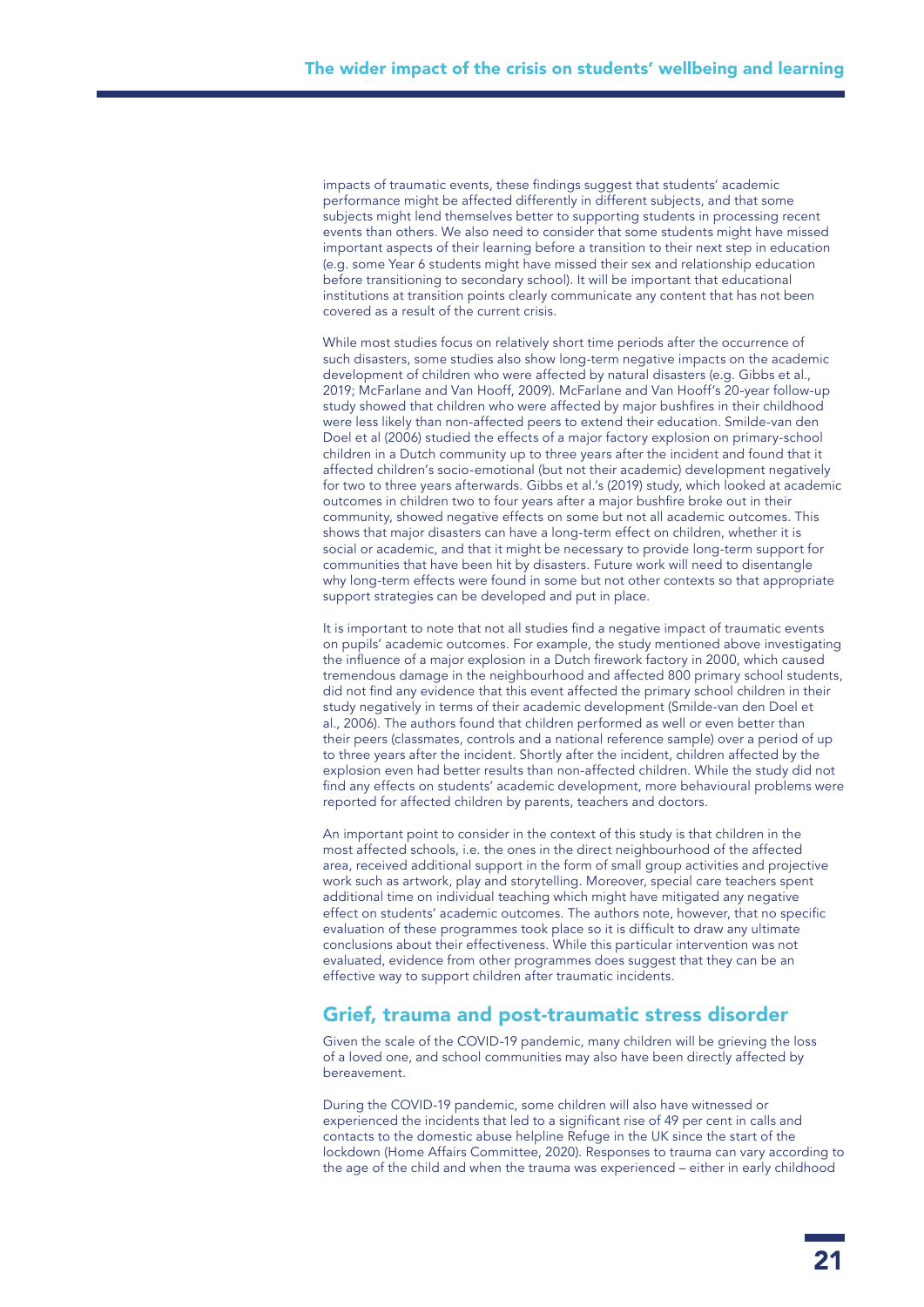or later on in life (Jones and Cureton, 2014). Some children respond to trauma by *reexperiencing*. This may involve re-enacting themes or events through play or drawing, having nightmares or showing distress when faced with reminders of the traumatic event (Scheeringa et al., 2003). Another symptom is avoidance. Children may avoid eye contact or contact with objects. *Avoidance* may manifest itself as refusal to participate in activities, to eat, or to socialise, particularly when situations, people or objects act as reminders of the traumatic event. Children may withdraw from a caregiver or teacher. Young children may also regress in developmental areas such as toilet training or speech (Cummings et al., 2017). *Hyperarousal* is a stress response whereby the body is in a state of high alert. Following trauma, the body continues to act as if it is under threat even if the stressful event is over. Hyperarousal can look like an inability to concentrate on a task, difficulty sleeping, irritability, anxiety and aggressive or destructive behaviour. People who are hyper-aroused are often easily startled and display exaggerated responses (Scheeringa et al., 2003). Some children may also become more clingy as a result of trauma, becoming more demanding of an adult's attention.

Post traumatic stress disorder (PTSD) is an anxiety disorder caused by direct or indirect exposure to stressful or frightening events. What differentiates PTSD from a normal reaction to trauma is its intensity and duration. Symptoms may vary with the age of the child, but those lasting over a month after the trauma, including recurrent distressing thoughts, flashbacks and sleep disturbances, should be referred to a mental health professional (Grosse, 2001). Not everyone who experiences trauma will develop PTSD, and children can be supported to manage trauma (Grosse, 2001). During a traumatic experience, a structure and sense of control, and accurate information about what has happened and what will happen next are important in helping children control their thoughts and feelings. Promoting predictability and consistency is helpful (Minahan, 2019). Debriefing is also critical, and this should be child-centered and non-judgemental. All expressions about the trauma are acceptable and should be validated by the listening adult, without probing for further details which may cause distress (Grosse, 2001; Kataoka et al., 2012).

A number of studies have suggested there may be a link between PTSD, including following natural disasters, and lower academic performance. For example, Shannon et al. (1994) who found the 9-19 year olds reporting symptoms of PTSD in their study to have lower self-reported academic performance three months after a hurricane than those not reporting PTSD symptoms. Gibbs et al. (2019) argue that traumatic experiences can disrupt neuro-maturational processes, affecting the development of working memory and other cognitive processes that are central to academic development, citing evidence from the impact of PTSD on children's academic development (Teresaka et al., 2015).

### What can teachers do to support children experiencing grief, stress and trauma?

Strong support networks, which allow children to talk about their experiences, are one of the most important factors in mitigating the effects of childhood bereavement, and schools can be particularly well-suited to provide such support. This is because teachers usually know and understand students and their needs very well and schools are where students spend most of their time (McLaughlin et al., 2019). However, recent research shows that teachers feel unprepared to support students with their grief and that only a minority has received any bereavement training even though many felt that training would have made it easier to manage past situations of bereavement (Child Bereavement UK, 2018).

If teachers are to support children through their bereavement, adequate support and training should be made available to them, as well as caution being taken around the impact this could have on their own workload or mental health. The limit to the scope of schools and teachers' roles and responsibilities also needs to be recognised; teachers cannot be expected to take on the role of specialist bereavement professionals. However, schools can put some strategies in place to support grieving students. These include staying in touch with bereaved students and their parents, for example through scheduled phone calls, trying to maintain a routine, encouraging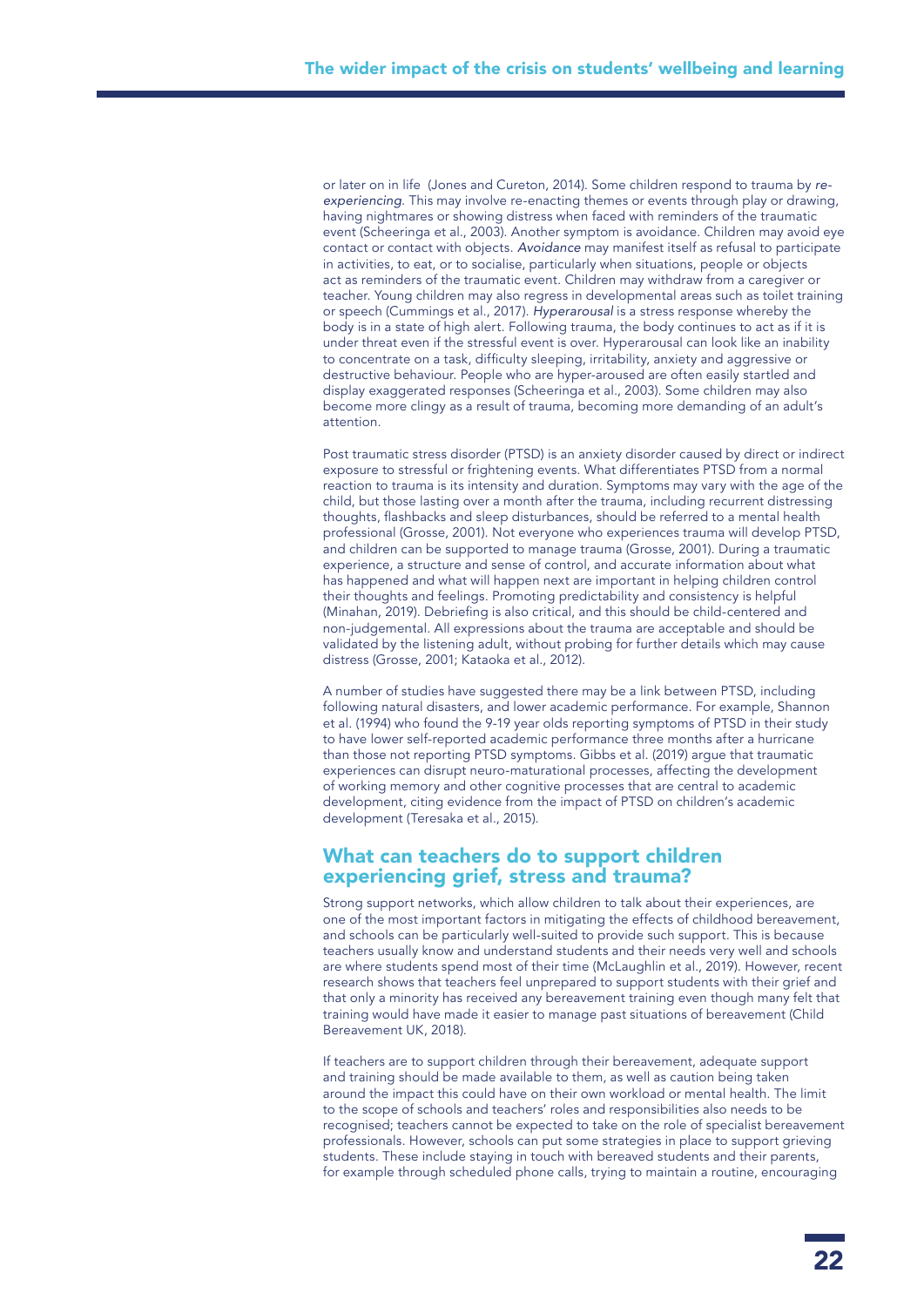students to communicate openly, listening to their worries and fears, reassuring them if possible and talking to them about professional help that is available in school and the wider community (Duncan, 2020; Winston's Wish, 2020). The further reading section at the end of this report includes a range of links to resources produced by specialist charities and organisations working in this area.

A qualitative study (Cummings et al., 2017) interviewed service providers who work with children and families following trauma about the knowledge and skills early childhood education teachers need to support children who have experienced traumatic events. From questionnaires and interviews, the report identified key strategies that teachers can use to create emotionally supportive environments for young children in particular. These include:

- Being attuned: Understanding and anticipating the needs of children and their families, and being able to respond sensitively. Being attuned involves being open and curious about how a child may be feeling, and showing them that you understand and can relate to that feeling.
- **Conveying positive regard:** Trauma or stress may lead to disruptive or uncooperative behaviour, but including the student as part of the class community, rather than isolating them as the 'bad child' is key. Starting afresh after a challenging day, welcoming the child warmly, and finding and communicating the child's strengths are recommended.
- Collaborating with families and other professionals: Building a positive and respectful relationship with parents and being aware of the experiences and mindset their child is bringing to the classroom.
- Supporting positive social-emotional and communicative responses: Promoting self-regulation through music, play, art and stories. Encouraging students to express their feelings and learn what helps them to relax.
- Rethinking reactions to behaviour: Remain calm and be aware of why children might be behaving the way that they are. Avoid making children feel ashamed of their emotional reactions and instead allow time for them to practise adaptive behaviours.

The report also highlighted that teachers may need to be aware of aspects of the classroom environment that can trigger trauma responses. Children who have been exposed to domestic violence or abuse may be triggered by loud voices, physical touch or fighting between classmates. Darkness and loud noises can also be sensory triggers. Seasonal changes and events can also trigger memories of traumatic events. It may be that the start of Spring time, or Easter next year, triggers a trauma response for some children as this was the time they experienced their schools closing, or lost a loved one. For this reason, anniversary events need to be carefully managed. The study also identified that although there are some common behavioural patterns that appear in children exposed to trauma, behaviour and emotions manifest differently according to the context and the type of trauma experienced, as well as the individual characteristics of the child.

As a common reaction to trauma is emotional and social isolation, helping children reestablish social relationships and make connections with others supports their wellbeing by promoting stability and recovery (Kataoka et al., 2012). Promoting interaction between students in the form of supportive partner work, team projects and class discussions may be especially important after long periods of social distancing.

A two-year research project looking at the impact of Hurricane Katrina on teaching and learning (Alvarez, 2010) found that allowing students to discuss and write about their experiences and stresses was an important part of returning to school. This was not just done when schools first re-opened; students continued needing to revisit and reflect on their experiences over time. Free writing and oral storytelling were used as tools. Building a positive learning environment required finding reasons for celebration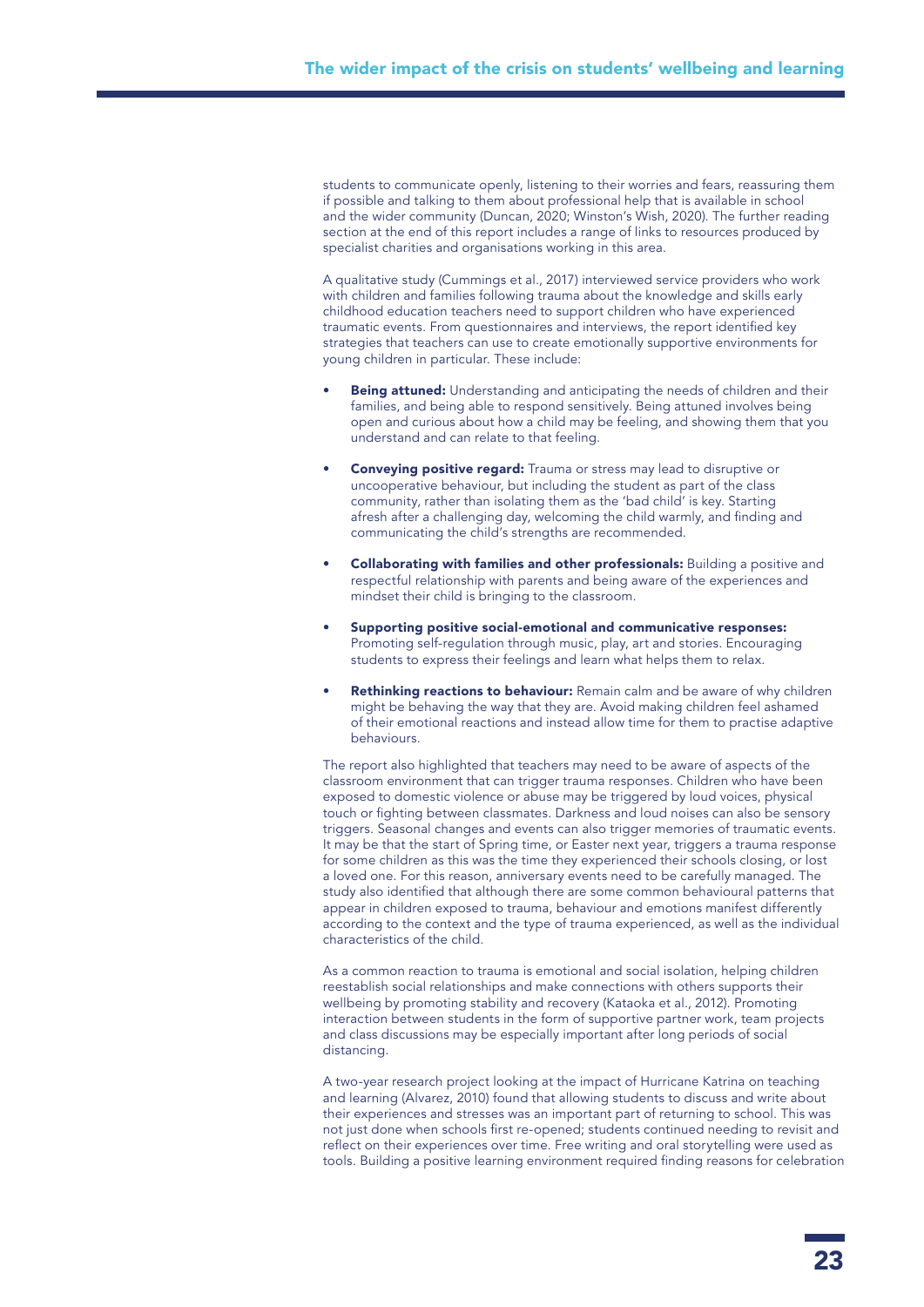and positive incentives for learning. In this context, students had faced extreme trauma and to accommodate changes in their behaviour, once academic lessons resumed, lessons were kept to small increments with lots of repetitive practice and rehearsal. Teachers described these changes in adolescents' behaviour as including difficulty in acquiring information and maintaining in-depth study, passivity, numbness to learning, being more prone to arguments and needing more affirmation.

School-based trauma interventions such as the Cognitive Behavioural Intervention for Trauma in Schools (CBITS) (Jaycox et al., 2018) have been found to be effective in reducing symptoms of PTSD and depression and improving academic outcomes in a range of contexts (Kataoka et al., 2003; Stein et al., 2003; Jaycox et al., 2010; Kataoka et al., 2011). However, they are designed to be delivered by medical health professionals, who might not be available to administer the intervention in all schools following a national crisis like the current pandemic. A pilot study of its adaption for delivery by teachers in schools (Jaycox et al., 2009) has shown promising results but further research is needed to corroborate these initial findings.

### What is the evidence on effective socio-emotional interventions?

Upon reopening, schools may choose to support pupils' increased social and emotional needs by spending more time teaching content which explicitly relates to personal, social and emotional development. There are numerous schemes and programmes which address these areas of learning – these can be taught as wholeclass or small group/individual interventions. A meta-analysis of 213 school-based interventions (Durlak et al., 2011) found that in general, social and emotional learning (SEL) programmes are effective – participants demonstrate significantly improved social and emotional skills, attitudes, behaviours and academic performance when compared with a control group. Whilst only a small number of studies contained follow-up information, those that did showed that effects were still statistically significant six months after the intervention. Well-implemented SEL programmes were found to be effective whether they were taught by external specialists or inschool staff, suggesting that they can be incorporated into the curriculum, and were effective at all age levels and in both urban and rural schools. However, there is a lack of research on which specific aspects of SEL programmes are most effective; this is because the majority of programmes combine a wide range of strategies and content, making it difficult to extrapolate the individual effects of each.

Guidance from the Education Endowment Foundation (Poortvliet et al., 2019) recommends that SEL skills in primary schools are taught explicitly both in dedicated time and throughout everyday teaching. This involves expanding children's emotional vocabulary, supporting them to develop self-awareness and self-regulation, and teaching relationship skills and problem-solving strategies. The report suggests:

- modelling the social and emotional behaviours that children should learn in addition to adopting an evidence-based programme which is regularly reviewed and adapted
- establishing school-wide expectations and routines which support social and emotional development and ensure behaviour policies are aligned with these
- engaging with parents to reinforce skills in the home environment.

This guidance was produced on the basis of surveys with 436 primary schools in England, an advisory panel, and an evidence review of international research.

Other research suggests that social and emotional learning is best taught not as discrete lessons or units, but through being embedded throughout the school day, as part of a whole school culture. The research team at the Harvard Graduate School of Education suggest 'SEL should exist everywhere at school, across the building – with every adult in the building on board. Educators should teach SEL through strategies, routines, and structures, as opposed to just through lessons and curricula' (Shafer, 2016, p. 1).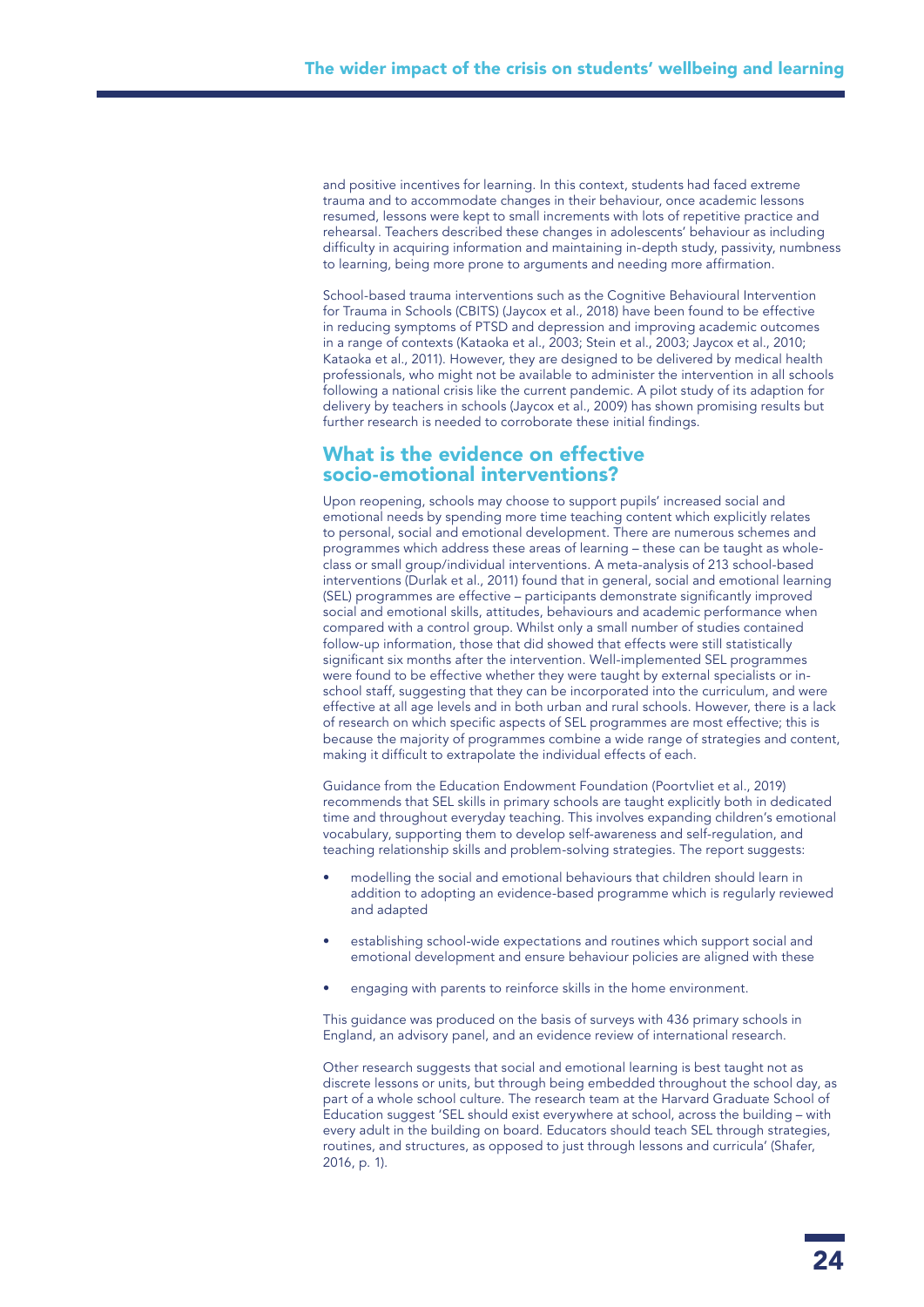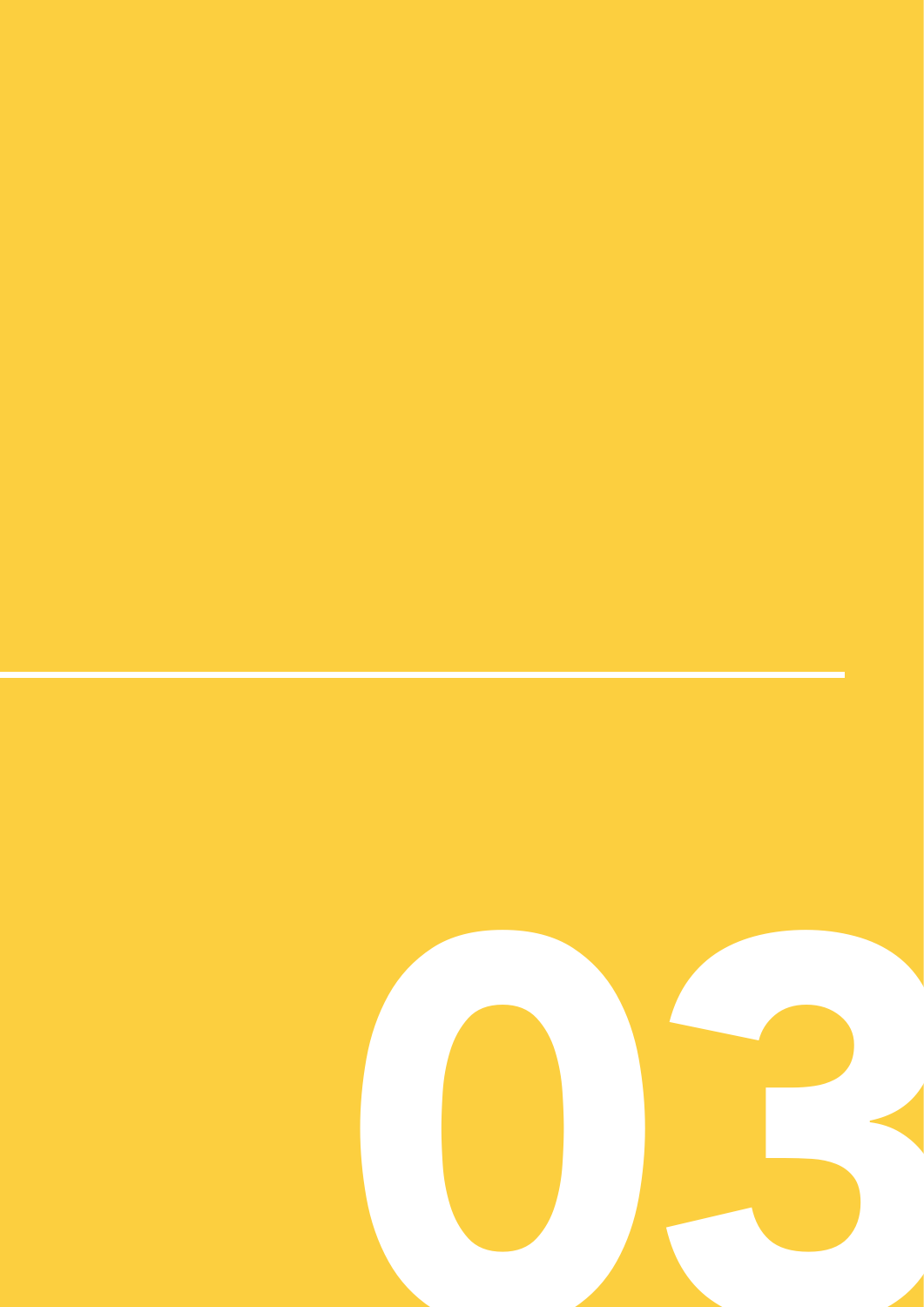### The effect on teachers

While there is a lot of research on the effects of disasters and related stress and trauma on children's academic and socio-emotional development, we know less about teachers' mental health in the context of crises. Teachers are, of course, subject to the challenges and pressures faced by the general population during lockdown. As well as the impact on wellbeing of requirements around social distancing, these in many cases include managing work and caring/family responsibilities simultaneously, as well as potentially being subject to illness, bereavement and grief. The WHO (2020) have highlighted the potential impact of the pandemic on mental health, and a position paper in *Lancet Psychiatry* (Holmes et al., 2020) has suggested there is an urgent need for a thorough and coordinated programme of research into mental health implications of the COVID-19 pandemic on the general population. However, teachers are also subject to additional pressures because of their professional role in supporting children. They are often the first to respond to students' socio-emotional needs in such situations and are regularly involved in delivering interventions in these contexts, often without adequate support or training (Child Bereavement UK, 2018; Pfefferbaum et al., 2004; Wolmer et al., 2011; Zhang et al., 2016).

### Secondary traumatic stress

Hearing about somebody else's traumatic experiences and helping or wanting to help them can result in secondary traumatic stress (STS) (Figley, 1995a), which is also sometimes referred to as *compassion fatigue* or *vicarious traumatisation*. Although it has been debated how far these and other related concepts overlap (Figley, 1995b; Meadors et al., 2009), there is a general recognition that working with traumatised individuals can have a negative impact on the mental health and wellbeing of professionals (Bride, 2004; The National Child Traumatic Stress Network n.d.).

Symptoms associated with STS include feelings of anxiety, isolation, physical pain and sleep problems (Figley, 1995a, 1995b; Osofksy et al., 2008) and the Administration for Children and Families (ACF, n.d.) describe the following cognitive, emotional, behavioural and physical symptoms of compassion fatigue/STS: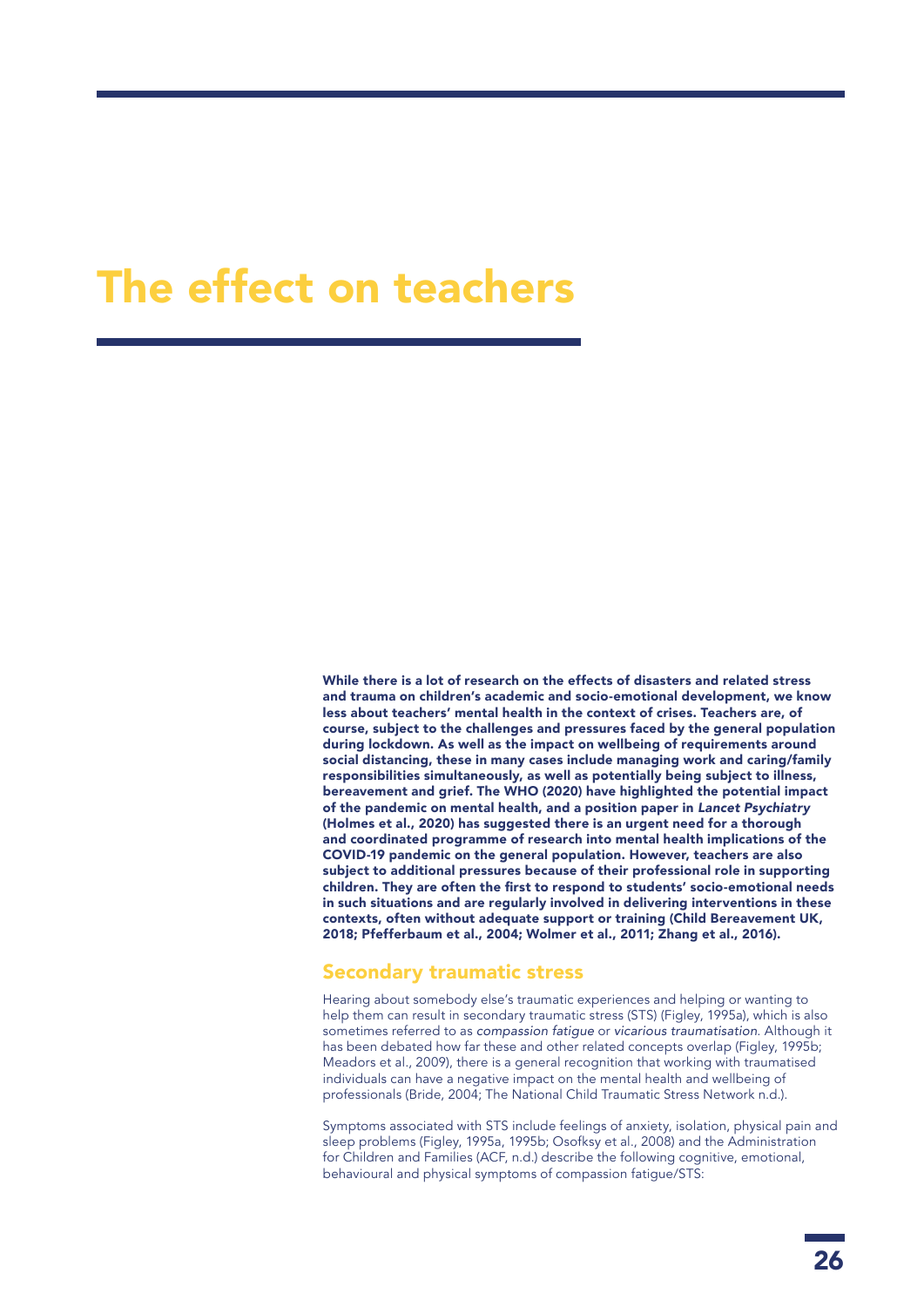| <b>Cognitive</b>          | <b>Emotional</b>       |
|---------------------------|------------------------|
| Lowered concentration     | Guilt                  |
| Apathy                    | Anger                  |
| <b>Rigid thinking</b>     | <b>Numbness</b>        |
| Perfectionism             | <b>Sadness</b>         |
| Preoccupation with trauma | Helplessness           |
|                           |                        |
| <b>Behavioural</b>        | <b>Physical</b>        |
| Withdrawal                | Increased heart rate   |
| Sleep disturbance         | Difficulty breathing   |
| Appetite change           | Muscle and joint pain  |
| Hyper-vigilance           | Impaired immune system |

Table 1: Symptoms of secondary traumatic stress

The Secondary Traumatic Stress Scale (Bride et al., 2004) conceptualises STS as symptoms of *intrusion* (e.g. intrusive thoughts about clients, sense of reliving clients' trauma), *avoidance* (e.g. avoidance of clients/other people) and *arousal* (e.g. difficulty sleeping, irritability) and STS has been found to correlate with burnout<sup>2</sup> (Greinacher et al., 2017). Its prevalence has been estimated between six and 26 per cent among therapists and up to 50 per cent among child welfare workers (NCTCN, n.d.; Bride, 2007), which is higher than the reported prevalence of four to 13 per cent in first responders (Greinacher et al., 2017), to name just a few professions that can be affected by STS.

### Risk and protective factors for STS

A recent meta-analysis of risk factors for STS showed that caseload volume, frequency and ratio, as well as a personal history of trauma, were associated with higher levels of STS. Work support and social support, on the other hand, were associated with lower levels of STS (Hensel et al., 2015). This is further supported by Setti et al. (2016) who, in their study of rescue workers, found affective commitment to the workplace to be a resource against negative psychological effects, and highlight the importance of strong social support from colleagues. Another meta-analysis found an effect of gender on STS, with women being more affected than men (Baum et al., 2014). Age also appears to play a role, with older individuals having been found to be more affected (Greinacher et al., 2017). Further risk factors include tobacco and alcohol use as well as emotional exhaustion (Greinacher et al., 2017).

### Effects on volunteers and non-frontline staff

The negative effects of healthcare crises on frontline healthcare workers are welldocumented, and these effects are likely to be exacerbated for staff who did not

<sup>2</sup> see IQWiG, 2017 for a discussion on burnout.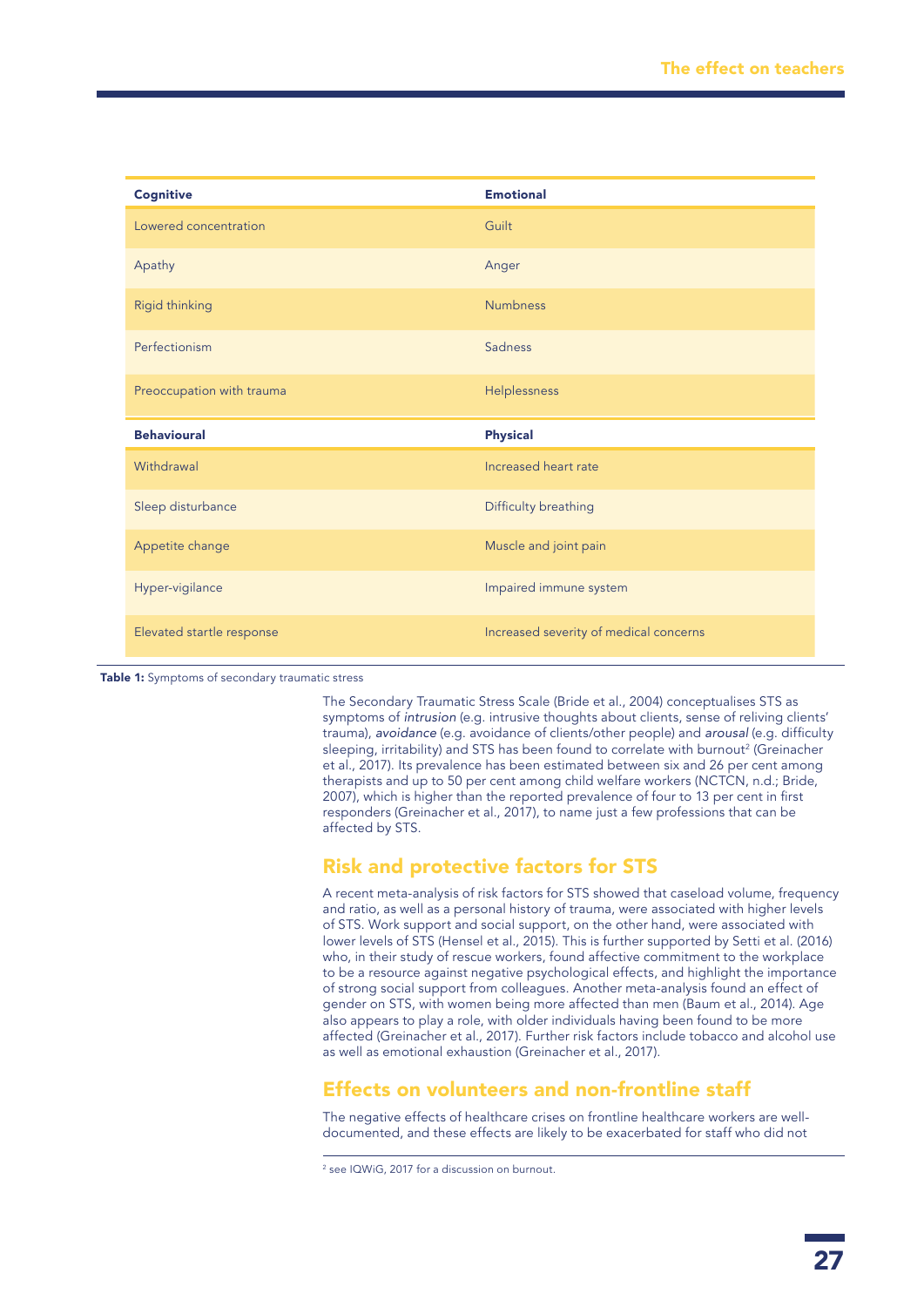receive any training in epidemic preparedness, or were offered limited psychological support. A study comparing the psychological effects of the COVID-19 outbreak in Singapore on medically trained and non-medically trained hospital personnel revealed that non-medical healthcare workers had higher levels of anxiety (Tan et al., 2020). These findings are in line with another recent study which showed that frontline nurses had significantly lower traumatisation scores than non-frontline nurses and the general population (Li et al., 2020). The authors argue that this difference might be due to non-frontline nurses and the general public having less access to first-hand medical information about the pandemic, less intensive training on the use of personal protective equipment and infection control measures, as well as limited access to psychological support. A review by Thormar et al. (2010) on the mental health impact of disasters on volunteers also shows that the impact is higher in volunteers than among professionals, which they attribute to heightened identification with victims and a lack of training. However, as Greinacher et al. (2017) point out, more research is needed to shed more light on the potential differences between volunteers and professionals.

These findings are interesting in the context of education because teachers are less likely than healthcare professionals to receive first-hand information about the current healthcare crisis or training in the use of personal protective equipment (PPE), which might have a negative effect on their mental health, as was the case for volunteers and non-medically trained professionals in the studies above.

### The effect of traumatic situations on teachers

Although few studies have investigated the effect of traumatic events on teachers, the evidence indicates that such circumstances can also affect their mental health negatively.

Borntrager et al.'s (2012) study of 229 school staff members across six schools in the US revealed very high levels of STS in this sample, although their levels of job satisfaction approached the national average. Roughly 75 per cent of the sample reported experiencing symptoms of intrusion, avoidance and arousal *occasionally* or *more frequently*. In comparison, roughly 70 per cent of social workers in Bride's (2007) study indicated that they had experienced at least one symptom of STS in the week prior to the study. However, this prevalence of STS might be an artefact of this particular study or context-specific, as another study of a different school district found practically no evidence of STS in the surveyed teachers (Hydon, 2016). Further studies are therefore desperately needed to investigate the prevalence of and risk factors for STS in educators.

Even though the evidence base on STS is limited, there are other studies that have investigated PTSD, stress and teachers' levels of preparedness in the context of disasters.

Pfefferbaum et al.'s (2004a) case study of a private school in New York following the 9/11 terrorist attacks showed that teachers' coping strategies largely involved talking to other teachers or health professionals, but that they felt largely ill-equipped to support students through their experience of these traumatic events. Of the 32 teachers surveyed, 41 per cent reported that they found responding to their students' needs stressful, and 25 per cent found responding to parents' needs stressful and even though the study was carried out 9-12 months after the initial attacks, 38 per cent of teachers reported that they found it difficult to concentrate at work, 28 per cent found it difficult to finish their work, and 22 per cent found it difficult to enjoy themselves at home.

The case study shows that most teachers (93 per cent) addressed the crisis in their classrooms through discussions, and 13 per cent of these did so often. However, they felt largely unprepared to do so, and 91 per cent said that they would have required support to know what to tell students, 87 per cent felt that they needed advice on how to tell students, 81 per cent would have required support in answering students' questions and dealing with their emotions, and 78 per cent felt unprepared to identify students with emotional problems. Fifty-nine per cent reported feeling unprepared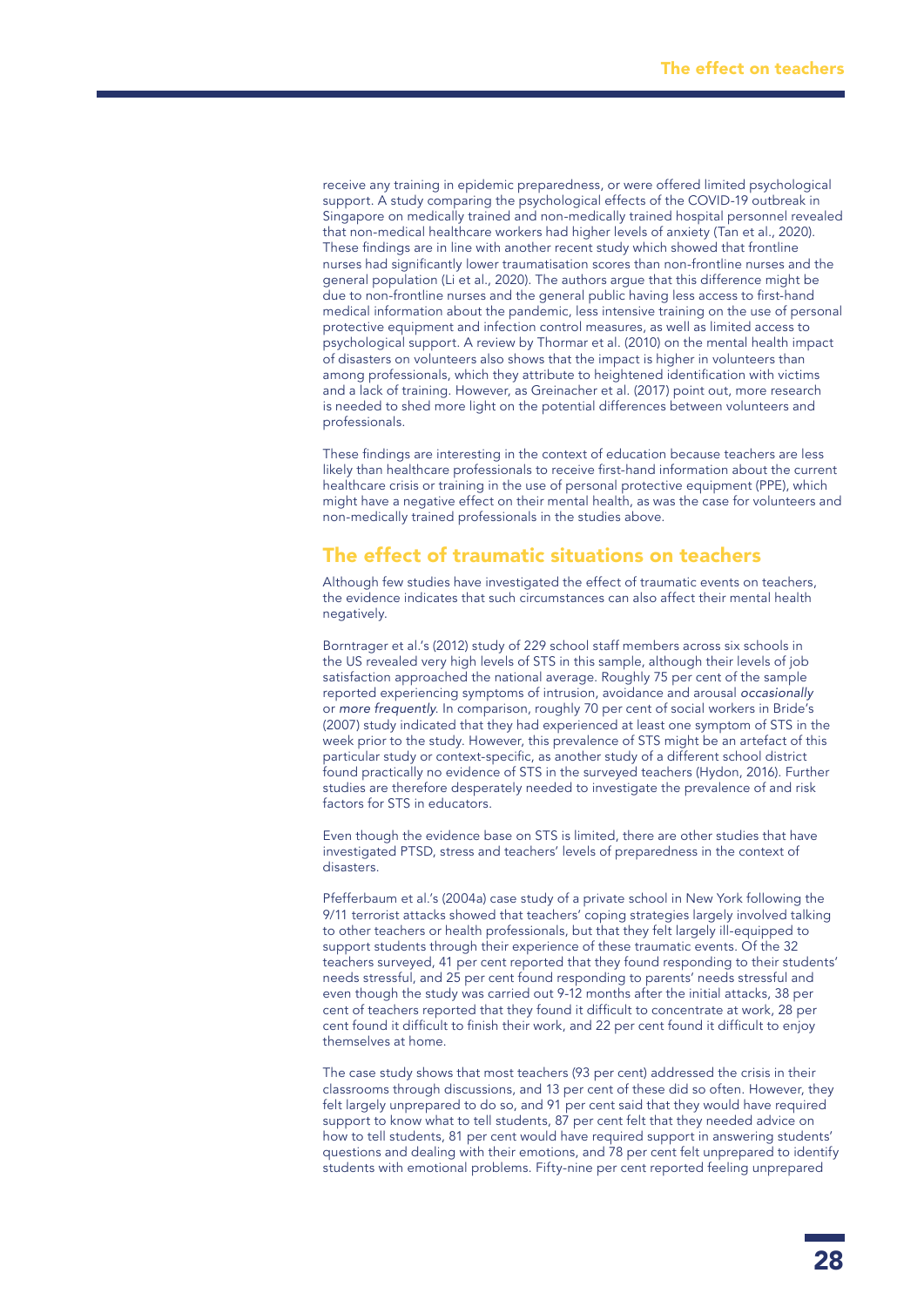to deal with students' behavioural problems, which corresponds to findings from a case study on post-Katrina classrooms (Alvarez, 2010) where teachers also reported a rise in difficult behaviour following the disaster. This corresponds to findings from Pfefferbaum et al. (2004b) who found over 20 per cent of teachers in their study to be overwhelmed by demands in school after a major incident in the city in which they were teaching. This illustrates the fact that teachers do indeed play an important role in addressing major events that are occuring outside the classroom, but that they can feel unprepared to do so without additional support.

Zhang and colleagues (2016) studied the prevalence and risk factors for PTSD in teachers following the Lushan earthquakes in China. They found prevalence of PTSD to be higher in teachers in their study (24.4 per cent) than in other studies on PTSD in earthquake survivors among the general population. A significant limitation of this study is that they did not include their own control group. But it does provide interesting insights into the stress experienced by teachers during disasters, which might be elevated due to the fact that in addition to processing their own stress, they are also supporting students through theirs, usually without specialised, traumarelated training.

Teachers in the UK have suddenly found themselves working in the context of a pandemic without the necessary training, adequate information or equipment, and some of them might have to cope with personal grief and/or additionally support students through their bereavement. Many educators have been teaching the children of key workers, teaching remotely and also caring for their own children, as well as working through the Easter holiday. Ensuring that teachers are supported to manage stress and avoid exhaustion is imperative for both teacher and pupil wellbeing. This is also important in light of emerging research which may indicate that 'stress contagion' can occur in the classroom, and that teacher burnout may be linked to higher levels of salivary cortisol (stress chemical) in children (Oberle and Schonert-Reichl, 2016); however, more research is needed to corroborate these findings.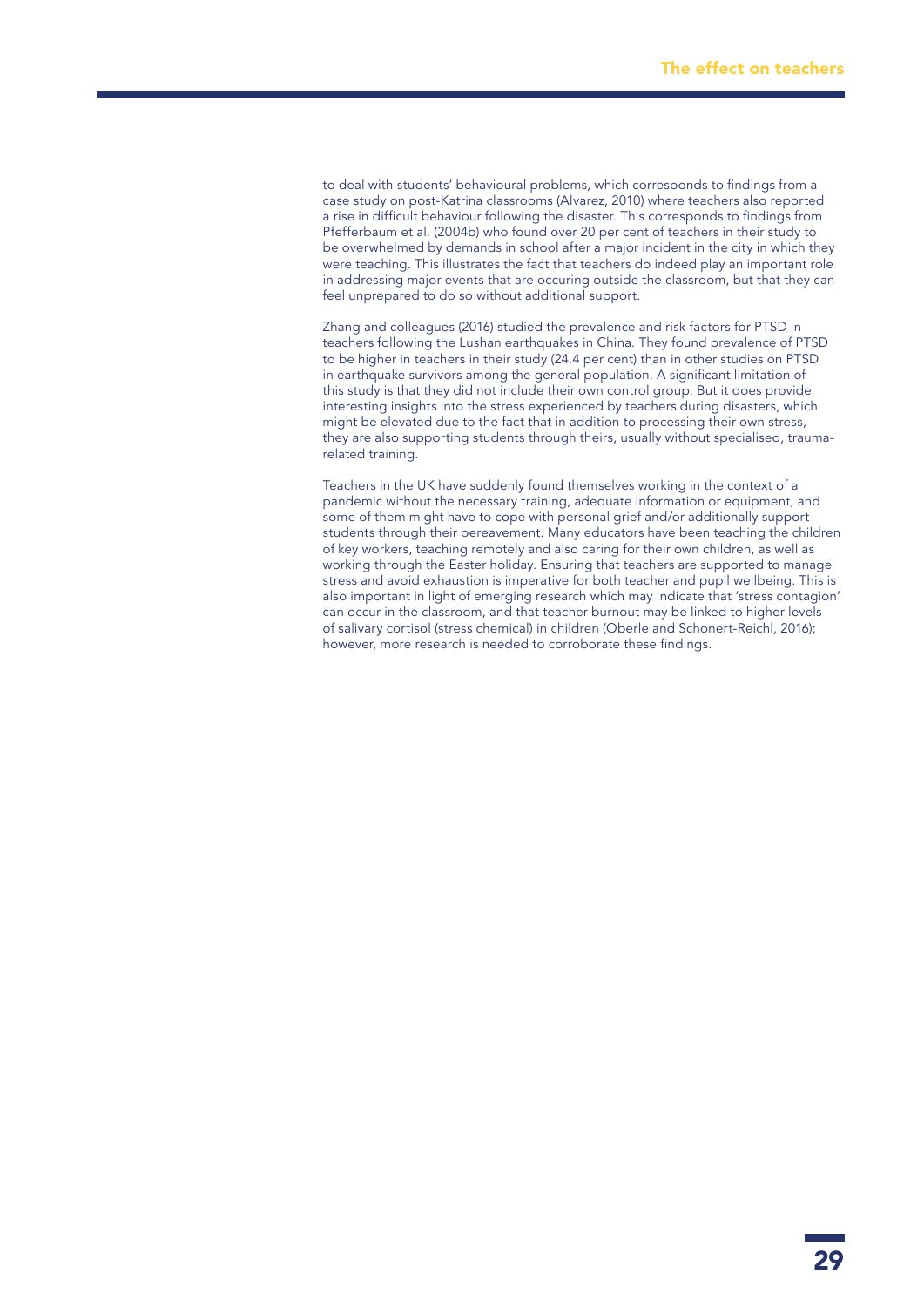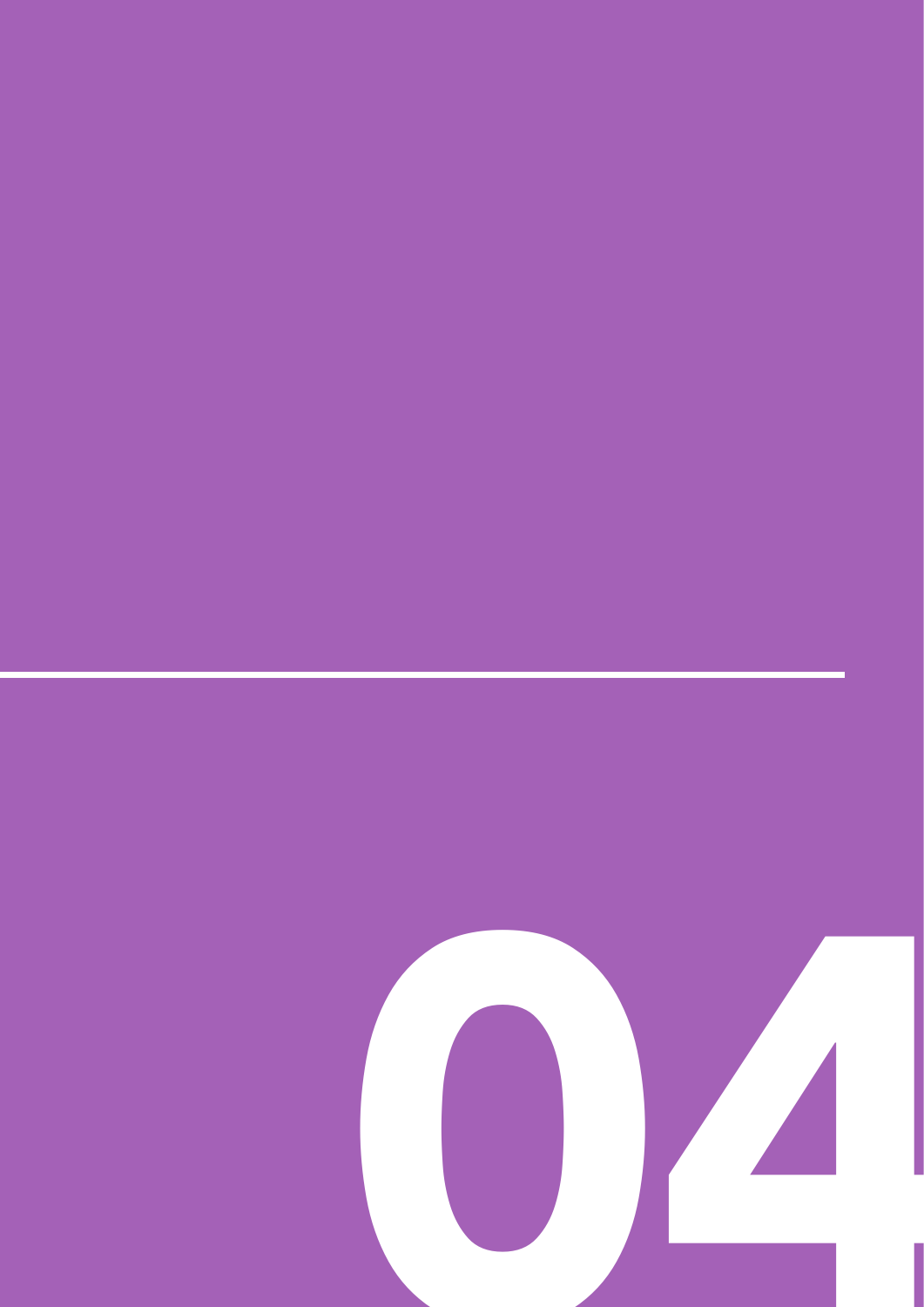### Looking ahead – planning for school reopenings

Given the substantial potential impact of school closures on students' academic and social and emotional development as well as society more widely, it is not surprising that countries are keen to re-open schools as soon as it is safe to do so. It is worth, however, being clear about the role that school closures may play in mitigating the spread of COVID-19 and the many considerations that will need to be taken before considering reopening schools.

### The importance of school closures in the context of epidemics

The rationale behind closing schools during epidemics is that they reduce social contacts on multiple levels. Firstly, they reduce social interactions in schools and secondly, when involving younger children, they limit contacts between parents/ caregivers and their co-workers, as they need to stay at home and look after their children (Cauchemez et al., 2009; Viner et al., 2020).

Of course, the nature and timing of school closures can make a difference. Cauchemaz et al. (2009) outline two different types: school closure, where the school is closed and all students and staff are sent home, and class dismissal, where schools remain open with administrative staff but most children are sent home, with only vulnerable children and children of key workers remaining in school. They also note that school closure may be reactive (once teachers, students or both are already experiencing illness) or proactive (where closure or dismissal occurs *before* the transmission of disease within a school). It is further worth distinguishing between national or mass school closures and regional or local school closures that only affect schools in specific areas (Viner et al., 2020).

Evidence from past epidemic-related school closures and their effectiveness in the context of different epidemics can potentially provide some useful basis for considering the current situation. Most evidence on school closures during epidemics stems from influenza outbreaks (see Markel et al., 2007; Cowling et al., 2008; Jackson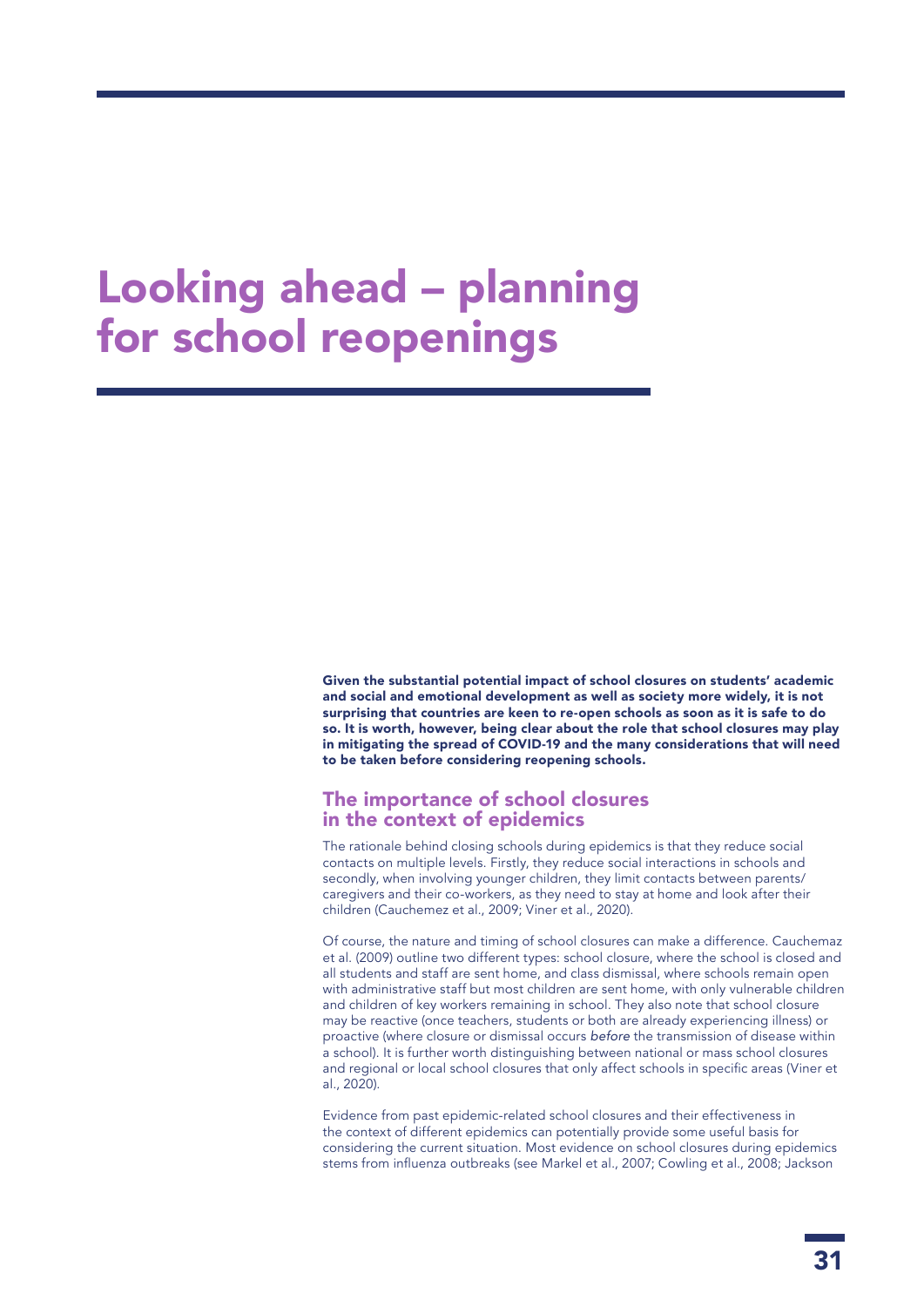et al., 2014a, 2014b). Although debate remains around the scale of the benefits that are to be expected, when and how school closure policies should be implemented (see Cauchemaz et al. (2009) for a discussion) and the effectiveness of mass school closures as opposed to regional school closures (Viner et al., 2020), recent evidence does suggest that school closures can be an effective control measure (Bin Nafisah et al., 2018; Cheatley et al., 2020; Jackson et al., 2014a, 2014b; Rashid et al., 2015).

Research suggests that school closures are more effective if they take place early during an outbreak (Halloran et al., 2008; Kelso et al., 2009), when the virus has low transmissibility, and if it particularly affects children (Jackson et al., 2014b). An important caveat is that social contacts also need to be reduced outside school and that transmissions can surge again once schools reopen (Viner et al., 2020). A modelling study by Lee et al. (2010) of an influenza pandemic, suggests that shortterm school closures (i.e. two weeks or less) may have little effect, and can even have negative effects when students are sent back to school during the peak of an epidemic. Their model suggests, however, that school closures of four weeks or more can decrease the peak incidence of an illness, and even longer school closures of eight weeks or more (i.e. throughout most of the epidemic) can have a significant influence on serological attack rates<sup>3</sup>. This is further supported by studies suggesting that school closures need to be maintained throughout an epidemic in order to be effective (Rashid et al., 2015).

### Evidence on COVID-19-related school closures

Data from a recent systematic review (Viner et al., 2020) has suggested that school closures alone might prevent two to four per cent of COVID-19 related deaths, which is less than other social distancing measures alone, potentially because this virus spreads differently from influenza and seems to affect more adults than children. However, the authors do caution that they were only able to include nine published and seven non-published studies in their review, and that apart from one modelling study, only one study was specifically designed to measure the effectiveness of school-related distancing measures, so the data available was of relatively low quality (Viner et al., 2020). The results therefore need to be interpreted with caution. Ferguson et al. (2020) recommend school closures as *one part* of population-wide social distancing measures, having found tentative evidence that such an approach (i.e. school closures and case isolation, banning of mass gatherings and widescale social distancing) has had an effect on reducing transmissions in some European countries. They argue that the effect of isolated interventions (e.g. just school closures) is difficult to estimate as most countries put a combination of measures in place at roughly the same time – making them difficult to disentangle in statistical models. A recent modelling study from China (Zhang et al., 2020) also shows that while school closures alone cannot interrupt transmission, they can reduce peak incidence by 40-50 per cent and delay the epidemic.

Debate remains around the likelihood of infection in children. For example, Zhang et al. (2020) suggest that children aged 0-14 themselves appear to be less susceptible to infection from COVID-19, a finding supported by Gudbjartsson et al. (2020) who found lower incidence of the virus in children under the age of 10. Bi et al. (2020), on the other hand, found the risk of infection to be similar in children and adults, which corresponds to preliminary results from the COVID-19 Infection Survey in England (Office of National Statistics, 2020), which did not find any evidence for age-related differences in the proportion of people testing positive for COVID-19. Viner at al. (2020) note that we do not yet know enough about the transmissibility of the virus between children and from children to adults to draw any solid conclusions on children's role in transmission, and thus further studies are needed to shed more light on the effectiveness of school closures in the context of COVID-19. Some researchers have warned that children might play an important role in community transmission of COVID-19 (see Cai et al., 2020; Cruz and Zeichner, 2020; Dong et al., 2020; Drosten, 2020b) while others suggest that they are unlikely to play an important role in spreading the virus (NCIRS, 2020). Professor Drosten, Director at the Institute of

<sup>&</sup>lt;sup>3</sup> Attack rate refers to the percentage of the population that contracts the disease in an at risk population during a specified time interval (https://en.wikipedia.org/wiki/Attack\_rate).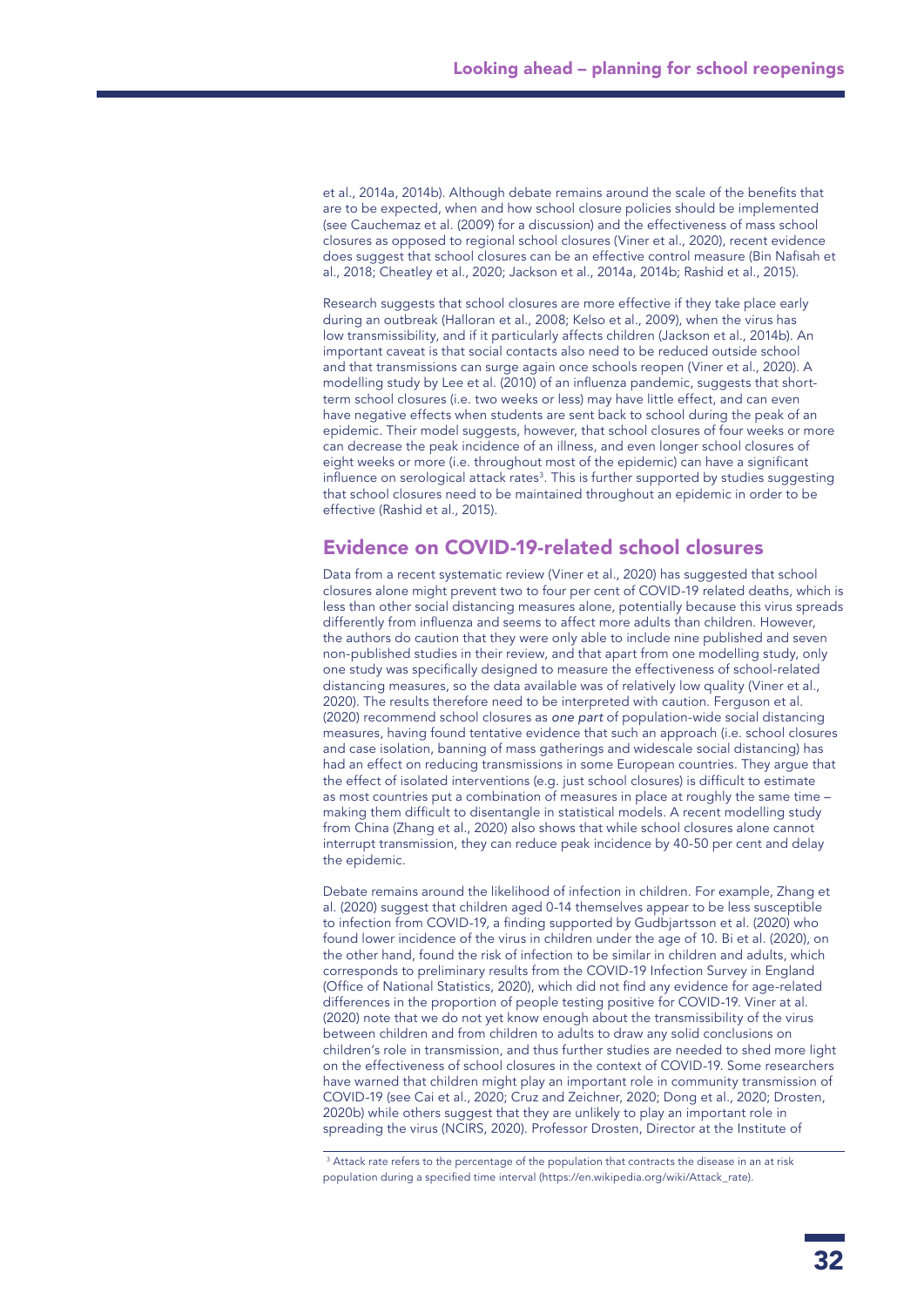Virology at the Charité in Berlin, expert in emerging viruses and scientific advisor on the COVID-19 outbreak, outlined in two recent podcasts (Drosten, 2020a, 2020b) that it is difficult to carry out traditional epidemiological studies that would trace how the virus spreads in contact situations (e.g. in schools and at home) due to the current lockdown. Therefore we do not know for sure how the virus would behave in educational settings. In the absence of such data, Drosten and colleagues (Jones et al., 2020) have taken an alternative approach and have studied the viral load (i.e. the concentration of the virus) in different age groups, finding that children who have contracted the virus may be as infectious as adults.

More research is needed to better understand how COVID-19 spreads between children, from children to adults and vice versa, but the role that children play in transmitting the virus to their peers and teachers clearly needs to be taken into account when discussing when and how to reopen educational settings.

### Potential risks to teachers' and students' health

Clearly, concerns for the health of members of the school community need to be paramount in any discussions around reopening schools. Not only does the potential risk to the adults working in schools and other education settings need to be considered, but the people with whom they live and those they care for need also to be taken into account.

While debate remains around the likelihood of infection in children when compared to adults (Bi et al., 2020; Gudbjartsson et al., 2020; Office of National Statistics, 2020; Zhang et al. 2020), children's symptoms have generally been found to be less severe if they do contract the virus (Dong et al., 2020;). However, it is important to note that younger age, underlying pulmonary pathology and immunocompromising conditions have been associated with more severe outcomes in children (Ogimi et al., 2019). This shows that we do not know enough about the risk of infection for children, their role in community spread and that sub-groups of children can indeed be severely affected by the virus, which needs to be taken into account when considering school reopenings.

Factors such as students' and teachers' ages, pre-existing health conditions as well as cohabitation with other vulnerable adults or children, will all need to be considered in discussions prior to a return back to school. In an attempt to take these issues into account, many countries are planning a staggered or limited return to schools. An overview of some of these approaches is provided later in this report.

Related to this, it is paramount that teachers' and students' safety is considered by ensuring that the necessary PPE equipment is available in all schools, and that realistic assessments as to the possibility of keeping safe distances between students, as well as between students and their teachers are carried out. The potential impact of school closures on students' learning, their socio-emotional development and health risks to both students and teachers need to be weighed up carefully to ensure the safety of everyone involved.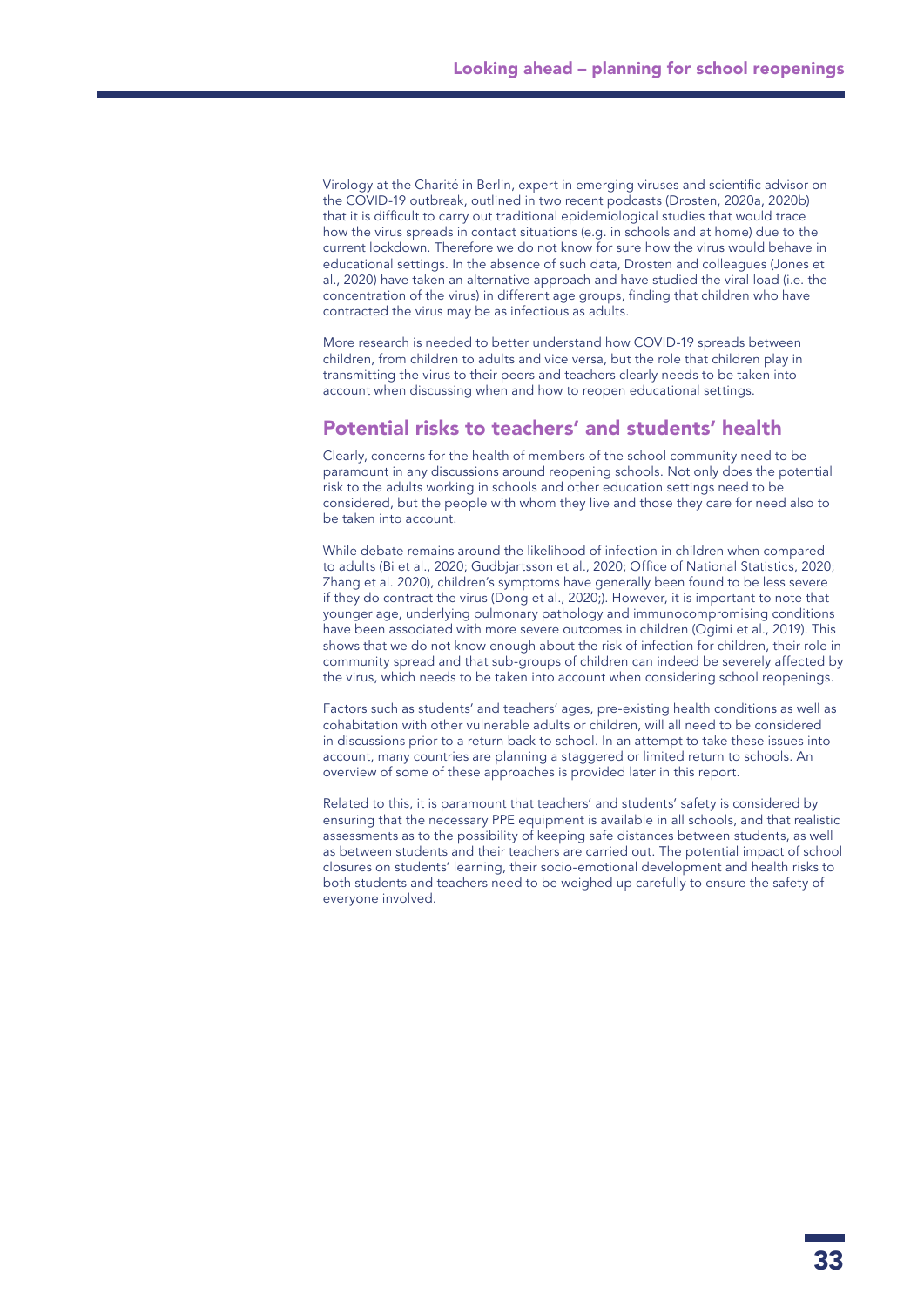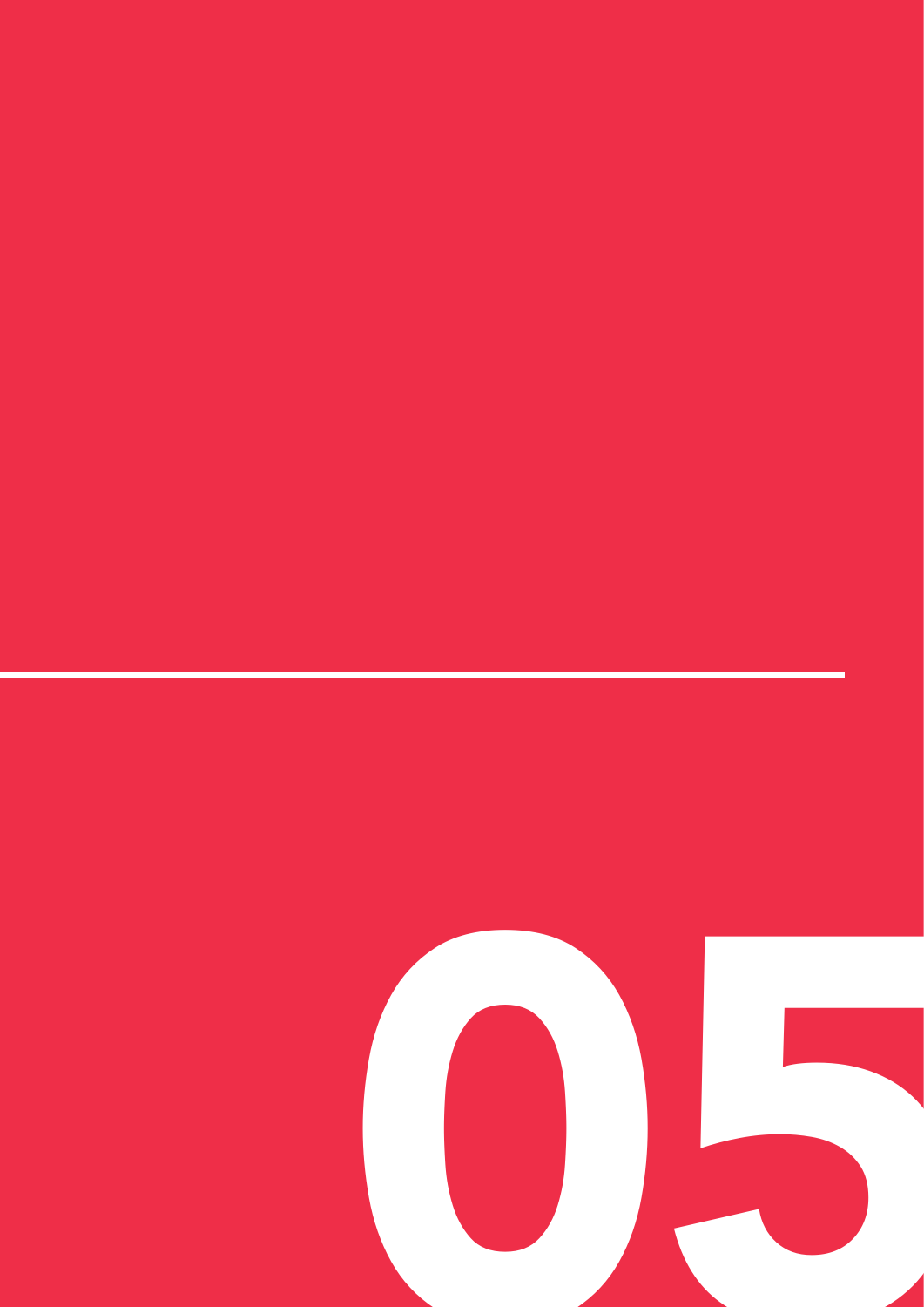### Planning for school reopenings on a national level

Azzi-Huk and Shmis (2020) argue that as with other epidemics, preparedness is also key in the current COVID-19 pandemic. They suggest that several scenarios assume that COVID-19 will spread in waves, which is why the process of addressing it needs to be cyclical. What is of most interest to this report is the 'recovery' phase once the emergency dissipates. They suggest that governments could adjust the academic calendar and prioritise students in grades with highstakes exams as well as taking a blended approach to learning, where online learning continues alongside contact teaching to reduce the number of students in schools.

A recent report from The Sutton Trust (Cullinane and Montacute, 2020) recommends that disadvantaged pupils are given additional one-to-one or small group tuition online whilst schools are closed, and face-to-face once they reopen, in order to reduce the impact of school closures on their education. It also suggests that catch-up classes could be run for these pupils during the summer holiday, as they are the students most likely to have fallen behind. Which of these approaches might be practically feasible and would be most effective in the current context needs to be explored.

On 13 April the German Academy of Sciences Leopoldina (2020) published a report which provides helpful suggestions on how to overcome the crisis, restart the economy and reopen schools once infections stabilise, more infected people are identified, and protective measures (e.g. masks) are employed. The report stresses the importance of large-scale testing in the general population to increase our understanding of the virus and its transmissibility.

The report suggests that schools should reopen as soon as it is safe to do so, but that the risk for reinfections needs to be minimised before school reopenings can go ahead. It is important to bear in mind, however, that since the publication of this report, new data on the potential role of children in community transmission of the virus has emerged (Jones et al., 2020), which might impact how safe school reopenings are perceived to be. And other scientific advisors, in France and Spain for example, have cautioned against a reopening before September (Delfraissy et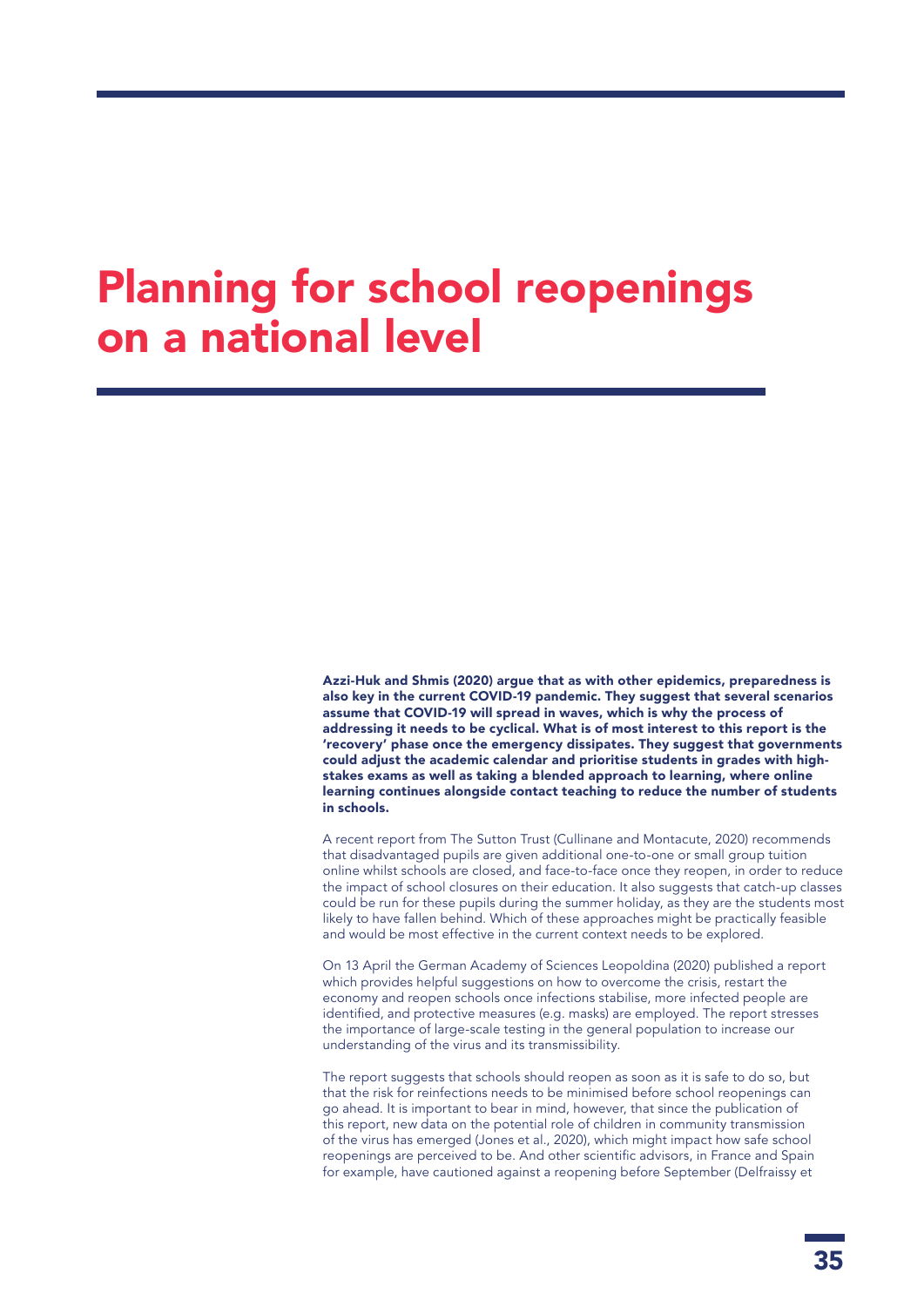al., 2020a; Lucas and Benito, 2020), noting concerns over the practicability of social distancing, particularly in younger year groups, as one of the reasons. However, they also recognise the wider economic and social impacts of school closures (Delfraissy et al., 2020a) which could be used to argue for an earlier return to schools, and have subsequently published guidance on the minimum hygiene requirements that would need to be met before school reopenings can be envisioned (Delfraissy et al., 2020b).

In order to mitigate risk for the spread of infection, the German Academy of Sciences Leopoldina suggests that the return to schools should be staggered according to age groups, and taking into account the specificities of each learning context. They suggest the following approach to a return to schools:

- In general, children at transition points in their education as well as younger students (starting from the last year in nursery, aged five to six years in Germany) should return to school first.
- According to this report, younger children require higher levels of personal care, support and guidance, so primary and lower secondary schools should re-open first. However, it is worth noting that others (Delfraissy et al., 2020a, 2020b) highlight the practical challenges around social distancing measures in younger year groups.
- As social distancing is more difficult to implement in nurseries, their re-opening should be restricted to smaller group sizes, with preference given to children who are in their final year of nursery, so they can be prepared for transition. A maximum of five children should be allowed in one room/group to facilitate the right level of social distancing. For even younger children, nurseries should continue their emergency provision until the summer holidays, as it is difficult to ensure the necessary level of social distancing in younger children.
- In primary schools, students in their final year should be the first to return to school so that they can be prepared for their transition to secondary school. Other year groups should follow gradually, which will allow for emergency provision to be rolled back.
- Students in upper secondary school year groups and universities tend to be more independent in their learning and have higher levels of digital literacy. Therefore, these students should return to schools and universities at a later point. The options for blended learning should also be explored in this context in order to minimise contact between students.
- Universities should continue to use online learning.

The report notes that restricted yet gradually expanding forms of teaching will need to be accepted during a transition period, and that general measures of hygiene and social distance need to be respected within schools to minimise the continuous high risk of infection.

According to the authors, the focus should be on core subjects that are to be taught in small groups of up to 15 students, if classrooms are big enough to accomodate a level of social distance among such a group. In addition to the core subjects in secondary schools, one additional hour per day should allow teachers to share new tasks students can work on independently at home. These additional contact hours do not have to be limited to core subjects. They suggest that groups should remain consistent and not mix with others during break times, which is why break times should be taken for each group in rotation. Each group should have regular and predictable school times to aid parents' schedules and create consistency for students.

A framework which was recently co-published by UNESCO, UNICEF, the World Bank and the World Food Programme (2020) provides further guidance on school reopenings and discusses the complexity of the decision-making process in the current context. Rather than including suggestions on specific approaches to school reopenings, they highlight that decisions about a return to schools should be guided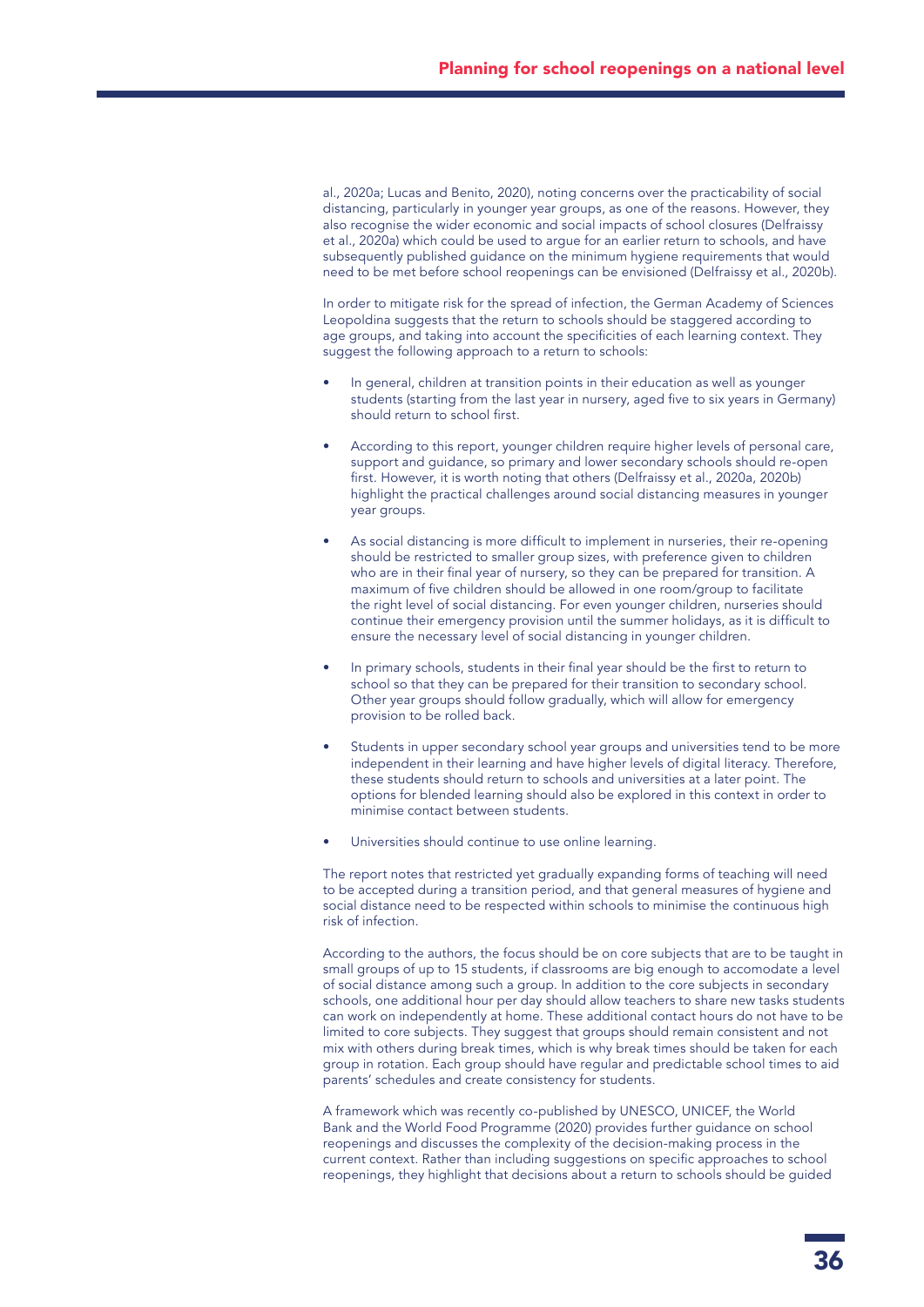by the best interests of children and overall public health considerations, assess associated risks and benefits, and take into account context-specific evidence across sectors. The report further emphasises the importance of gathering national data on how schools, students and teachers are coping with closures and the pandemic more widely, to aid the decision-making process. They provide a list of questions that stakeholders can use to guide their decision-making process, which aim to assess how learning and wellbeing can best be supported in each context (e.g. early years versus secondary schools) whilst considering the risks and benefits of online learning versus face-to-face instruction. Examples include questions around the necessity of classroom instruction to achieve specific learning goals, the availability of high-quality remote learning or the sustainability of the current approach.

### Guidelines for safety and hygiene in schools

Clearly, concerns for safety and hygiene will continue to be substantial once schools begin to reopen. UNICEF, WHO and IFRC (2020) have co-published the following key guidelines for safe school environments during the pandemic:

- Promote and demonstrate regular hand washing and positive hygiene behaviors and monitor their uptake.
	- » Ensure adequate, clean and separate toilets for girls and boys.
	- » Ensure soap and safe water is available at hand washing stations.
	- Encourage frequent and thorough washing (at least 20 seconds).
	- Place hand sanitizers in toilets, classrooms, halls, and near exits where possible.
- Clean and disinfect school buildings, classrooms and especially water and sanitation facilities at least once a day, particularly surfaces that are touched by many people (railings, lunch tables, sports equipment, door and window handles, toys, teaching and learning aids etc.).
	- Use sodium hypochlorite at 0.5 per cent (equivalent 5000ppm) for disinfecting surfaces and 70 per cent ethyl alcohol for disinfection of small items, and ensure appropriate equipment for cleaning staff.
- Increase airflow and ventilation where climate allows.
- Post signs encouraging good hand and respiratory hygiene practices.
- Ensure trash is removed daily and disposed of safely.

The Austrian Ministry of Education, Science and Research has also published detailed Hygiene Guidelines (BMBWF, 2020) for schools that will gradually reopen from the beginning of May, which echo many of the recommendations provided by the French Scientific Advisory Board (Delfraissy et al., 2020b). Their inclusion here should not be understood as an endorsement or recommendation, as each national context is unique and will require a distinctive approach. It is simply one example of detailed, practical hygiene guidelines for schools that were available to the authors at the time of writing and might be informative to anyone who is interested in the practical organisation of school reopenings on a school level. Below is a selection of these guidelines.

Travelling to school:

- Wearing of face masks (face masks have recently been made compulsory on public transport in Austria in an attempt to mitigate the spread of COVID-19).
- Keeping a minimum distance of one metre from other people.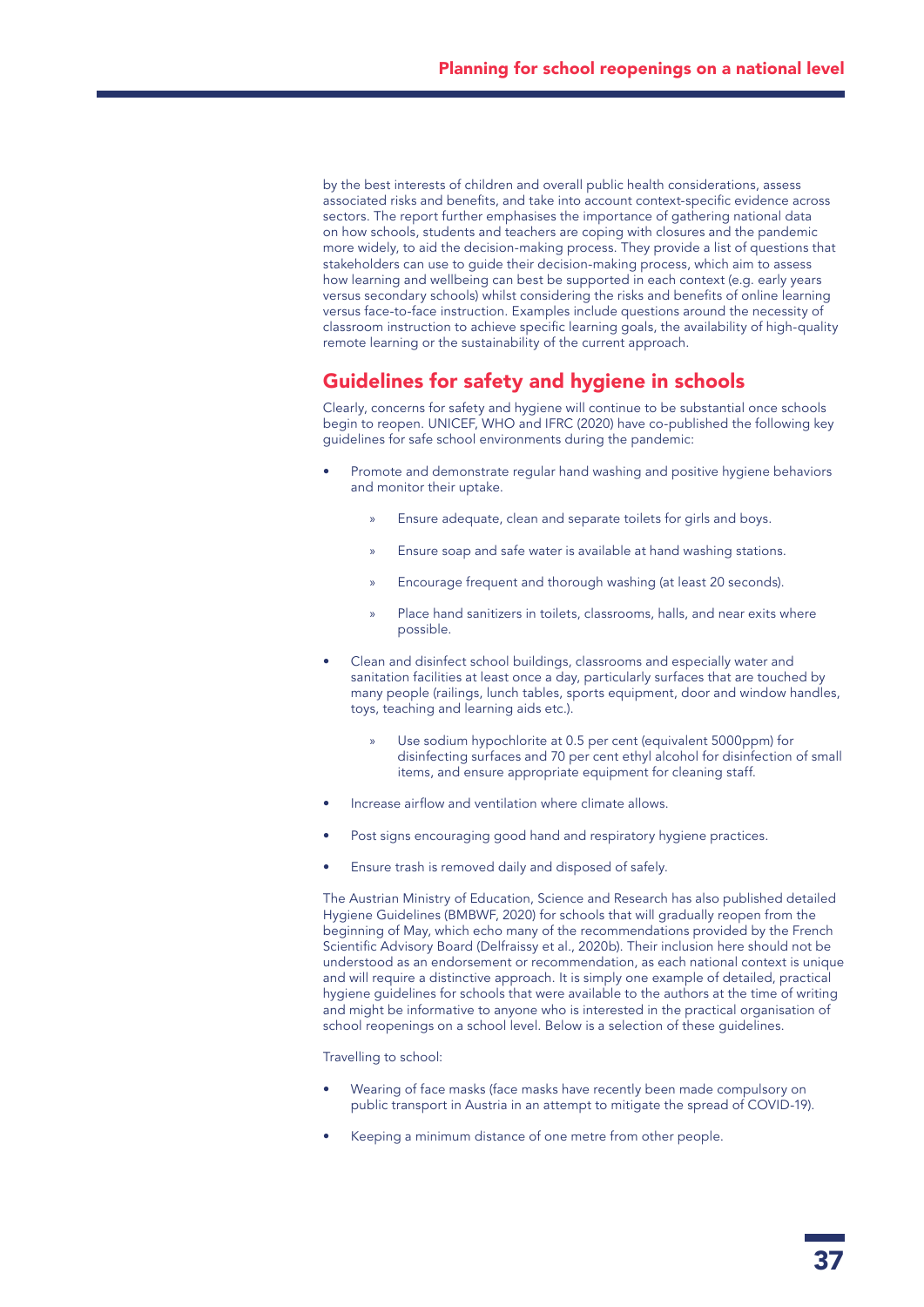Arriving at school:

- Avoid crowds at arrival by staggering arrivals where possible and signage on the floor to ensure safety distances are kept between students.
- Students should be told in advance where their lessons will take place to avoid unnecessary travel through the school building.
- Parents and carers are not allowed to enter the school building (meetings should take place virtually or on the phone).
- As soon as students or staff enter the school building, they need to wash their hands.
- Masks need to be worn upon arrival and around the school building but not inside classrooms if the necessary safety distance can be kept and not by younger children (more detailed guidelines and reflections are provided); Delfraissy et al. (2020b) consider it impossible for children in nurseries and preschools to wear masks and suggest there is a gradual increase in comprehension of the necessity of masks with age in primary school children. Delfraissy et al. highlight the importance of parental judgment and the Austrian Ministry of Education suggests that teachers' professional judgment should guide at which age in primary school the wearing of masks seems feasible and appropriate.

General hygiene recommendations (hand washing, no touching, safety distance, etc.) should be followed throughout the school day.

Inside the school building:

- Avoid crowds.
- Avoid changing classrooms/groups unless necessary for a specific subject (e.g. DT).
- During break times, half the year groups stay in their classrooms, the others go outside.
- A distance of at least 1m needs to be respected between desks (two possible layouts for classrooms with different sizes are provided on p. 10).
- Open windows after each lesson.
- Students should not share objects.
- Additional hand washing during any practical lessons.
- Headteachers need to decide the maximum number of teachers allowed inside their staff rooms (based on size).
- Video conferencing facilities should be used for staff meetings where possible.
- All rooms that were used by students and staff have to be cleaned thoroughly at least once a day.
- Windows should be opened for at least five minutes every hour.
- Sufficient soap and paper towels need to be provided.
- Hand sanitiser will be kept by teachers and should only be used when necessary.
- Surfaces that are used regularly, such as door knobs, should be disinfected several times a day.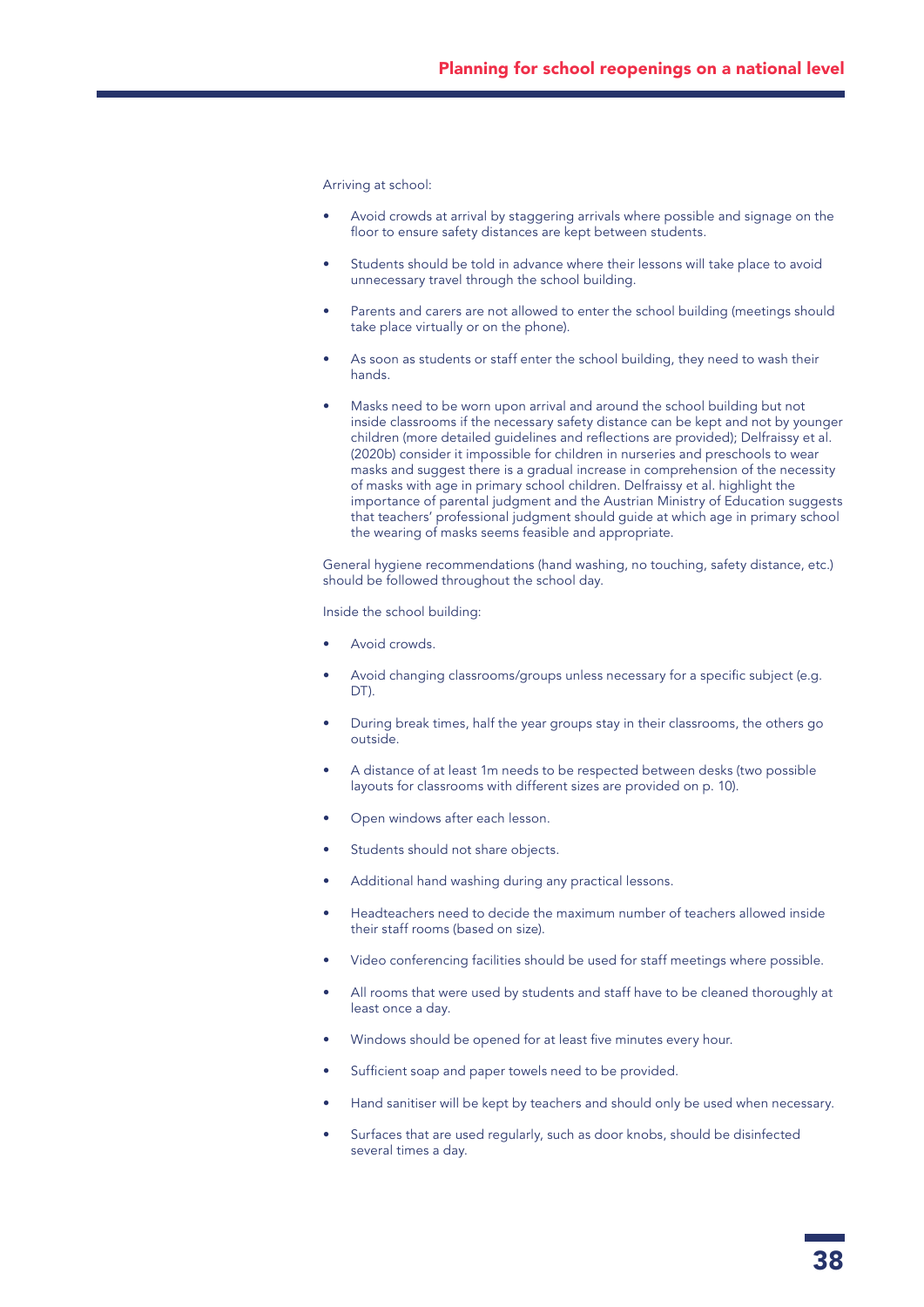• Further detailed information for canteens and national school leaving certificate examinations are provided.

The handbook also contains signs that schools should put up around the school building to remind students and members of staff of the hygiene regulations.

### Exams and assessments

It is important that governments take decisions about exams and assessments that balance considerations for public health, students' wellbeing and fairness of assessments in the current circumstances. Countries have taken different approaches to high-stakes exams depending on factors such as testing traditions or internet access. According to data from UNESCO on Thursday 9 April 2020, 58 of 84 surveyed countries had postponed or rescheduled exams, 23 had introduced alternative methods such as online or home-based testing, 22 had maintained exams, while in 11 countries, exams were cancelled altogether (UNESCO, 2020b).

In many countries, national exams determine students' access to the next level of education, which is why a decision to cancel or postpone such exams cannot be taken lightly. Some countries have decided to go ahead with exams (albeit later) but with stricter social distancing and hygiene regulations and/or amended formats (e.g. Hong Kong Diploma of Secondary Education; Germany, Austria) to ensure fairness. Others have cancelled standardised exams and moved towards self- and formative assessments (e.g. Uganda, Norway, US, International Baccalaureate), whilst others are exploring online alternatives (e.g. Argentina, medical exams in the UK). The latter are easier to implement in national contexts, where classroom-based assessments are more common than high-stakes, standardised tests. But they also come with issues of limited internet access and potentially low reliability. The problem in upholding high-stakes exams, no matter in which form, is of course that students will have lost substantial amounts of learning in preparation for these exams, which should be taken into account when assessing them.

One area that poses considerable challenges across countries is that of vocational education. The practical exams that are common in the vocational sector can rarely be carried out online and often require materials and/or machines that students cannot access remotely. Where standardised tests determine students' access to university, tertiary education providers also need to revisit their admission processes if standardised test results are no longer available or postponed (UNESCO, 2020b; Liberman et al., 2020).

There is no approach to standardised testing that is inherently better than another, and each country will need to choose the option that works best in their context. However, there are a number of factors, outlined by Liberman et al. (2020), that governments can take into account when deciding on which approach to adopt.

- If exams are cancelled, how will decisions that usually require results from highstakes exams be made?
- If exams move online, how can equal access and fair examination be assured?
- If exams are replaced by continuous assessments and teacher evaluations, governments need to ensure that teachers have access to the necessary professional development opportunities around effective and fair assessment, particularly if this form of assessment is not common in their national context and systematic processes are not yet in place.

Where teacher assessments are used to replace standardised assessments, issues around the reliability of such assessments should be considered (e.g. Johnson, 2013). Research has shown that teachers can be subject to unconscious bias and thus be unknowingly influenced by contextual factors such as students' socio-economic background, gender or behaviour (Johnson, 2013) and the use of assessment methods such as level descriptions, allow more room for subjective interpretation. Moderation could be envisioned as one approach to increasing reliability of teacher judgments,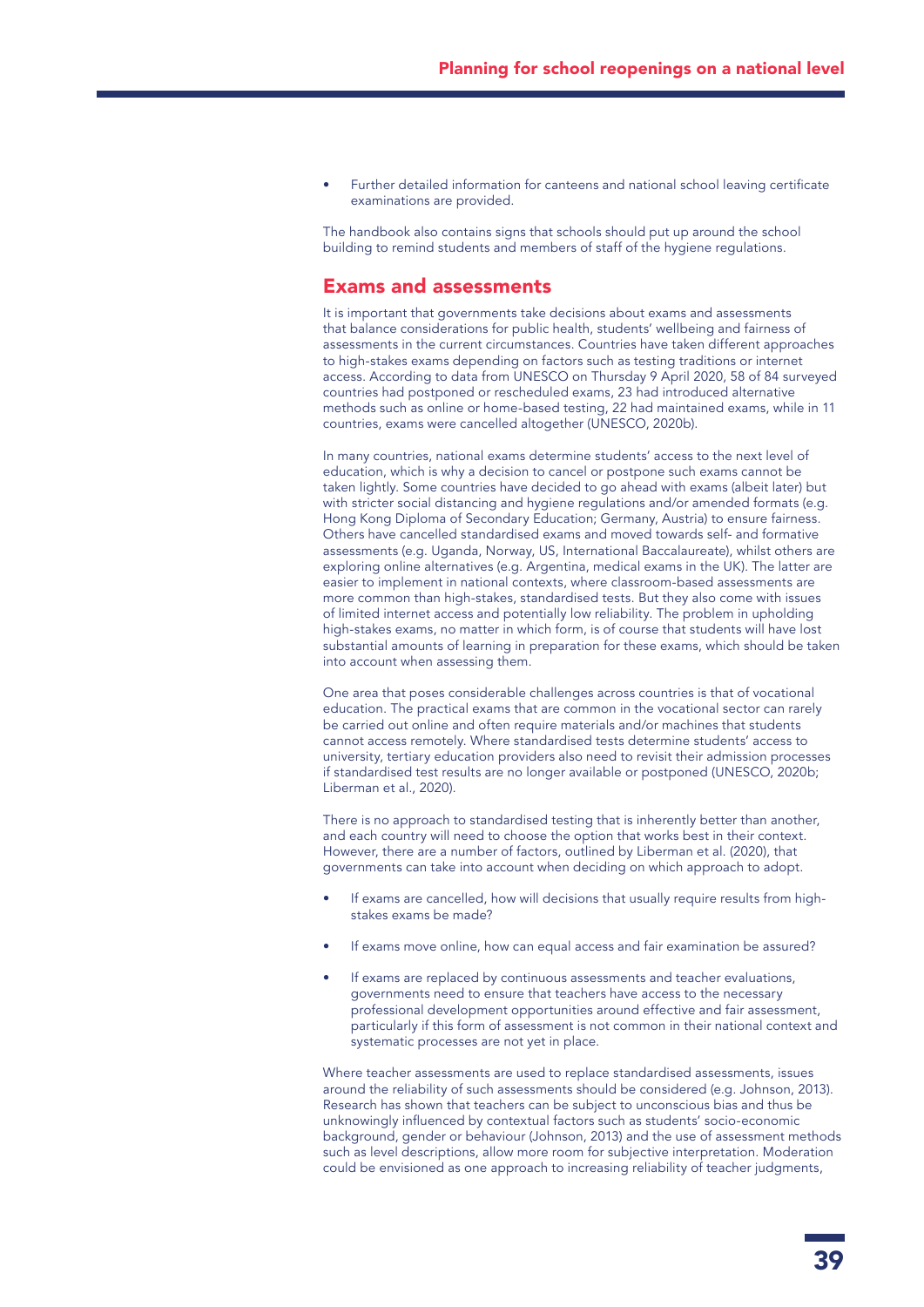and could additionally reduce stress levels in teachers who might not be used to providing assessments in the context of high-stakes exams.

It is worth noting that evidence suggests that student attainment is most negatively affected by student absence (for example because of illness) if students are tested shortly after their return to school, with delays to testing allowing them to catch up on what they have missed (Sims, 2020). Of course, the context here is very different, with all students away from school rather than one absent student missing learning while others continue, but this is still worth considering in the current crisis.

### Planning for the mental health and wellbeing of students and staff

As discussed earlier in this report, one aspect which should not be underestimated is the impact of both school closures and the pandemic more widely on students' mental health and wellbeing. When returning to schools, business cannot resume as usual. Some students will be grieving, under stress from the financial impact this crisis has had on their families, or in some cases may have endured a prolonged exposure to abusive family members during social isolation. It seems reasonable to suggest that students will need to be monitored closely and mental health support should be increased when schools reopen. The same is true for teachers who might require additional support as a result of helping students through the challenges brought about by the pandemic, as well as managing their own stress.

### Suggestions for schools, teachers and school leaders

- Consider that the youngest, most vulnerable and those at transition points in their education will require particular support.
- Be kind to yourselves. These are unprecedented times and schools, teachers and students will need time to settle into a new routine.
- Consider the long-term effects of this crisis on students and staff. Consider providing opportunities for staff members to share their worries and experiences with each other so they can support each other through this time.
- Think about changes which may need to be made to enable time for social and emotional learning and re-establishing social relationships.
- Consider the best way to respond to behavioural changes in children, which might arise as a result of stress, grief and trauma.
- Think about the support that can be offered to the children who have fallen furthest behind academically and when this support can best take place.
- Seek specific information and advice on how to support children who are bereaved or need other specific support; you may find the further reading below a helpful starting point.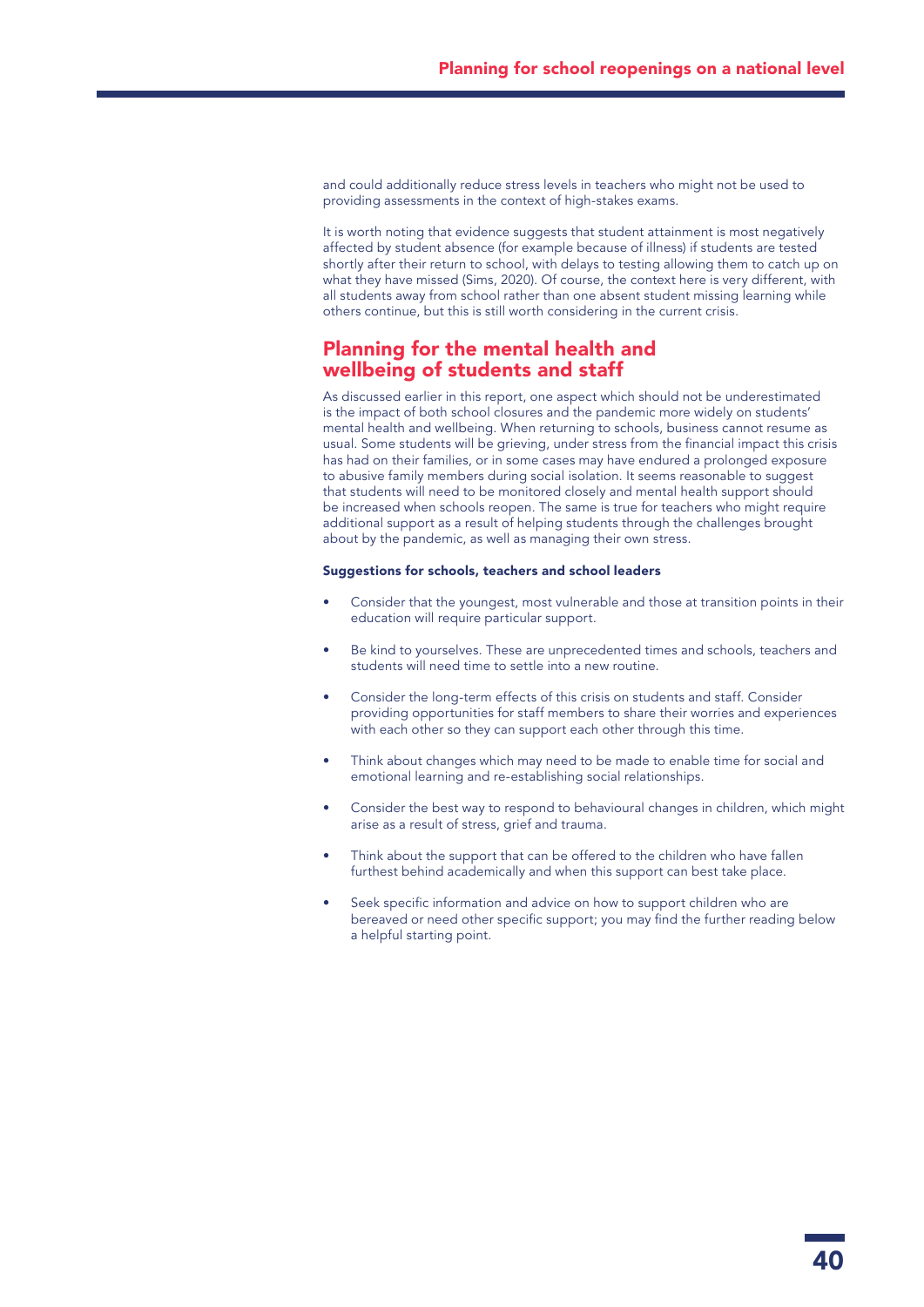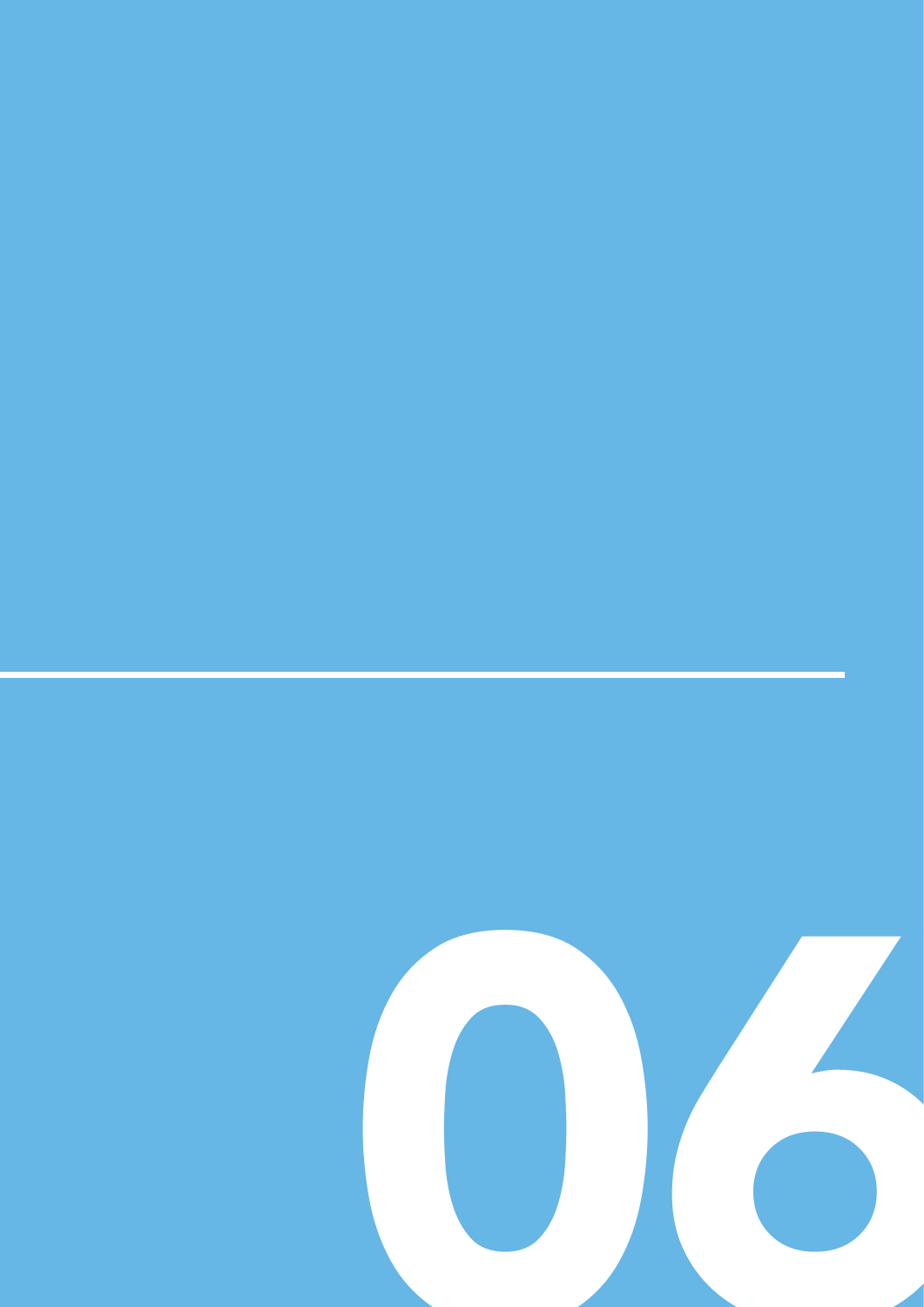### A selection of reopening plans outlined by different countries

In this section we present a brief overview of some of the approaches different countries have outlined and have taken regarding school reopenings. While it is important to bear in mind that each national context is individual and any decisions regarding school reopenings need to take these specificities into account, they can still prove informative when considering various options regarding school reopenings. This is by no means a complete list of countries' approaches, but rather a selection based on where more detailed information was available, and the languages in which we could access the information. We are hoping to grow this section as more information becomes available from countries that reopen their schools. The case studies so far do not include examples from countries that have taken the decision to not close their schools (e.g. Sweden) as we thought that it would be most helpful to shed light on what countries have done following school closures. We do, however, want to acknowledge that this is an alternative approach that has been taken by some countries.

We aimed to consult official guidance and watch recordings of press conferences where possible. For those countries where we were not able to do so (mainly due to linguistic limitations), we had to rely on coverage via (English-speaking) news outlets, the reliability of which may vary. We therefore welcome any feedback and further insights on this and the approaches of other countries to school reopenings.

It also needs to be borne in mind that in this fast-paced time, information is continuously updated, so some of the information provided here might not be entirely up-to-date if governments have changed their approach or new information has become available in the meantime.

### England

On Wednesday 29 April, Gavin Williamson, the Secretary of State for Education, was questioned by the Education Select Committee regarding plans for school reopenings in England (Education Select Committee, 2020) and outlined preliminary plans for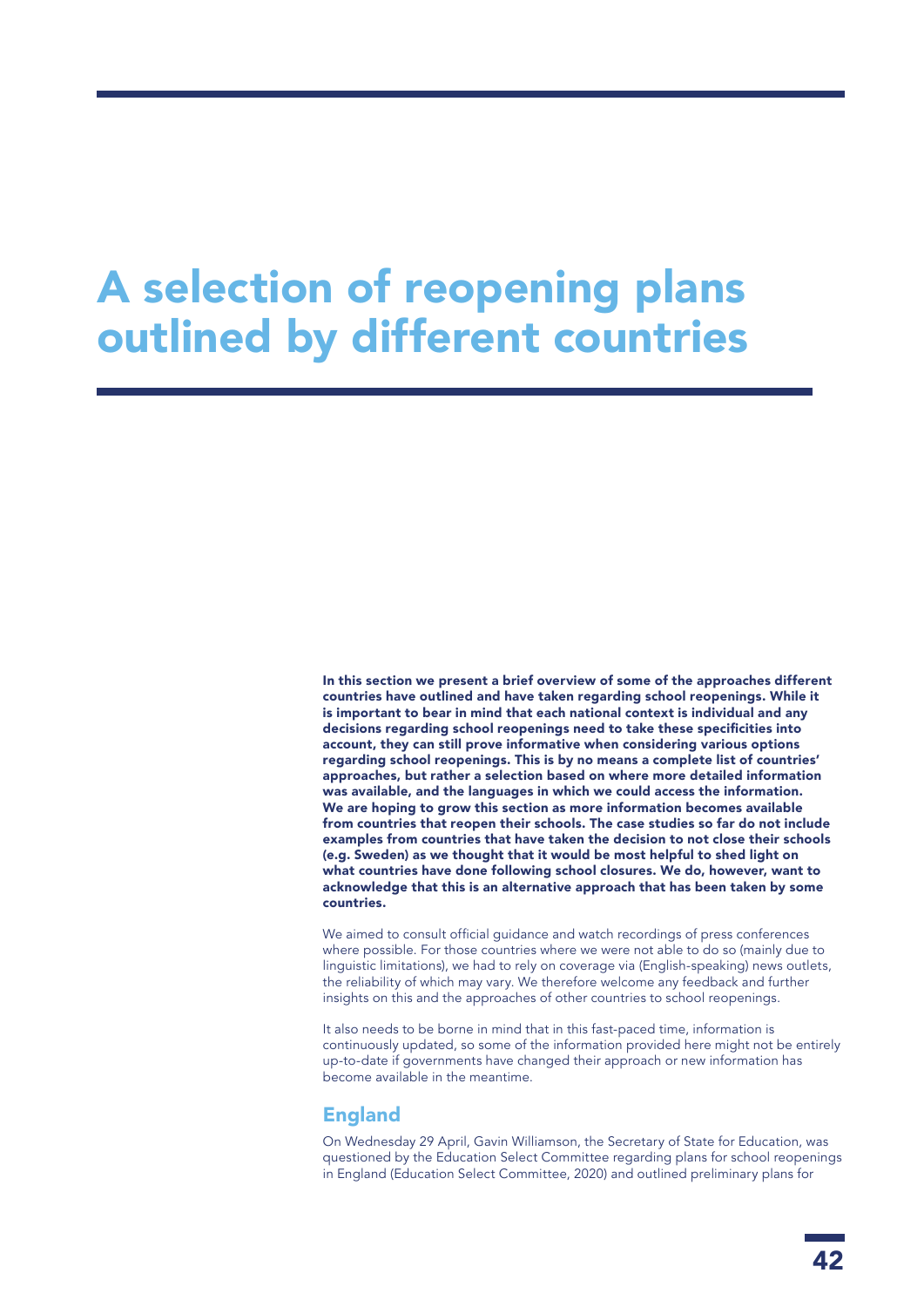the reopening of schools, although he did not provide a date for when schools would reopen.

According to Williamson, the government is currently working on specific plans on how best to reopen schools, and listening to advice from a subgroup of the Scientific Advisory Group for Emergencies (SAGE) that was commissioned with finding the best available evidence on school reopenings, as well as Public Health England. He suggested that schools will reopen in stages, but did not provide any detail as to which students will return first; he suggested that schools will not remain open during the summer to make up for lost time or support the most vulnerable students. Williamson did, however, mention that the DfE is currently working with the Education Endowment Foundation to establish the exact impact of school closures on the attainment gap and what interventions would be most effective to support particularly vulnerable students throughout and after school closures. The importance of updating guidance around PPE, social distancing and other social distancing measures based on new data that becomes available was also discussed.

Information regarding school reopenings will be updated as it becomes available.

#### Key Information

Schools will reopen in stages but no further information available to date.

### Austria

The Austrian Minister of Education, Heinz Fassmann, outlined Austria's plan for school reopenings on Friday 24 April 2020 in a press conference together with Prof Christiane Spiel, Professor of educational psychology at the University of Vienna.

Fassmann started the conference by outlining the difficult decision-making process in the current context due to conflicting evidence and advice from experts, as well as differing opinions of students and parents. He explained that schools will reopen gradually, starting with the oldest students on Monday 4 May; those who need to prepare for their final exams. This includes all students in their final years, students in sixth forms, colleges, those in vocational education and those doing apprenticeships.

If the number of cases and the transmission rate remain low, the second stage will start on Friday 15 May, when students from primary schools, lower secondary school year groups and special schools will return to school (i.e. all students aged 6-14). Fassmann justifies this decision by stating that the development of basic competences (i.e. numeracy and literacy) is paramount to further learning, and that distance learning is more difficult for the youngest students. Furthermore, students at transition points in their education need to be prepared for said transition and therefore need to return to school.

The third stage will start on Friday 29 May, when students in upper secondary year groups and vocational schools will return to school (i.e. students aged 15-19). Fassmann justifies the later return of older students by the fact that distance learning is working more smoothly for them, but that they should nevertheless have the opportunity to continue learning and process their experiences with their peers and teachers, which is why it was decided that they should return to school even if only for one month (schools break up at the end of June in Austria).

In order to ensure social distancing, students will return in shifts. Student groups (classes) should be split into two groups, either according to their last name so that siblings follow the same schedule, or according to another system. This would mean student groups of roughly 11 students, based on the average class size. In small schools with small classes, such a split is not necessary if classrooms are big enough to accommodate an appropriate level of social distancing.

The groups will continue to be taught in their classrooms, with Group A on Mondays, Tuesdays and Wednesdays, and Group B on Thursdays and Fridays. In the following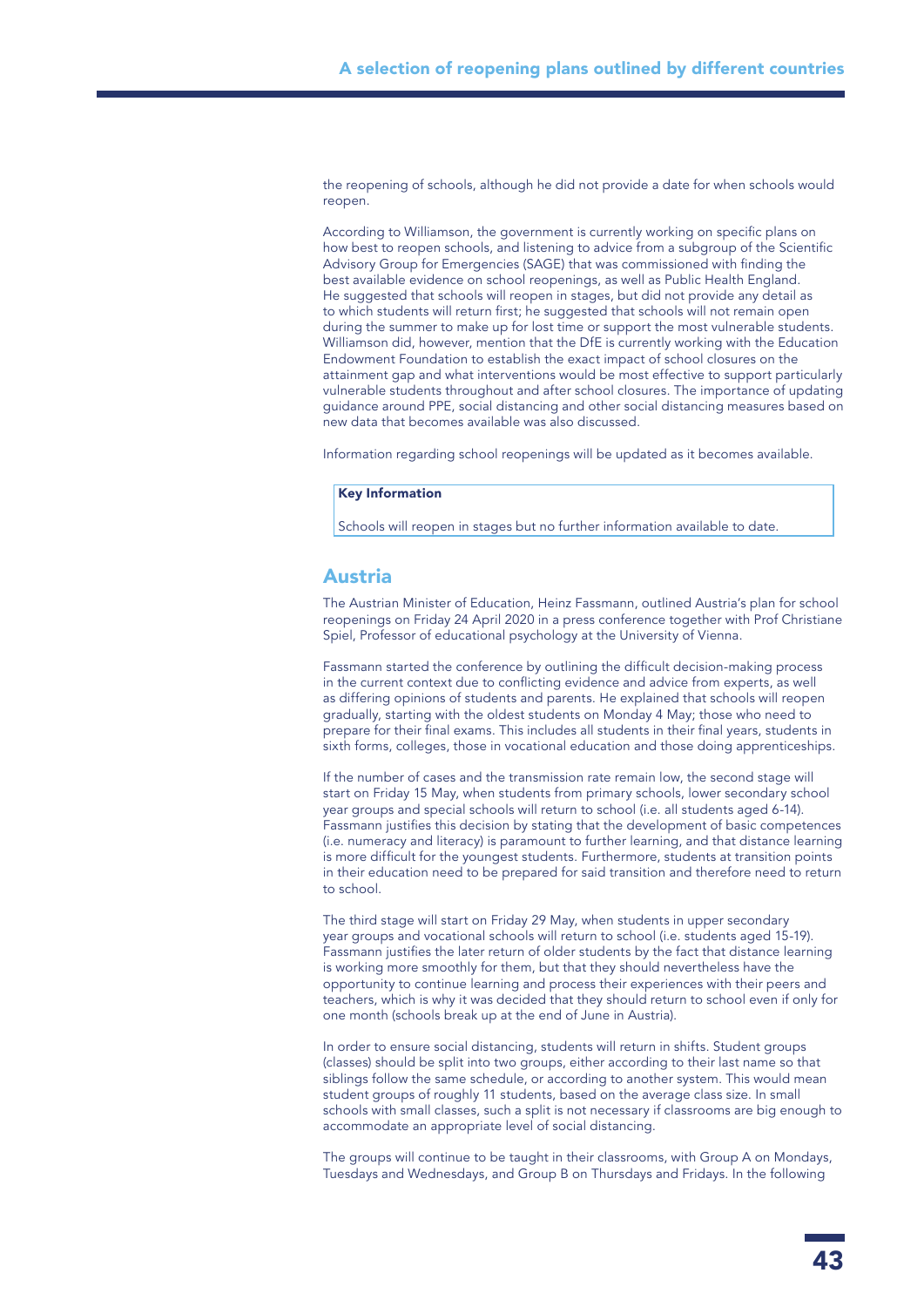week, they will swap. After two weeks, both groups will have received the same amount of instruction and the system allows for timetables to remain in place. On the days where children are not taught in school, they should stay at home unless their parents are key workers, in which case care will continue to be provided for students in spaces such as school halls, for example. Such a system also means that fewer students will be taking public transport at the same time and they will not have to share desks in schools, thereby allowing for social distancing guidelines to be observed.

All subjects should continue to be taught apart from those that might be considered risky from an epidemiological point of view, such as PE (although PE outside is allowed, contact sports are not). As teaching time will be limited, curriculum requirements will be amended to reflect this change. The focus should be on core skills and content and consolidating knowledge.

Tests should not take place unless a decision between two final grades needs to be made, but final (i.e. school-leaving) exams are to be upheld. All students in primary schools will automatically move up to the next academic year in September 2020 (the Austrian school system allows for students to repeat years if their progress is considered not to be sufficient), unless their parents do not wish for them to do so. In all remaining year groups, students can also move up automatically with one negative grade (i.e. if they do not technically meet the academic requirements to move up to the next grade).

A summer school will be provided for vulnerable students who will have missed substantial amounts of their learning over this period of distance learning, although further details on the exact nature of these summer schools is not available at the time of writing.

### Exceptions

If students do not feel psychologically prepared to come to schools or need to protect vulnerable family members, they are excused. The same applies for teachers who are considered part of the high-risk group or need to protect vulnerable family members. Those teachers then need to be available for online teaching.

As preschools are the responsibility of a different ministry, they were only mentioned briefly to say that they should welcome those children who needed to be in their care.

### Key Information

- Schools will reopen in stages, starting with students in their final years on Monday 4 May, followed by students in primary and lower secondary schools on Friday 5 May, and finally all remaining students on Friday 29 May.
- Classes will be split in two and attend schools in shifts (Group A on Monday, Tuesday, Wednesday, Group B on Thursday, Friday in week A; in week B they swap).
- School leaving exams will be upheld albeit in an amended format.
- Masks need to be worn by students and teachers (see details above).

### China

In China, the reopening of schools is based on how affected different regions are. For example, students in their final years of junior and senior high schools returned to school in China's Guizhou Province and Xinjiang Uygur Autonomous Region in mid-March. Schools in several provinces reopened on Monday 30 March, also starting with middle and high school students. In Shanghai, pupils in their final years of middle and high school returned to school and in Beijing those students taking university entrance exams in July have returned. In Wuhan, high schools are scheduled to open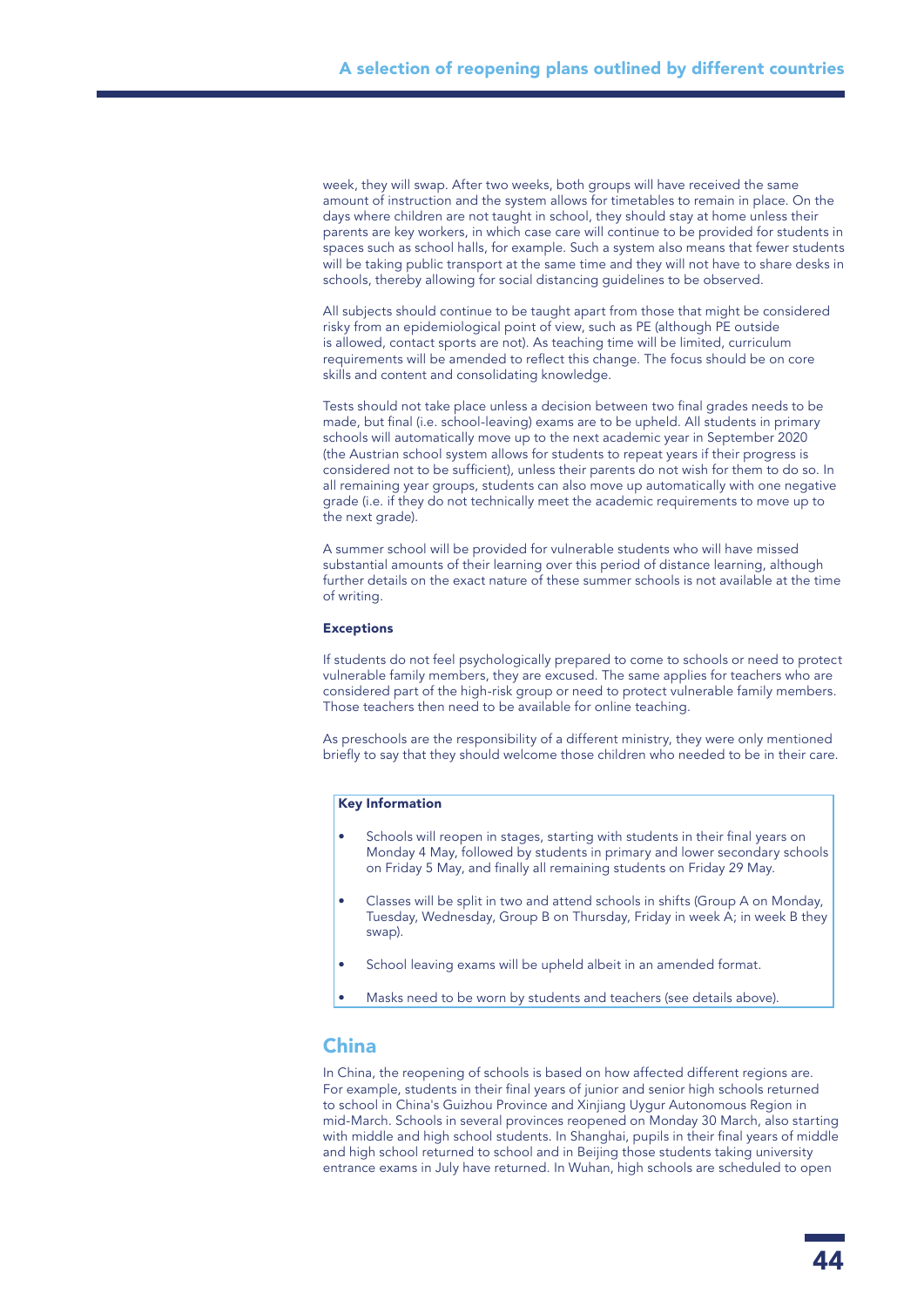on Wednesday 6 May.

Schools have enforced strict social distancing measures that include temperature taking, designated school buses, the wearing of masks, regular disinfection and a maximum of 30 students in one classroom.

A report published in TES (2020) about school closures in Denmark and China describes a couple of additional strategies that schools have put in place. For example, one school has put temperature checks in place at school entry, as well as bins to discard used masks and an isolation area should anyone be taken ill during the day.

### Key Information

China is taking a staggered and regional approach to schools reopening, starting with students in their final years in middle and high school. Strict social distancing and hygiene measures are put in place in school.

### Denmark

Denmark was the first European country to reopen primary schools, on Wednesday 15 April, after they had been closed since Thursday 12 March. All children up to the age of 11 returned to schools and nurseries across the country, but schools must respect a safety distance between desks. A couple of reports have emerged across the media that illustrate what a return to schools post COVID-19 can look like.

According to TES (2020), classes in Denmark have been split in two, are taught in rotas and teachers are not allowed to move between different classes (i.e. teach different year groups). Teachers and students have staggered lunch breaks to avoid too many people in the same places at the same time.

Teaching is also more teacher-centred than it was before, to ensure social distancing measures are adhered to. For example, carpet-time that is common in many primary settings is no longer possible and one school in the report has staggered arrival times. The frequency of handwashing has been increased and students have to bring in their own art supplies so they do not have to share with others.

One school also reports that they have moved some of their lessons outside to make better use of the space they have.

The report further notes that many primary and secondary schools in Denmark share sites, which means that currently, primary schools can make use of the additional space generated by secondary school students not being in schools.

Moreover, staff were brought into schools one day before they reopened so that they could be briefed on the new safety requirements.

#### Key Information

Children up to the age of 11 have returned to schools but classes are split in two and operate on rotas.

### France

France will reopen schools progressively from Monday 11 May, according to announcements made by the Ministry of Education, Jean Michel Blanquer on Tuesday 21 April and the Prime Minister, Edouard Philippe on Tuesday 28 April. However, students will only return to their classrooms from 12 May 2020 as the first day will be reserved for the preparation of teachers (Morin, 2020)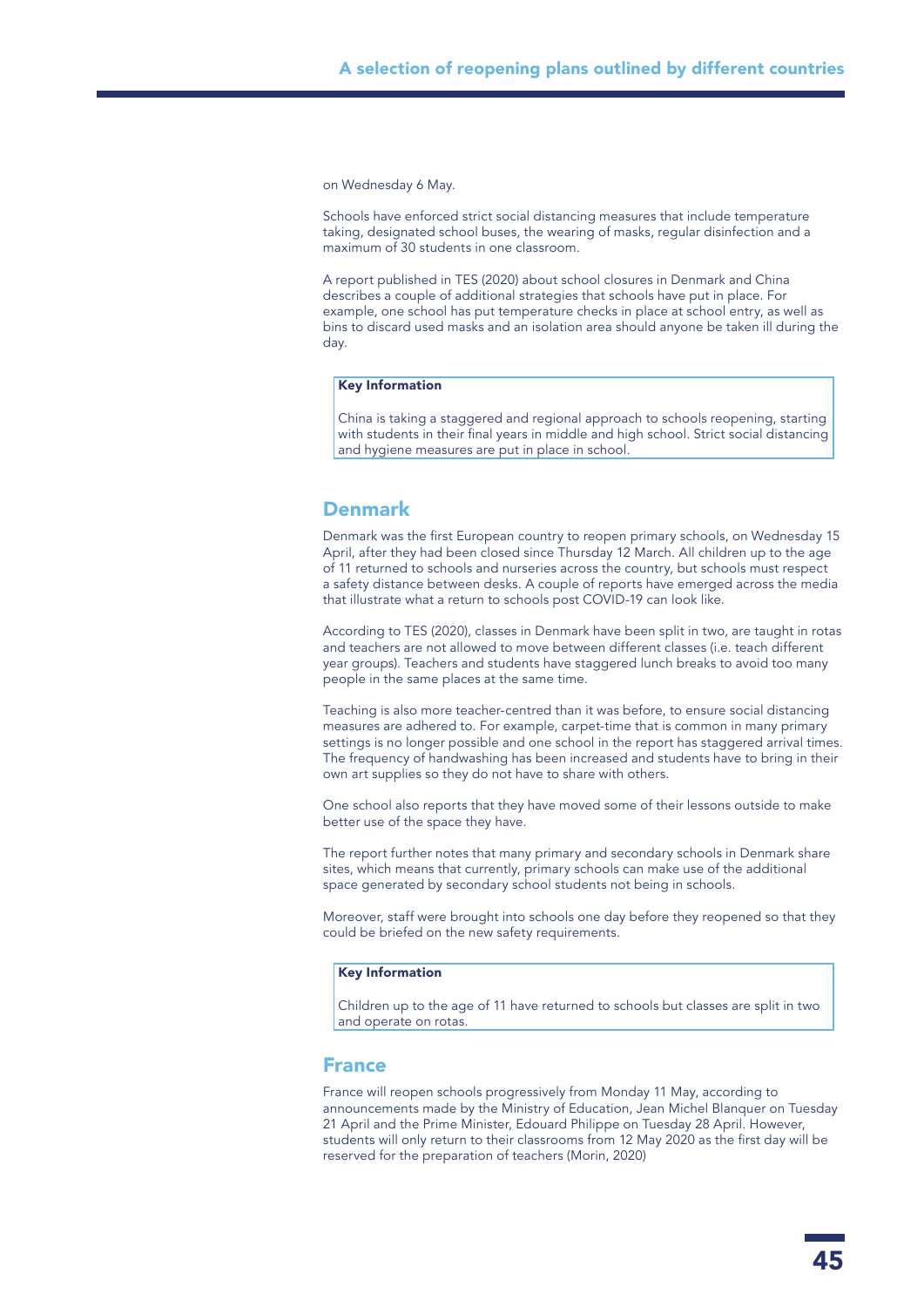According to Michel Blanquer's announcement, the first to return are students in their last year of preschool (grande section) as well as their first and last years of primary school. However, this recommendation is not binding and regions can take their own decisions regarding the students that should first return. They can also decide for subgroups of children (e.g. most vulnerable students) to return earlier than their whole group (Morin, 2020). According to the plan outlined by Edouard Philippe, the week after that, middle schools in the least affected areas will return, starting with students in the first two years. At the end of May, the government will decide if students in their final two years of middle school and high school students can return to school. In any case, classes are not allowed to be bigger than 15 students at any given time.

Michel Blanquer specified in his statement that a focus should be on supporting students from disadvantaged backgrounds who will have missed out on online learning during school closures, rather than trying to teach everything that remains to be taught from a specific curriculum. The return to school will be voluntary and parents can choose for their children to stay at home. However, if they choose to do so, children will need to access distance education. Students in middle school will have to wear face masks but they will be prohibited for children in pre- and primary schools unless children develop symptoms throughout the day, in which case paediatric masks will be available in all schools. Teachers can wear masks if they cannot respect the social distancing rules.

Standardised exams (bac, brevet, etc) will be replaced by a continuous evaluation of students' performance throughout the year, with the exception of the French oral exam as part of the secondary school leaving exam, which will be maintained.

### Key Information

Schools will reopen in stages, starting with pre- and primary schools, followed by middle school students in least affected areas, and decisions about high school students will be made at the end of May. Masks are obligatory for middle school students, but not for pre- and primary school students unless they present with symptoms during the day.

### **Germany**

Each region (Bundesland) can decide individually when students are returning to school. In Bavaria, for example, students in their final years returned to school on Monday 27 April. On Monday 11 May students who will pass their state exams in 2021 will return to school and the rest of students will return in this academic year, albeit only in a very limited form. Representatives of the regions have come to the agreement that all students should return to school before the summer for days or weeks at a time and have developed a number of strategies to support this process. These include exceptions for vulnerable teachers and students, a hygiene plan for each school, frequent aeration of rooms, and PE only in cases where social distancing can be assured. All state exams should be upheld and each region decides when to return to school and which subjects to prioritise (Tagesschau, 2020). These suggestions were forwarded to state ministers at a press conference on Thursday 30 April (BR24, 2020).

#### Key Information

Schools will reopen in stages, starting with students in their final years, but the ultimate decisions about when and how to reopen lie with the regions. More information to become available from Monday 4 May 2020.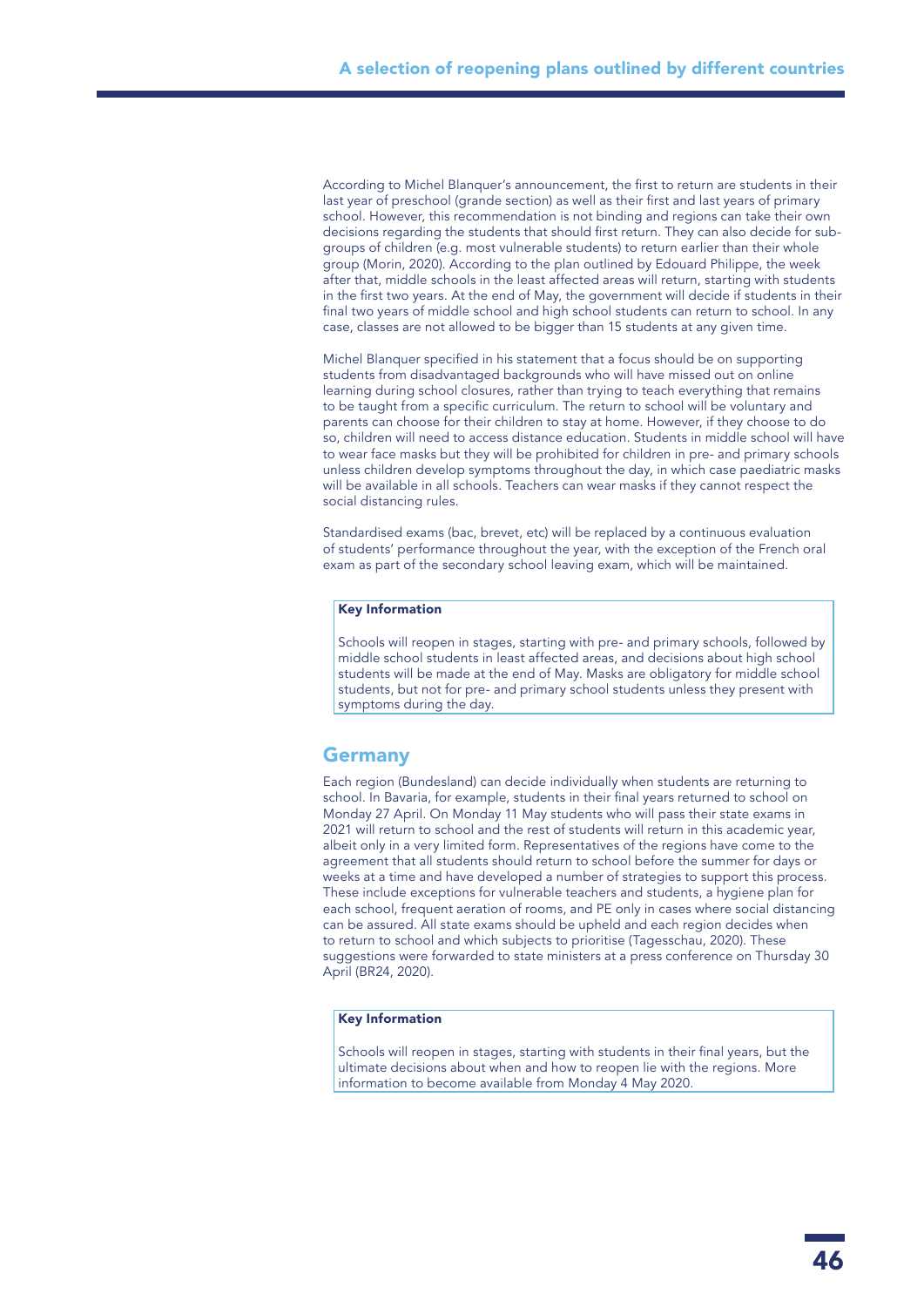### **Greece**

Greece's Education Minister Niki Kerameos announced on Wednesday that schools will reopen gradually after almost 10 weeks of closure, starting with students in their final year of upper secondary school (Lyceum) on Monday 11 May and students in lower secondary school year groups and the remaining grades in upper secondary school on Monday 18 May. The school year will be extended until Friday 12 June, and the new school year will probably start earlier, on Tuesday 1 September. Primary and pre-schools might not reopen at all before the summer, although the possibility of reopening them on Monday 1 June is being considered. If they do reopen, the school year might be extended until Tuesday 30 June. Special schools will remain closed.

Classes will also be divided into two and taught in rotas (see Austrian example above). Where classes are smaller than 15 students, they will be able to operate daily. Hand sanitisers will be provided in schools, and schools will be cleaned twice a day. Different break times will operate and canteens will be closed. The use of masks will be optional.

Teachers and students who are considered to be part of or live with high-risk groups will not need to attend school. Lessons will be broadcast live for those students who are unable to attend.

A maximum of 15 students are allowed in the classroom and a distance of 1.5m between them needs to be respected at all times. Masks are not compulsory.

University entrance exams will start on Monday 15 June for Lyceum students and Tuesday 16 June for vocational students.

### Key Information

Schools will reopen gradually from Monday 11 May, starting with students in their final years, followed by all remaining students in secondary schools. Classes will be split in two and teaching will operate on a rota. Masks are not compulsory.

### New Zealand

According to information published on the website of the New Zealand Ministry of Education on Monday 27 April 2020, the country was Alert Level 3 which will last for two weeks from Tuesday 28 April. A review will take place on Monday 11 May.

At this level, all children and adolescents who can stay at home should do so and all children will have access to distance learning. Early learning services were opened on Tuesday 28 April and schools up to Year 10 on Wednesday 29 April, but only for those students who need to attend. The guidance further outlines that schools will have 'school bubbles' to ensure everybody's health and safety, which might affect the classrooms students are in and the teacher who is teaching them. Some classes, such as sports, technology or food technology may not be available.

Students in Years 11-13, as well as most university students, will continue to study remotely.

### Key Information

- Students who can stay at home should do so.
- Early learning services for those in need were opened on Tuesday 28 April, and schools up to Year 10 on Wednesday 29 April. The situation will be further evaluated on Monday 11 May.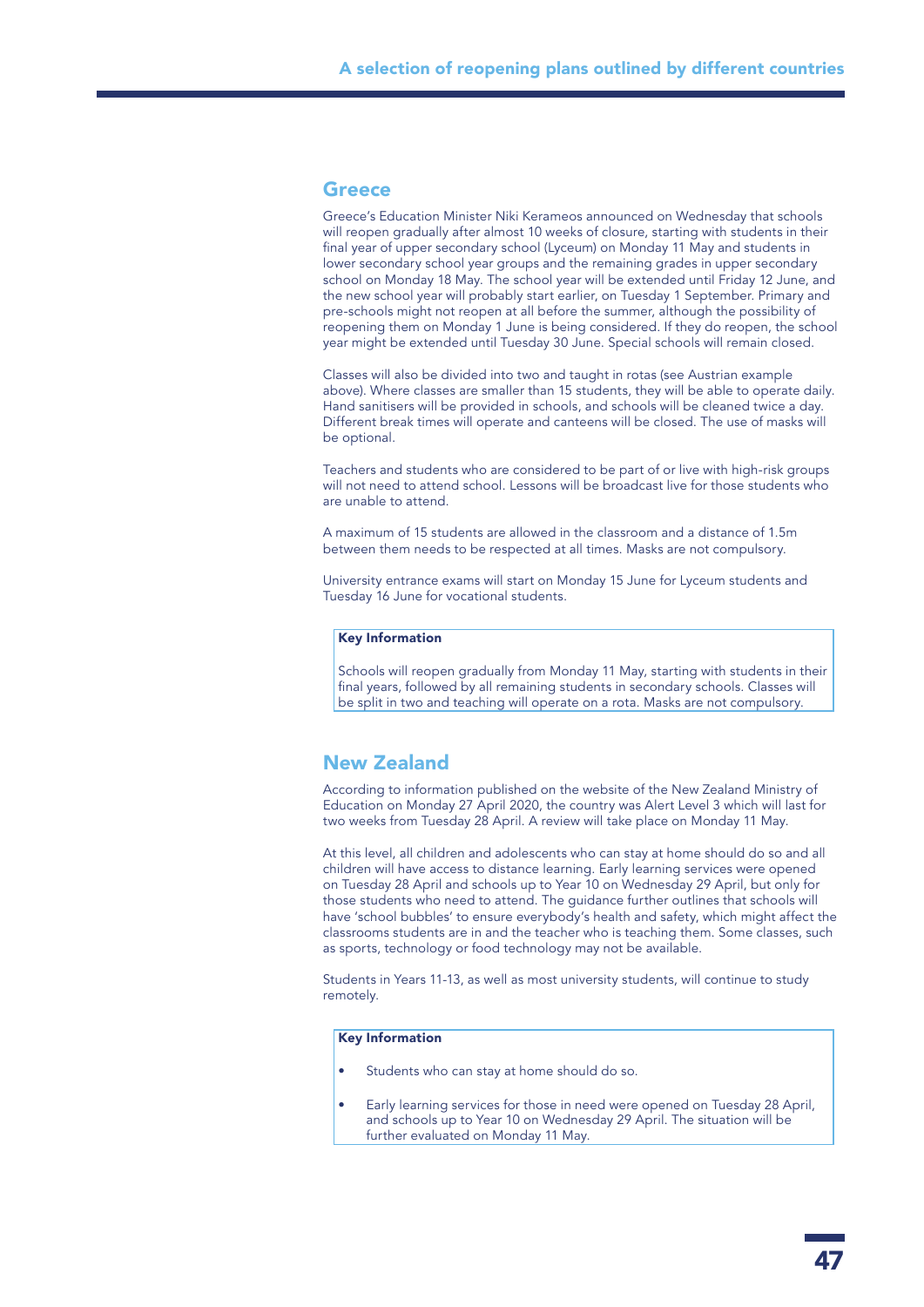### The Netherlands

The Netherlands are preparing a gradual return to school from Monday 11 May, starting with children in primary schools (including primary special schools). Classes will be split in two so students will attend school for about 50 per cent of the time and engage in distance learning on the remaining days. The final decisions on how to arrange these measures lies with individual schools. Students in primary special schools may attend school every day and those students who usually attend after school care can continue to attend this. Parents are asked to take children to school by foot or by bike to avoid crowding of public transport.

Secondary school students will gradually return from Tuesday 2 June, but no detailed information about the staggered return is available. Students continue to be taught via distance learning. All national exams have been cancelled for this school year, with pupils able to gain their school leaving certificates based on school exams. Schools will be allowed to open to enable students to sit their final school exams if necessary.

Schools for secondary vocational education are closed and students are taught via distance learning.

### Key Information

Students are returning gradually to school, starting with primary school students on Monday 11 May. Classes will be split in two and shift-teaching will be implemented.

### Countries where schools are likely to remain closed until September

According to a Eurydice report dating from Thursday 2 April (European Commission, 2020), Malta has announced that schools will remain closed until the end of the school year. Italy has also announced that schools will not reopen before September, but final exams will be upheld in an amended format (Italian Ministry of Education, 2020), and the reopening of nurseries and pre-schools from June is currently being considered albeit with much smaller groups of three to six children who would not be allowed to bring their own toys with them and with teachers wearing masks (Fregonara, 2020). In Spain, schools will remain closed until September, with some exceptions; from Monday 25 May, children up to the age of six whose parents are key workers and those at the end of an education cycle can go back to school on a voluntary basis (El Mundo, 2020.)

### Summary of case studies

Although these case studies illustrate the wide range of different approaches that countries have taken to reopening schools, they also highlight some commonalities. Those countries that have chosen to reopen schools have opted for a staggered approach to reopening. However, countries differ regarding the groups of students they first admitted back into schools. While some countries have focused on students in their final years, others have opted for younger students, generally on the basis that they will have had more difficulty following online classes and that their care might be a bigger disruption for parents who are working. Countries have also taken vastly different decisions regarding final exams but where these were upheld, affected students tend to be the first ones to return to school (e.g. Austria or China). Many countries have opted for an approach where classes are split and taught following a rota to reduce the overall number of students in schools. This appears to be the least disruptive approach as timetables can be maintained. Some countries have opted for obligatory face masks to be worn on school premises (although not inside classrooms) while others have not, and some have highlighted important age differences that need to be taken into account. While older students might well be able to wear face masks, younger children might struggle to do so. One aspect that was not mentioned here is that of deaf children who might rely on lip-reading. If their teachers' mouths are covered by face masks, they would not be able to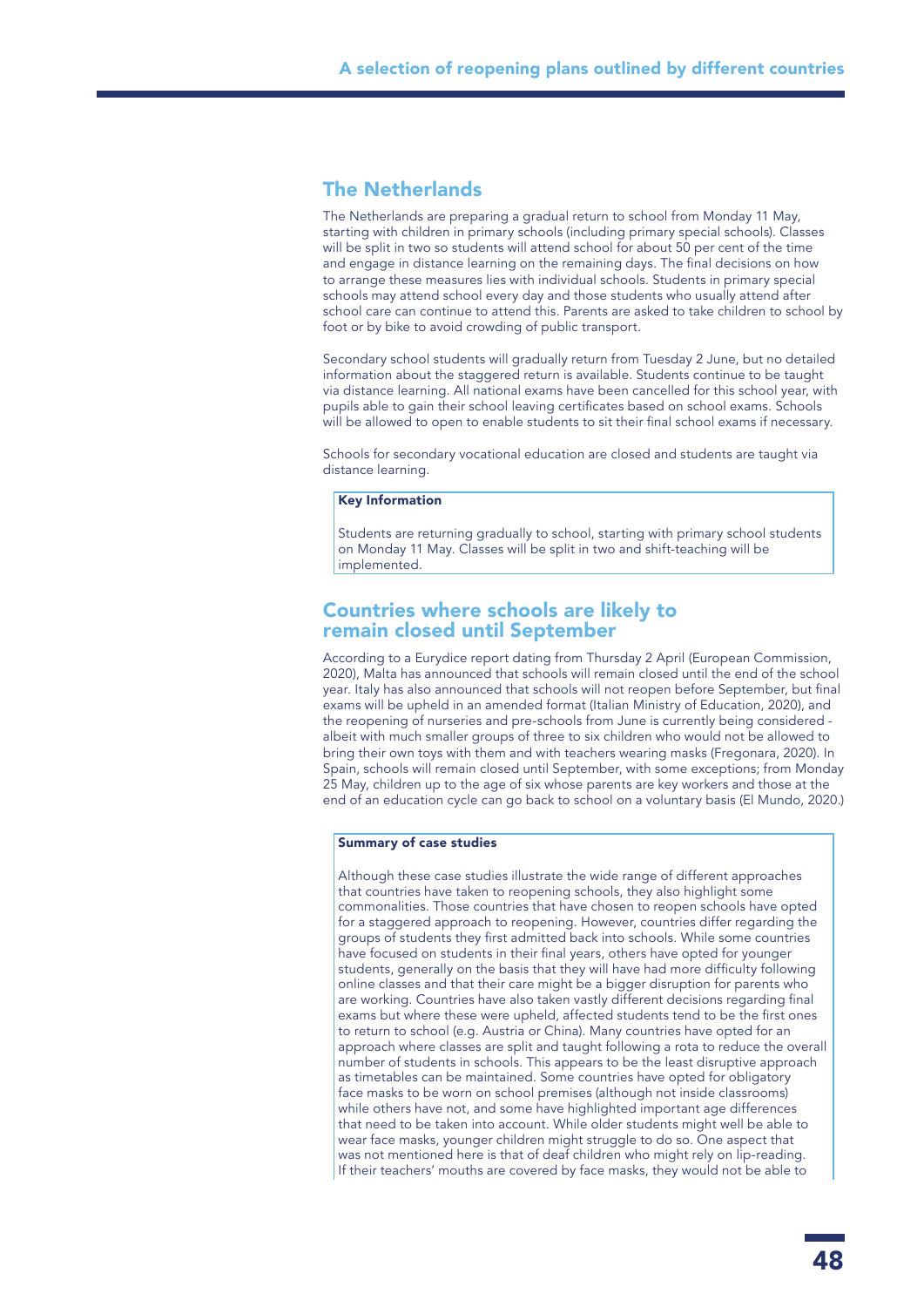do so. As more data on the role of children in community transmission of COVID-19 becomes available, the effectiveness of face masks in schools contexts will need to be reconsidered.

Another important aspect to note is that several countries have made allowances for students and teachers who belong to high-risk groups, live with a member of a highrisk group or simply cannot or do not want to return to school out of fear that they might get infected or due to other related mental health issues. It is crucial that the mental health and wellbeing of students and teachers is considered in any approach to school reopenings.

It is also paramount to note that two of the most affected countries in Europe - Italy and Spain - have chosen not to reopen schools for the general population before September (ECDC, 2020). Given that the UK also counts towards the most affected countries in Europe (ECDC, 2020), decisions about school reopenings need to be taken very carefully with the potential risks to students and teachers and the wider population taken into account.

The examples also highlight some practical considerations that need to be taken into account before schools can reopen, whenever that may be. How will students arrive at schools? How will their arrival be managed? Will canteens reopen? How will children be managed during break times? These and many other questions need to be considered carefully in preparation for schools to reopen.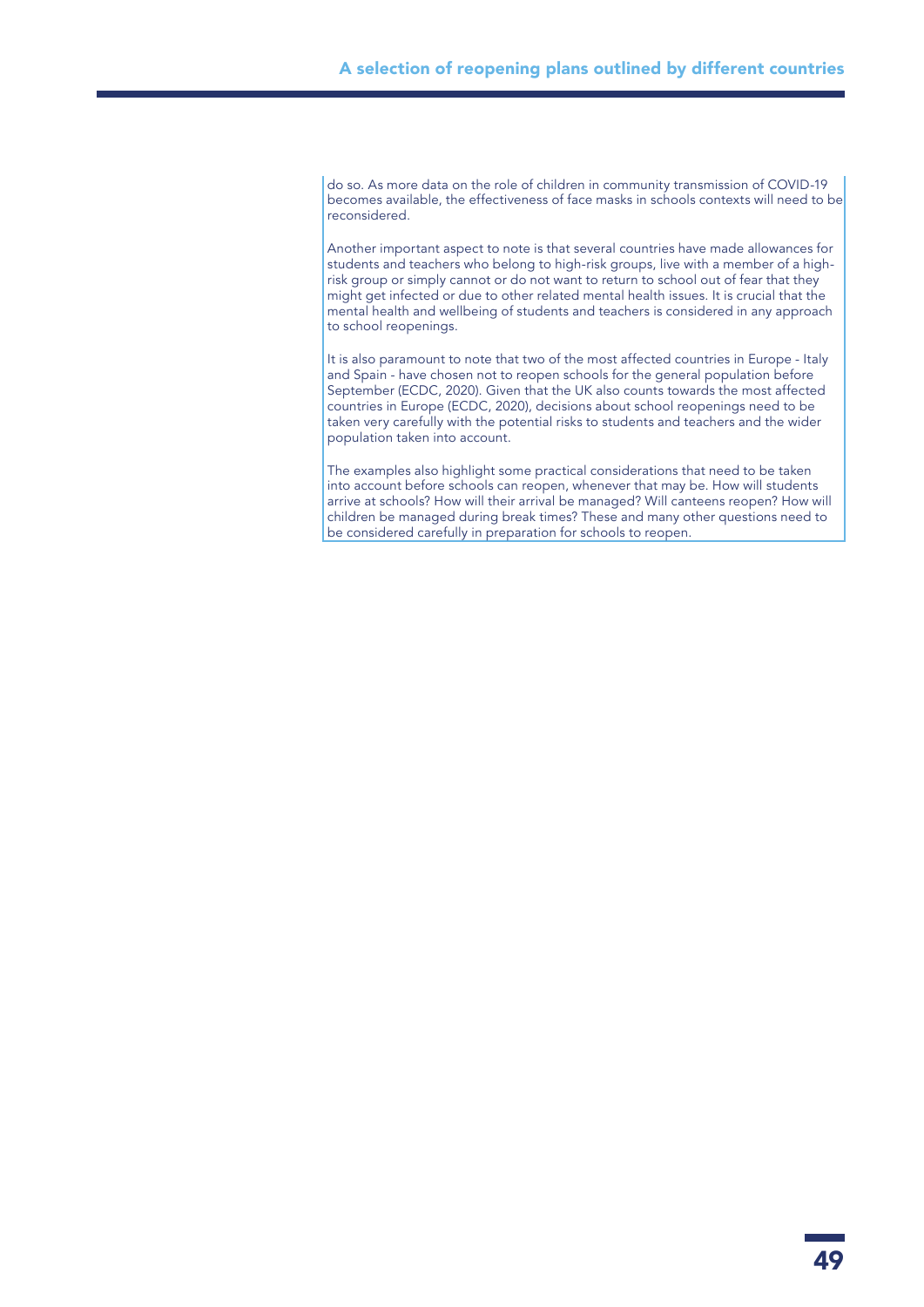## Conclusion

This report clearly shows that school closures can be an effective part of a more comprehensive approach to pandemic control. However, they come at high academic and socio-emotional costs, particularly for the most vulnerable students. It is therefore understandable that countries aim to reopen schools as soon as it is safe to do so. However, it is clear that school reopenings should not be rushed, in order to avoid a second wave of infections, and that they need to be planned carefully. A staggered return to schools with priority given to younger students, those at transition points in their education, the most vulnerable and those approaching high-stakes exams, appears to be the approach favoured by most countries and the German Academy of Sciences Leopoldina.

While students' learning is undoubtedly important, their own and their teachers' physical and mental health needs to be taken into account when planning their return to schools. Schools cannot return to business as usual. It is important to remember that positive school environments can, over time, mitigate the negative impacts of natural disasters and pandemics (Barrett, Ausbrooks and Martinez-Cosio, 2012), but that students and school staff will need ongoing support and careful planning to successfully tackle the challenges that lie ahead.

Finally, and as the *Framework for Reopening Schools* (UNESCO et al., 2020) suggests, it is paramount to collect evidence on how students, parents and teachers are coping with the current situation, to inform plans about reopening. Such consultations should include stakeholders' views on the current situation, the practicalities around reopening schools, the feasibility of some suggestions such as the reduction of class sizes, which groups should be prioritised when schools reopen, the mental health of students and teachers and many other issues that were raised in this report. Teachers and headteachers are best placed to discuss with policy makers the space constraints in schools that might limit the possibility of smaller class sizes, potential safeguarding issues around reduced/staggered school days, or additional support staff who might be needed to safely manage staggered break times. As this report shows, the decision-making process around a return to school is highly complex and needs to take the best available evidence from a range of disciplines into account. But most importantly, it needs to weigh up the risks and benefits of school closures to ensure the health and wellbeing of all students and staff members.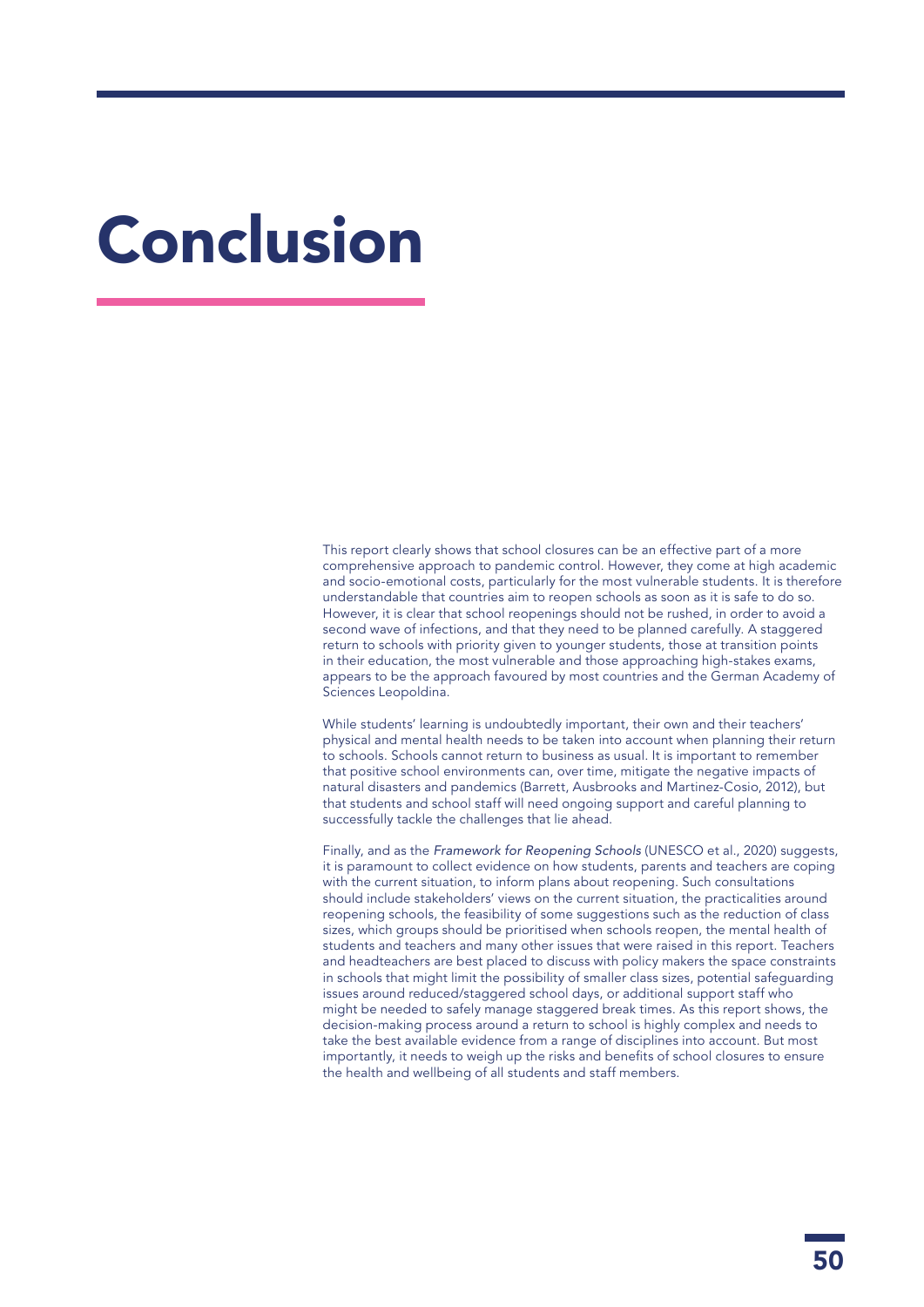## Recommendations

- Consider how best to support children from more disadvantaged backgrounds, who may have fallen disproportionately further behind than their less disadvantaged peers. This support may involve ensuring they have the means to access online learning, supporting students in accessing equipment and materials needed for home learning, or providing additional individual or group tuition.
- Ensure that distance learning practices include features of effective teaching such as clear explanations, scaffolding and feedback, as well as opportunities for safe peer interaction where possible.
- Take opportunities to support and quide students in becoming more independent learners, such as providing checklists, plans and opportunities to reflect on their learning.
- Consider which subjects are likely to be affected most by a lack of face-to-face instruction and how this can be mitigated both during school closures and once schools reopen. Research suggests that particularly affected areas of study may be spelling, grammar, reading, maths and physics but other subjects such as arts, philosophy or psychology might provide students with opportunities to process past events and thus be particularly beneficial in the current context.
- Communicate with the future year groups and schools that students are transitioning to, in order to identify and fill any missed gaps in the curriculum which could leave students vulnerable. For example, ensure that students who may have missed their sex and relationships education in Year 6 receive this when they transition to secondary school.
- Support parents in monitoring and looking after their child/children's mental wellbeing. This includes directing parents toward expert advice and resources on recognising and responding to stress/trauma and building resilience.
- Increase opportunities in the curriculum, and in school routines and structures, to promote socio-emotional learning.
- Create emotionally supportive environments for returning pupils and staff by being attuned to their feelings, creating a positive, inclusive atmosphere and promoting self-regulation.
- Consider the training and guidance teachers and other school staff will need to best support students who have suffered bereavement, stress and/or trauma.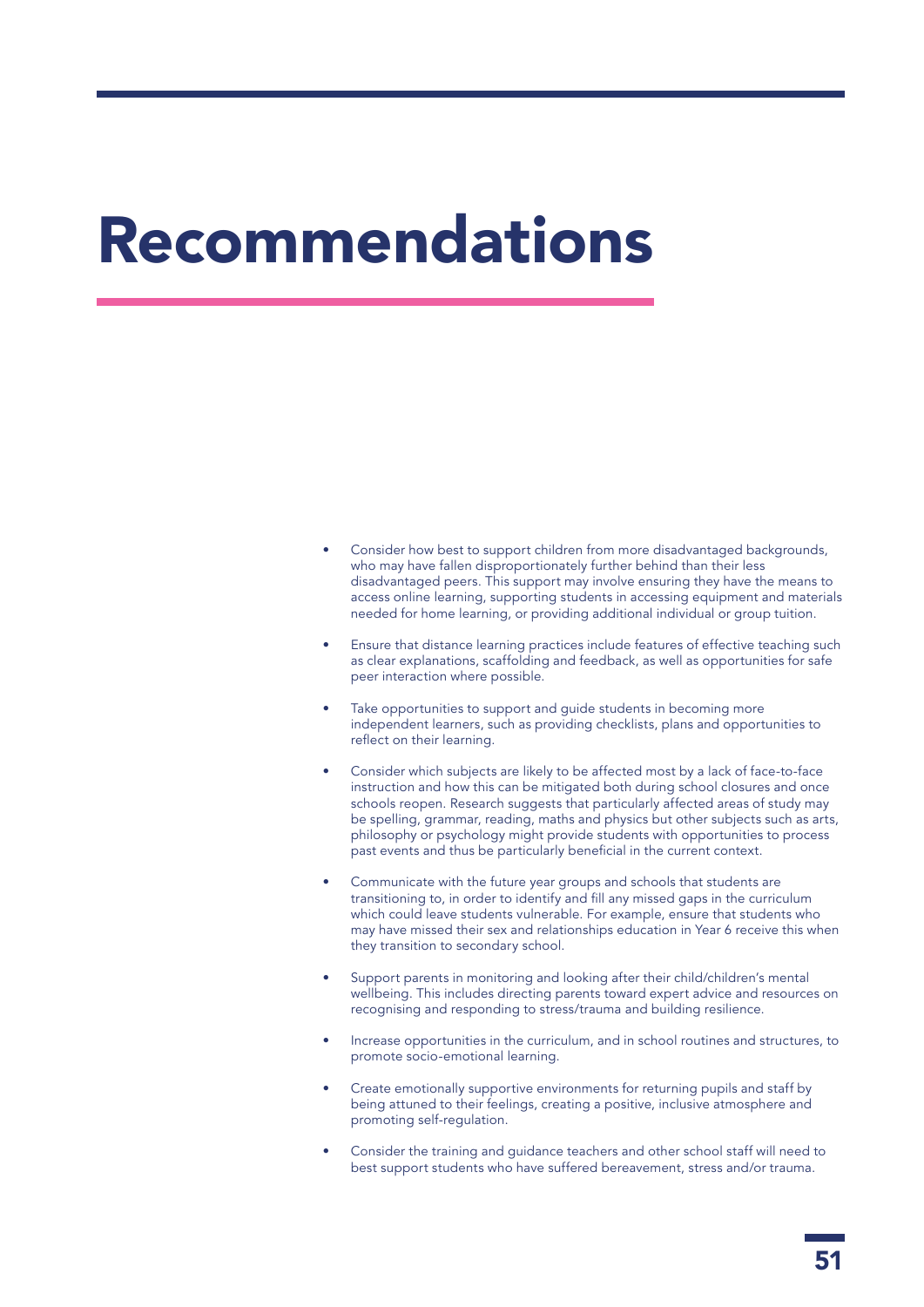- Be aware of secondary trauma and ensure teachers and other school staff have access to support structures which enable them to look after their own mental health.
- Clearly, the health of both students and staff including those in vulnerable groups - and of their family members need to be taken into account in any consideration of opening schools, as well as the role of school closures in controlling the spread of the virus. Different approaches are being taken to this internationally, with some of the most affected countries choosing to close schools until September because of ongoing concerns over health risks.
- Make sure to consider the practical implications of social distancing measures in schools and how these might differ and be adhered to by age group.
- Practitioners should be consulted to ensure that any approach to school reopenings takes the practicalities of schools into account.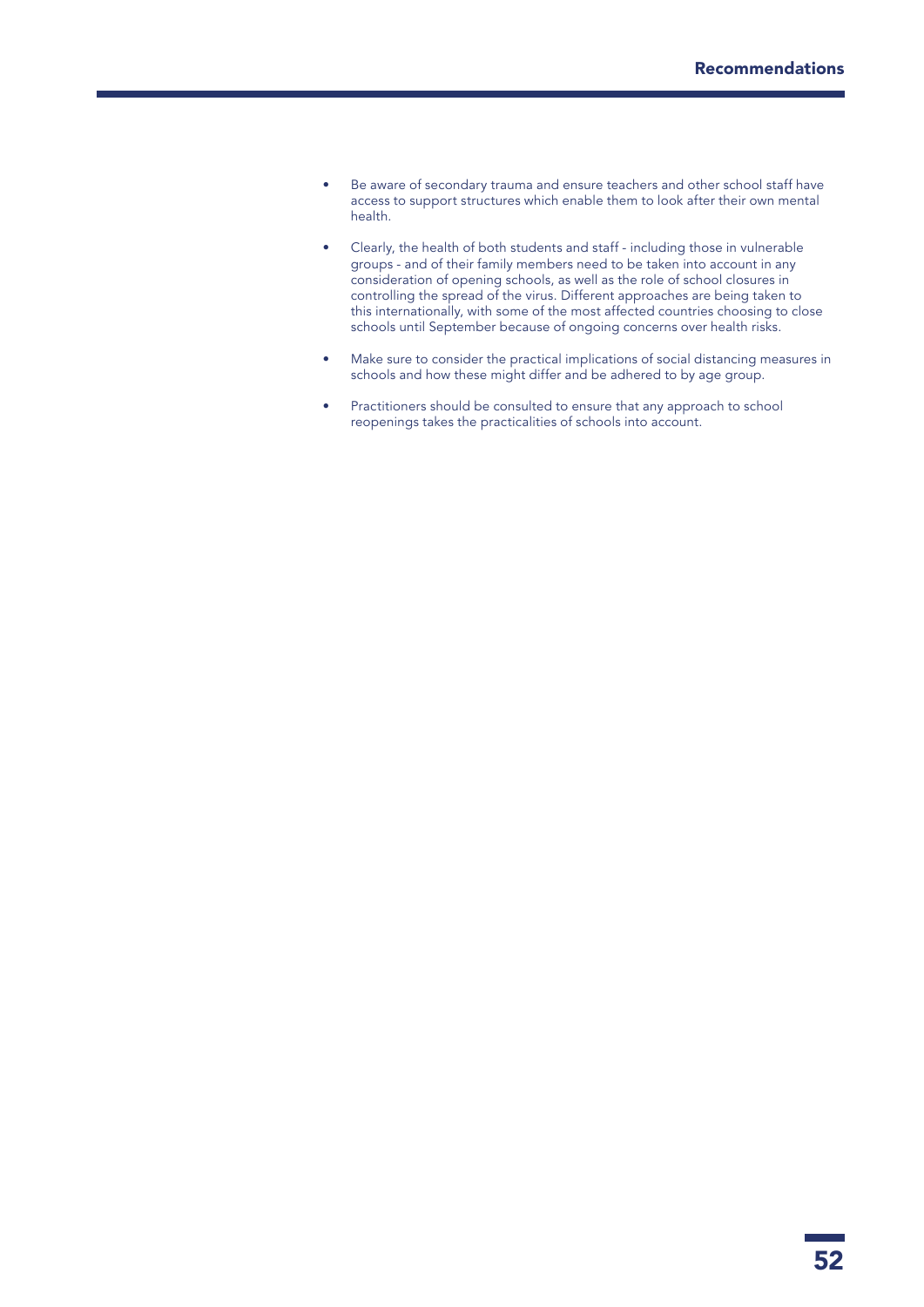# Further Reading

#### The impact of absence, summer learning loss and school closures

Centre for Education Policy and Equalising Opportunities (CEPEO) (2020) Briefing [note: School absences and pupil achievement.](https://repec-cepeo.ucl.ac.uk/cepeob/cepeobn1.pdf) London: UCL.

Kuhfeld M and Tarasawa B (2020) [The COVID-19 slide: What summer learning loss](https://www.nwea.org/content/uploads/2020/04/Collaborative-Brief_Covid19-Slide-APR20.pdf)  [can tell us about the potential impact of school closures on student academic](https://www.nwea.org/content/uploads/2020/04/Collaborative-Brief_Covid19-Slide-APR20.pdf)  [achievement.](https://www.nwea.org/content/uploads/2020/04/Collaborative-Brief_Covid19-Slide-APR20.pdf) Portland: NWEA.

Quinn D and Polikoff M (2020) [Summer learning loss: What is it, and what can we do](https://www.brookings.edu/research/summer-learning-loss-what-is-it-and-what-can-we-do-about-it/)  [about it? W](https://www.brookings.edu/research/summer-learning-loss-what-is-it-and-what-can-we-do-about-it/)ashington, DC: Brookings.

Menzies L (2020) [Supporting vulnerable young people through Covid: How can we](https://cfey.org/wp-content/uploads/2020/04/Supporting-Vulnerable-Young-People-through-Covid-19.-Menzies-L.-2020-3.pdf)  [work together to take on the challenge?](https://cfey.org/wp-content/uploads/2020/04/Supporting-Vulnerable-Young-People-through-Covid-19.-Menzies-L.-2020-3.pdf) Centre for Education and Youth and Ambition Institute.

Holt-White E (2020) Examination cancellation: The impact of COVID-19 on students. London: The Sutton Trust.

#### Online and distance learning

Education Endowment Foundation (EEF) (2020) [Best evidence on supporting students](https://educationendowmentfoundation.org.uk/covid-19-resources/best-evidence-on-supporting-students-to-learn-remotely)  [to learn remotely.](https://educationendowmentfoundation.org.uk/covid-19-resources/best-evidence-on-supporting-students-to-learn-remotely) London: EEF.

Hodges C, Moore S, Lockee B et al. (2020) [The difference between emergency remote](https://er.educause.edu/articles/2020/3/the-difference-between-emergency-remote-teaching-and-online-learning)  [teaching and online learning](https://er.educause.edu/articles/2020/3/the-difference-between-emergency-remote-teaching-and-online-learning). EDUCAUSE Review.

Rowland M (2020) [Distance learning through the lens of disadvantaged pupils.](https://researchschool.org.uk/unity/news/distance-learning-through-the-lens-of-disadvantaged-pupils/) Unity Research School.

#### Wellbeing and mental health guidance and research projects

Cowburn A and Blow M (2017) [Wise up: Prioritising wellbeing in schools.](https://youngminds.org.uk/media/1428/wise-up-prioritising-wellbeing-in-schools.pdf) Young Minds.

University of Oxford (2020) [COVID-19's impact on youth mental health the focus of](http://www.ox.ac.uk/news/2020-03-30-covid-19s-impact-youth-mental-health-focus-new-research)  [new research.](http://www.ox.ac.uk/news/2020-03-30-covid-19s-impact-youth-mental-health-focus-new-research) Oxford, University of Oxford.

Holmes EA, O'Connor RC, Hugh Perry VV et al. (2020) Multidisciplinary research [priorities for the COVID-19 pandemic: a call for action for mental health science](https://www.thelancet.com/pdfs/journals/lanpsy/PIIS2215-0366(20)30168-1.pdf). Lancet Psychiatry.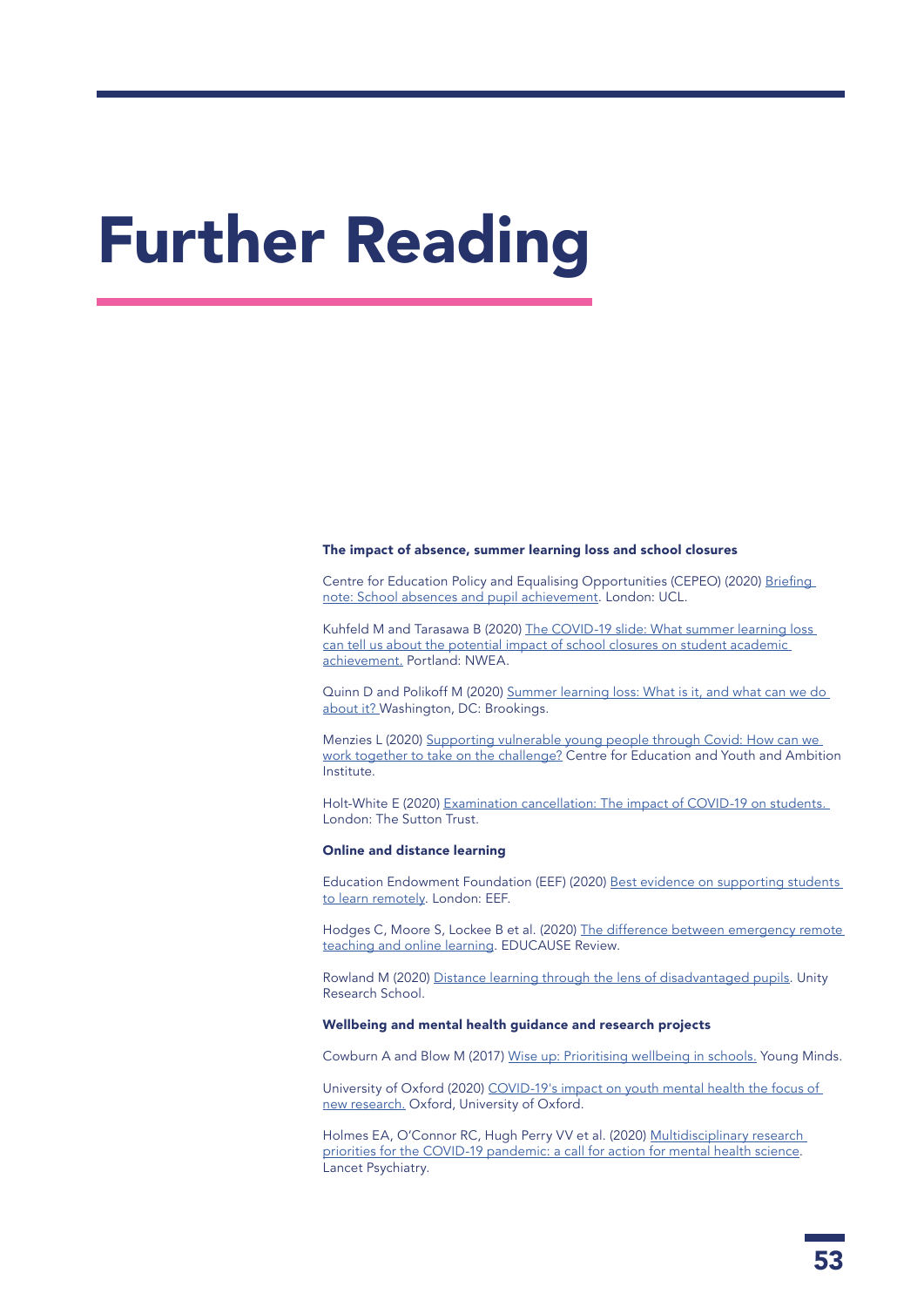### Supporting children with grief, stress and trauma

Child Bereavement UK [Supporting bereaved children and young people.](https://www.childbereavementuk.org/supporting-bereaved-children-and-young-people)

Cruse Bereavement [Care Get help – for schools.](https://www.cruse.org.uk/get-help/for-schools)

Winston's Wish Supporting children through coronavirusSupporting children through [coronavirus.](https://www.winstonswish.org/coronavirus/) 

The National Child Traumatic Stress Network (NCTSN) (2008) [Child trauma toolkit for](https://wmich.edu/sites/default/files/attachments/u57/2013/child-trauma-toolkit.pdf)  [educators.](https://wmich.edu/sites/default/files/attachments/u57/2013/child-trauma-toolkit.pdf) NCTSN

World Health Organization (WHO) [Helping children cope with stress during the 2019](https://www.who.int/docs/default-source/coronaviruse/helping-children-cope-with-stress-print.pdf?sfvrsn=f3a063ff_2) [nCoV outbreak](https://www.who.int/docs/default-source/coronaviruse/helping-children-cope-with-stress-print.pdf?sfvrsn=f3a063ff_2). WHO.

#### Other Chartered College of Teaching resources

Chartered College of Teaching (2020) [TeachTogether – sign up today!](https://chartered.college/teachtogether/) 

Chartered College of Teaching (2020) [COVID-19 support: Supporting and connecting](https://my.chartered.college/resources/covid-19-support/)  [you and your colleagues](https://my.chartered.college/resources/covid-19-support/).

Scutt C (2020) Online, distance and home learning: Selected reading.

Chartered College of Teaching (2020) [COVID-19 support: Compact Guides.](https://my.chartered.college/resources/compact-guides/covid-19-compact-guides/)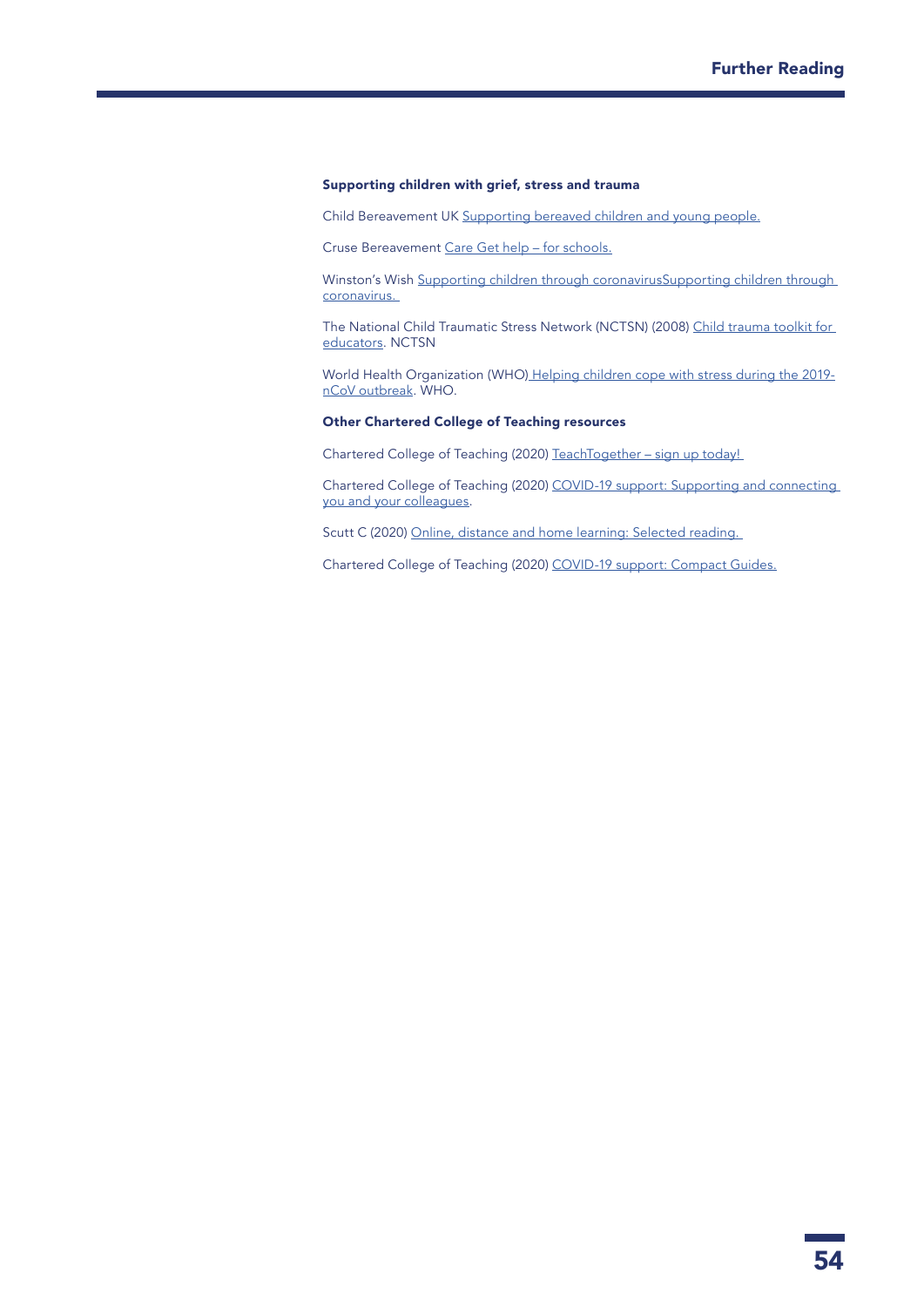## References

- Administration for Children and Families (ACF) (n.d.[\) Secondary traumatic stress What](https://www.acf.hhs.gov/trauma-toolkit/secondary-traumatic-stress)  [is secondary traumatic stress?](https://www.acf.hhs.gov/trauma-toolkit/secondary-traumatic-stress) Available at: [https://www.acf.hhs.gov/trauma-toolkit/](https://www.acf.hhs.gov/trauma-toolkit/secondary-traumatic-stress) [secondary-traumatic-stress](https://www.acf.hhs.gov/trauma-toolkit/secondary-traumatic-stress) (accessed 1 May 2020).
- Allen M, Mabry E, Mattrey M et al. (2004) Evaluating the effectiveness of distance learning: A comparison using meta-analysis. *Journal of communication* 54(3): 402–420.
- Allinder RM, Fuchs LS, Fuchs D et al. (1992) Effects of summer break on math and spelling performance as a function of grade level. *The Elementary School Journal* 92(4): 451–460.
- Alvarez D (2010) "I Had To Teach Hard": Traumatic conditions and teachers in post-Katrina classrooms. *The High School Journal* 94(1): 28–39.
- Aroob Iqbal S, Azevedo JP, Geven K et al. (2020[\)](https://blogs.worldbank.org/education/we-should-avoid-flattening-curve-education-possible-scenarios-learning-loss-during-school) [We should avoid flattening the curve in](https://blogs.worldbank.org/education/we-should-avoid-flattening-curve-education-possible-scenarios-learning-loss-during-school)  [education – Possible scenarios for learning loss during the school lockdowns.](https://blogs.worldbank.org/education/we-should-avoid-flattening-curve-education-possible-scenarios-learning-loss-during-school) Available at: [https://blogs.worldbank.org/education/we-should-avoid-flattening-curve-education](https://blogs.worldbank.org/education/we-should-avoid-flattening-curve-education-possible-scenarios-learning-loss-during-school)[possible-scenarios-learning-loss-during-school](https://blogs.worldbank.org/education/we-should-avoid-flattening-curve-education-possible-scenarios-learning-loss-during-school) (accessed 16 April 2020).
- Azzi-Huck K and Shmis T (2020[\)](https://blogs.worldbank.org/education/managing-impact-covid-19-education-systems-around-world-how-countries-are-preparing) [Managing the impact of COVID-19 on education systems](https://blogs.worldbank.org/education/managing-impact-covid-19-education-systems-around-world-how-countries-are-preparing)  [around the world: How countries are preparing, coping, and planning for recovery.](https://blogs.worldbank.org/education/managing-impact-covid-19-education-systems-around-world-how-countries-are-preparing) Available at: [https://blogs.worldbank.org/education/managing-impact-covid-19](https://blogs.worldbank.org/education/managing-impact-covid-19-education-systems-around-world-how-countries-are-preparing) [education-systems-around-world-how-countries-are-preparing](https://blogs.worldbank.org/education/managing-impact-covid-19-education-systems-around-world-how-countries-are-preparing) (accessed 16 April 2020).
- Balfanz R and Byrnes V (2012[\)](https://new.every1graduates.org/wp-content/uploads/2012/05/FINALChronicAbsenteeismReport_May16.pdf) [Chronic absenteeism: Summarizing what we know from](https://new.every1graduates.org/wp-content/uploads/2012/05/FINALChronicAbsenteeismReport_May16.pdf)  [nationally available data.](https://new.every1graduates.org/wp-content/uploads/2012/05/FINALChronicAbsenteeismReport_May16.pdf) Baltimore: Johns Hopkins University Center for Social Organization of Schools.
- Barrett EJ, Barron Ausbrooks CY and Martinez-Cosio M (2012) The tempering effect of schools on students experiencing a life-changing event: Teenagers and the Hurricane Katrina evacuation. *Urban Education* 47(1): 7–31.
- Baum N, Rahav G and Sharon M (2014) Heightened susceptibility to secondary traumatization: A meta-analysis of gender differences. *The American Journal of Orthopsychiatry* 84: 111–22.
- Beaglehole B, Bell C, Frampton C et al. (2016) The impact of the Canterbury earthquake on successful school leaving for adolescents. *Australian and New Zealand Journal of Public Health* 41(1): 70–73.
- Bi Q, Wu Y, Mei S, Ye C, Zu X et al. (2020) Epidemiology and transmission of COVID-19 in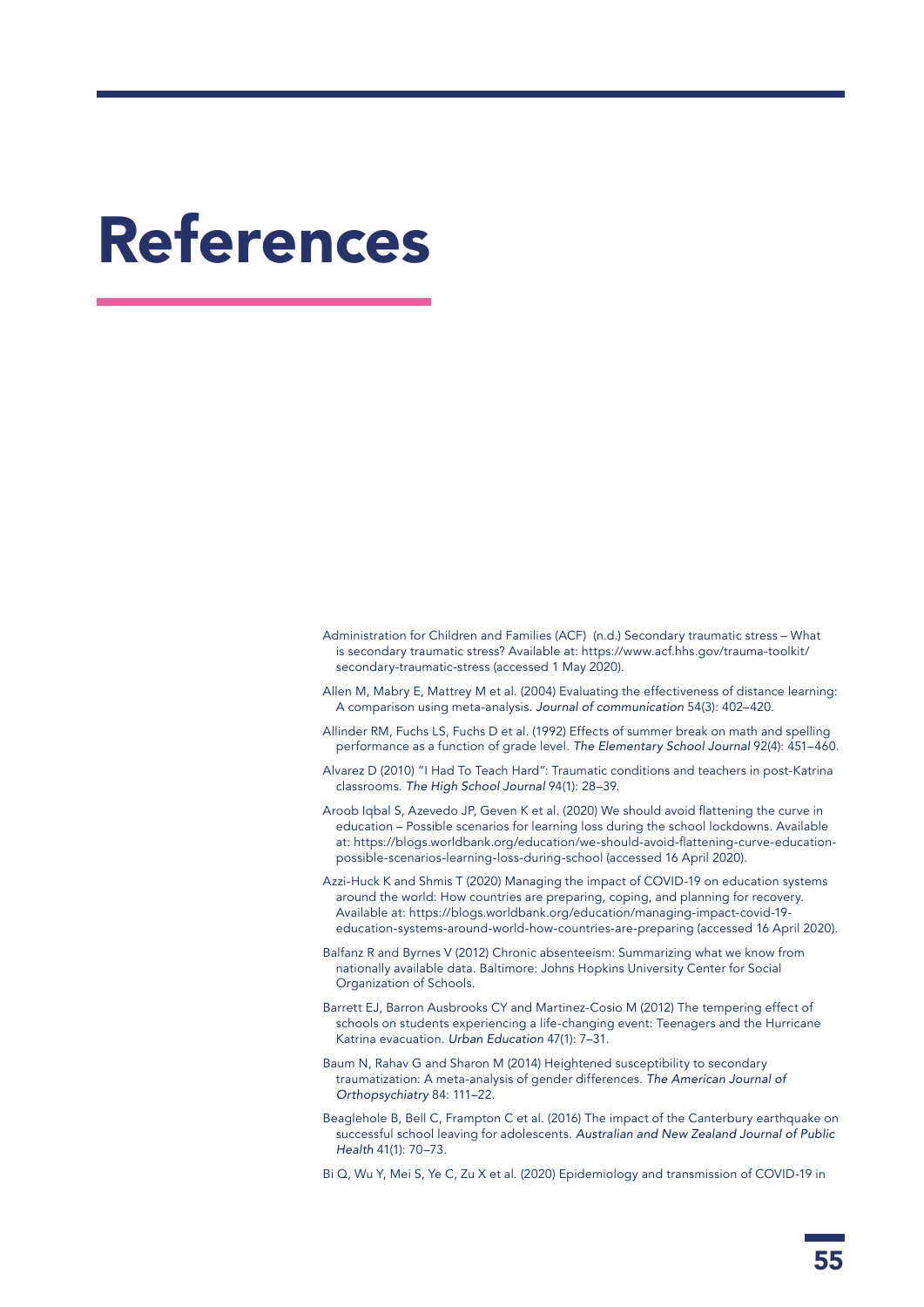391 cases and 1286 of their close contacts in Shenzhen, China: a retrospective cohort study. *The Lancet Infectious Diseases.* DOI: 10.1016/S1473-3099(20)30287-5.

- Bin Nafisah S, Alamery AH, Al Nafesa A et al. (2018) School closure during novel influenza: A systematic review. *Journal of Infectious Public Health* 11: 657–61.
- BMBWF Austrian Ministry of Education, Science and Research (2020a) Coronavirus (Covid-19): Hygienemassnahmen. Available at: [https://www.bmbwf.gv.at/Ministerium/](https://www.bmbwf.gv.at/Ministerium/Informationspflicht/corona/corona_schutz.html) [Informationspflicht/corona/corona\\_schutz.html](https://www.bmbwf.gv.at/Ministerium/Informationspflicht/corona/corona_schutz.html) (accessed 1 May 2020).
- BMBWF Austrian Ministry of Education, Science and Research (2020b) Coronavirus (COVID-19) Status quo – Schulen, Hochschulen, Universitaeten und Forschungsinstitutionen. Available at: [https://www.bmbwf.gv.at/Ministerium/](https://www.bmbwf.gv.at/Ministerium/Informationspflicht/corona/corona_status.html) [Informationspflicht/corona/corona\\_status.html](https://www.bmbwf.gv.at/Ministerium/Informationspflicht/corona/corona_status.html) (accessed 1 May 2020).
- Borntrager C, Caringi JC, van den Pol R et al. (2012) Secondary traumatic stress in school personnel. *Advances in School Mental Health Promotion* 5(1): 38–50.
- Bride BE (2004) The impact of providing psychosocial services to traumatized populations. *Stress, Trauma, and Crisis* 7(1): 29–46.
- Bride BE (2007) Prevalence of secondary traumatic stress among social workers. *Social Work* 52(1): 63–70.
- Broberg AO, Dyregrov A and Lilled L (2005) The Goteborg discotheque fire: Post traumatic stress, and school adjustment as reported by the primary victims 18 months later. *Journal of Child Psychology and Psychiatry* 46: 1279–1286.
- BR24 (2020) Merkel: Spielplätze, Museen und Zoos sollen wieder öffnen. *BR24*, 28 April, 20. Available at: [https://www.br.de/nachrichten/deutschland-welt/br24live-ab-16-45-uhr](https://www.br.de/nachrichten/deutschland-welt/br24live-ab-16-45-uhr-bund-und-laender-beraten-ueber-lockerungen,RxdJz8c)[bund-und-laender-beraten-ueber-lockerungen,RxdJz8c](https://www.br.de/nachrichten/deutschland-welt/br24live-ab-16-45-uhr-bund-und-laender-beraten-ueber-lockerungen,RxdJz8c) (accessed 4 May 2020).
- Burkam DT, Ready DD, Lee VE et al. (2004) Social-class differences in summer learning between kindergarten and first grade: Model specification and estimation. *Sociology of Education* 77(1): 1–31.
- Cai J, Xu J, Lin D et al. (2020) A case series of children with 2019 novel coronavirus infection: Clinical and epidemiological features. *Clinical Infectious Diseases*. Epub ahead of print. DOI: 10.1093/cid/ciaa198.
- Cauchemez S, Ferguson N, Wachtel C, et al. (2009) Closure of schools during an influenza pandemic. *The Lancet* 9(8): 473–481.
- Cheatley J, Vuik S, Devaux M et al. (2020) The effectiveness of non-pharmaceutical interventions in containing epidemics: A rapid review of the literature and quantitative assessment. *medRxiv.* Epub ahead of print. DOI: 10.1101/2020.04.06.20054197.
- Child Bereavement UK (2018) [Summary research report: Improving bereavement support](https://www.childbereavementuk.org/Handlers/Download.ashx?IDMF=fa7a443b-636d-4238-af12-accedec84419)  [in schools.](https://www.childbereavementuk.org/Handlers/Download.ashx?IDMF=fa7a443b-636d-4238-af12-accedec84419) Available at: [https://www.childbereavementuk.org/Handlers/Download.](https://www.childbereavementuk.org/Handlers/Download.ashx?IDMF=fa7a443b-636d-4238-af12-accedec84419) [ashx?IDMF=fa7a443b-636d-4238-af12-accedec84419](https://www.childbereavementuk.org/Handlers/Download.ashx?IDMF=fa7a443b-636d-4238-af12-accedec84419) (accessed 5 May 2020).
- Connolly MJ (2013) The impacts of the Canterbury earthquakes on educational inequalities and achievement in Christchurch secondary schools. Unpublished thesis, University of Canterbury. Available at:<https://ir.canterbury.ac.nz/handle/10092/7903>(accessed 4 May 2020).
- Cooper H, Nye B , Charlton K et al (1996). The effects of summer vacation on achievement test scores: A narrative and meta-analytic review. *Review of Educational Research* 66(3): 227–268.
- Cowling BJ, Lau EH, Lam CL et al. (2008) Effects of school closures, 2008 winter influenza season, Hong Kong. *Emerging Infectious Diseases* 14(10): 1660–1662.
- Cowling BJ, Ali ST, Ng TWY et al. (2020) Impact assessment of non-pharmaceutical interventions against COVID-19 and influenza in Hong Kong: An observational study. Epub ahead of print. *medRxiv* DOI: 10.1101/2020.03.12.20034660.
- Cruz AT and Zeichner SL (2020) COVID-19 in children: Initial characterization of the pediatric disease. *Pediatrics.* Epub ahead of print. DOI: 10.1542/peds.2020-0834.
- Cullinane C and Montacute R (2020[\)](https://www.suttontrust.com/wp-content/uploads/2020/04/COVID-19-Impact-Brief-School-Shutdown.pdf) [COVID-19 and social mobility impact brief #1: School](https://www.suttontrust.com/wp-content/uploads/2020/04/COVID-19-Impact-Brief-School-Shutdown.pdf)  [shutdown](https://www.suttontrust.com/wp-content/uploads/2020/04/COVID-19-Impact-Brief-School-Shutdown.pdf). Available at: https://www.suttontrust.com/wp-content/uploads/2020/04/ COVID-19-Impact-Brief-School-Shutdown.pdf (accessed 4 May 2020).

56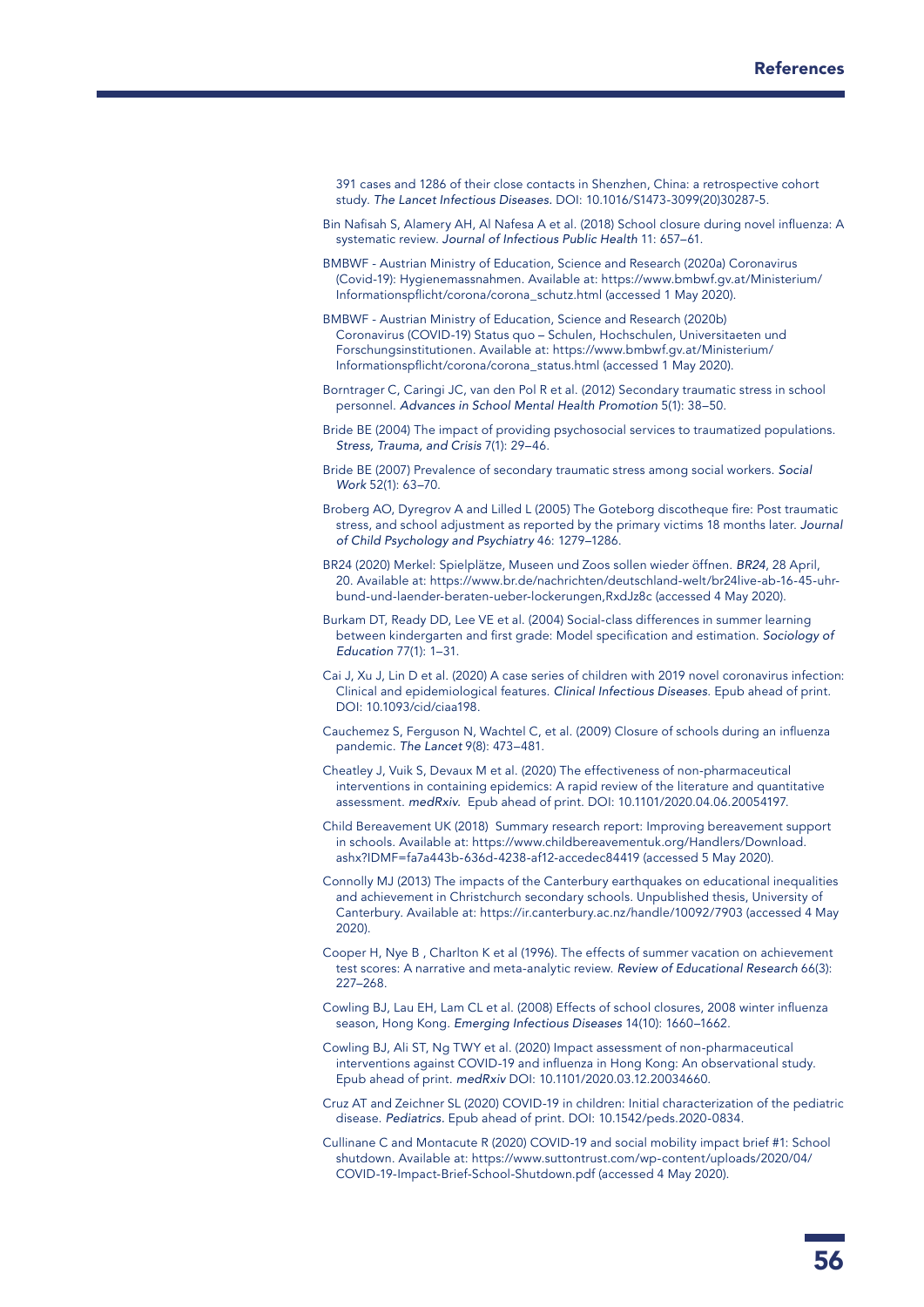- Cummings KP, Addante S, Swindell J et al. (2017) Creating supportive environments for children who have had exposure to traumatic events. *Journal of Child and Family Studies* 26(10): 2728–2741.
- Delfraissy JF, Atlani-Duault L, Benamouzig D et al. (2020a) [Avis n°6 du Conseil scientifique](https://solidarites-sante.gouv.fr/IMG/pdf/avis_conseil_scientifique_20_avril_2020.pdf)  [COVID-19 20 avril 2020](https://solidarites-sante.gouv.fr/IMG/pdf/avis_conseil_scientifique_20_avril_2020.pdf) sortie progressive de confinement prérequis et mesures phares. Available at: https://solidarites-sante.gouv.fr/IMG/pdf/avis\_conseil\_scientifique\_20 [avril\\_2020.pdf](https://solidarites-sante.gouv.fr/IMG/pdf/avis_conseil_scientifique_20_avril_2020.pdf) (accessed 3 May 2020)
- Delfraissy JF, Atlani-Duault L, Benamouzig D et al. (2020b) [Note du Conseil scientifique](https://solidarites-sante.gouv.fr/IMG/pdf/note_enfants_ecoles_environnements_familiaux_24_avri_2020.pdf)  [COVID-19 Enfants, écoles et environnement familial dans le contexte de la crise](https://solidarites-sante.gouv.fr/IMG/pdf/note_enfants_ecoles_environnements_familiaux_24_avri_2020.pdf)  [COVID-19](https://solidarites-sante.gouv.fr/IMG/pdf/note_enfants_ecoles_environnements_familiaux_24_avri_2020.pdf). Available at: https://solidarites-sante.gouv.fr/IMG/pdf/note\_enfants\_ecoles\_ environnements\_familiaux\_24\_avri\_2020.pdf (accessed 3 May 2020).
- Dong Y, Mo X, Hu Y et al. (2020) Epidemiology of COVID-19 among children in China. *Pediatrics.* Epub ahead of print. DOI: 10.1542/peds.2020-0702.
- Drosten C (2020a) Coronavirus update: NDR Info. Available at: https://www.ndr.de/ nachrichten/info/36-Die-Rolle-von-Kindern-ist-nicht-geklaert,audio674236.html (accessed 4 May 2020).
- Drosten C (2020b) Coronavirus update: NDR Info. Available at: https://www.ndr.de/ nachrichten/info/podcast4684.html (accessed 4 May 2020).
- Fregonara G (2020) Riapertura scuole materne e nido a giugno, ecco il piano del governo: niente giocattoli e gruppi da 3. *Corriere della sera.* Available at: [https://www.corriere.](https://www.corriere.it/scuola/primaria/20_aprile_30/niente-giocattoli-gruppi-tre-ecco-come-funziona-piano-infanzia-riaprire-asili-materne-giugno-aaed7d80-8acf-11ea-a2b6-e57bd451de7e.shtml?refresh_ce-cp) [it/scuola/primaria/20\\_aprile\\_30/niente-giocattoli-gruppi-tre-ecco-come-funziona](https://www.corriere.it/scuola/primaria/20_aprile_30/niente-giocattoli-gruppi-tre-ecco-come-funziona-piano-infanzia-riaprire-asili-materne-giugno-aaed7d80-8acf-11ea-a2b6-e57bd451de7e.shtml?refresh_ce-cp)[piano-infanzia-riaprire-asili-materne-giugno-aaed7d80-8acf-11ea-a2b6-e57bd451de7e.](https://www.corriere.it/scuola/primaria/20_aprile_30/niente-giocattoli-gruppi-tre-ecco-come-funziona-piano-infanzia-riaprire-asili-materne-giugno-aaed7d80-8acf-11ea-a2b6-e57bd451de7e.shtml?refresh_ce-cp) [shtml?refresh\\_ce-cp](https://www.corriere.it/scuola/primaria/20_aprile_30/niente-giocattoli-gruppi-tre-ecco-come-funziona-piano-infanzia-riaprire-asili-materne-giugno-aaed7d80-8acf-11ea-a2b6-e57bd451de7e.shtml?refresh_ce-cp) (accessed 5 May 2020).
- German Academy of Sciences Leopoldina (2020) Coronavirus-Pandemie Die Krise nachhaltig überwinden. Available at: [https://www.leopoldina.org/uploads/tx\\_](https://www.leopoldina.org/uploads/tx_leopublication/2020_04_13_Coronavirus-Pandemie-Die_Krise_nachhaltig_%C3%BCberwinden_final.pdf) [leopublication/2020\\_04\\_13\\_Coronavirus-Pandemie-Die\\_Krise\\_nachhaltig\\_überwinden\\_](https://www.leopoldina.org/uploads/tx_leopublication/2020_04_13_Coronavirus-Pandemie-Die_Krise_nachhaltig_%C3%BCberwinden_final.pdf) [final.pdf](https://www.leopoldina.org/uploads/tx_leopublication/2020_04_13_Coronavirus-Pandemie-Die_Krise_nachhaltig_%C3%BCberwinden_final.pdf) (accessed 4 May 2020).
- Gibbs L, Nursey J, Cook J et al. (2019) Delayed disaster impacts on academic performance of primary school children. *Child Development* 90(4): 1402–1412.
- Gleser CG, Green BL, Winget C (1981) *Prolonged Psychosocial Effects of Disaster: A Study of Buffalo Creek*. New York, NY: Academic Press.
- Goodman J (2015) In defense of snow days. *Education Next* 15(3): 64–69.
- Greinacher A, Derezza-Greeven C, Herzog W et al (2019) Secondary traumatization in first responders: A systematic review. *European Journal of Psychotraumatology* 10(1): 1562840.
- Grierson J (2020) UK domestic abuse helplines report surge in calls during lockdown. *The Guardian*, 9 April, 2020.
- Grosse SJ (2001) Children and Post Traumatic Stress Disorder: What Classroom Teachers Should Know. ERIC Digest. Available at: <https://www.ericdigests.org/2002-3/post.htm> (accessed 4 May 2020).
- Gudbjartsson DF, Helgasson A, Jonsson H et al. (2020) [Spread of SARS-CoV-2 in the](https://www.nejm.org/doi/full/10.1056/NEJMoa2006100)  [Icelandic population](https://www.nejm.org/doi/full/10.1056/NEJMoa2006100). *The New England Journal of Medicine.* Epub ahead of print. DOI: 10.1056/NEJMoa2006100.
- Halloran MR, Ferguson NM, Eubank S et al. (2008) Modelling targeted layered containment of an influenza pandemic in the United States. *Proceedings of the Natural Academy of Science USA* 105: 4639–4644.
- Hattie J (2020) Visible Learning Effect Sizes When Schools Are Closed: What Matters and What Does Not. OPSOA & PCODE. Available at: [https://opsoa.org/application/](https://opsoa.org/application/files/2215/8689/0389/Infuences-during-Corona-JH-article.pdf ) [files/2215/8689/0389/Infuences-during-Corona-JH-article.pdf](https://opsoa.org/application/files/2215/8689/0389/Infuences-during-Corona-JH-article.pdf ) (accessed 6 May 2020).
- Hensel JM, Ruiz C, Finney C et al (2015) Meta-analysis of risk factors for secondary traumatic stress in therapeutic work with trauma victims. *Journal of Traumatic Stres*s 28(2): 83–91.
- Hodges C, Moore S, Lockee B et al. (2020) The difference between emergency remote teaching and online learning. *Educause Review*. Available at: [https://er.educause.edu/](https://er.educause.edu/articles/2020/3/the-difference-between-emergency-remote-teaching-and-online-learning) [articles/2020/3/the-difference-between-emergency-remote-teaching-and-online-](https://er.educause.edu/articles/2020/3/the-difference-between-emergency-remote-teaching-and-online-learning)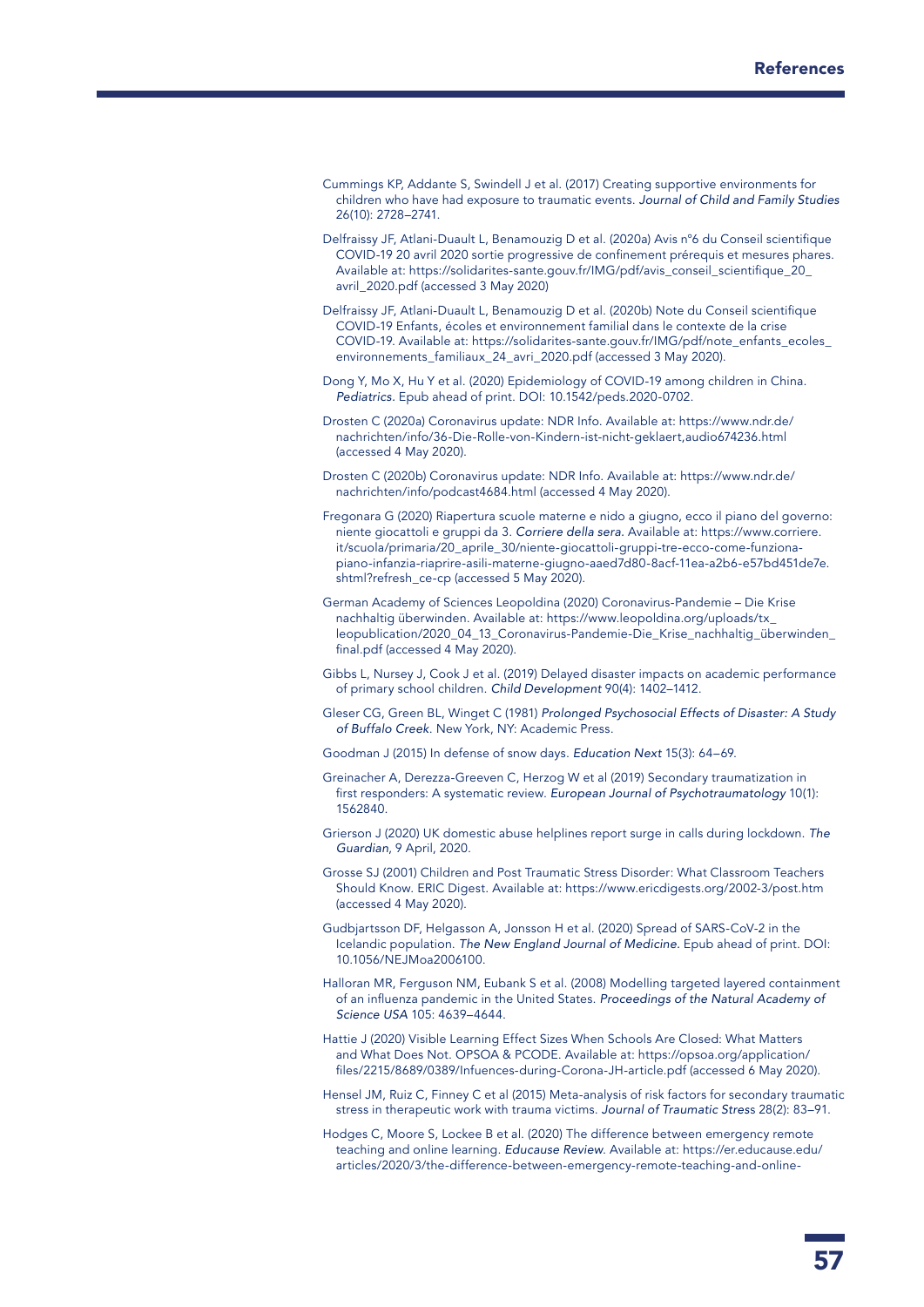[learning](https://er.educause.edu/articles/2020/3/the-difference-between-emergency-remote-teaching-and-online-learning) (accessed 4 May 2020).

- Holmes EA, O'Connor RC, Perry VH et al. (2020) Multidisciplinary research priorities for the COVID-19 pandemic: A call for action for mental health science. *Lancet Psychiatry*. Available at: [https://www.thelancet.com/journals/lanpsy/article/PIIS2215-0366\(20\)30168-](https://www.thelancet.com/journals/lanpsy/article/PIIS2215-0366(20)30168-1/fulltext) [1/fulltext](https://www.thelancet.com/journals/lanpsy/article/PIIS2215-0366(20)30168-1/fulltext) (accessed 5 May 2020).
- Home Affairs Committee (2020) Alarming signs of rising domestic abuse require urgent Government response. Available at: https://committees.parliament.uk/committee/83/ home-affairs-committee/news/146162/alarming-signs-of-rising-domestic-abuse-requireurgent-government-response/ (accessed 1 May 2020).
- Homeland Security Council (2006) [National strategy for pandemic influenza:](https://www.cdc.gov/flu/pandemic-resources/pdf/pandemic-influenza-implementation.pdf)  [Implementation plan.](https://www.cdc.gov/flu/pandemic-resources/pdf/pandemic-influenza-implementation.pdf) Available at: [https://www.cdc.gov/flu/pandemic-resources/pdf/](https://www.cdc.gov/flu/pandemic-resources/pdf/pandemic-influenza-implementation.pdf) [pandemic-influenza-implementation.pdf](https://www.cdc.gov/flu/pandemic-resources/pdf/pandemic-influenza-implementation.pdf) (accessed 4 May 2020).
- Hydon SP (2016) Exploring the prevalence and mitigating variables of secondary traumatic stress in K-12 educators. Unpublished Thesis, University of Southern California.
- IQWiG (2017) [Depression: What is burnout?](https://www.ncbi.nlm.nih.gov/books/NBK279286/) Available at: [https://www.ncbi.nlm.nih.gov/](https://www.ncbi.nlm.nih.gov/books/NBK279286/) [books/NBK279286/](https://www.ncbi.nlm.nih.gov/books/NBK279286/) (accessed 4 May 2020).
- Italian Ministry of Education (2020) Esame di Stato. Available at: [https://www.istruzione.it/](https://www.istruzione.it/esame_di_stato/index.shtml) [esame\\_di\\_stato/index.shtml](https://www.istruzione.it/esame_di_stato/index.shtml) (accessed 5 May 2020).
- Jackson C, Mangtani P, Vynnycky E et al. (2014a) Impact of school closures on an influenza pandemic: Scientific evidence base review. London: Public Health England.
- Jackson C, Mangtani P, Hawker J et al (2014b) The effects of school closures on influenza outbreaks and pandemics: Systematic review of simulation studies. *PLoS One 9*. DOI: 10.1371/journal.pone.0097297.
- Jackson C, Vynnycky E, Mangtani P (2016) The relationship between school holidays and transmission of influenza in England and Wales. *American Journal of Epidemiology* 184: 644–51.
- Jaycox LH, Langley AK, Stein BD et al (2009) Support for Students Exposed to Trauma: A Pilot Study. *School Mental Health* 1(2): 49–60.
- Jaycox LH, Cohen JA, Mannarino AP et al (2010) Children's mental health care following Hurricane Katrina: A field trial of trauma-focused psychotherapies. *Journal of Traumatic Stress* 23(2): 223–231.
- Jaycox LH Langley AK, Hoover SA (2018) *[Cognitive Behavioural Intervention for Trauma in](https://www.rand.org/content/dam/rand/pubs/tools/TL200/TL272/RAND_TL272.pdf)  [Schools \(CBITS\)](https://www.rand.org/content/dam/rand/pubs/tools/TL200/TL272/RAND_TL272.pdf)*. Santa Monica, California: RAND Corporation.
- Jones LK and Cureton JL (2014) Trauma redefined in the DSM-5: Rationale and implications for counseling practice. *Professional Counselor* 4(3). Available at: [https://tpcjournal.](https://tpcjournal.nbcc.org/2014/07/03/trauma-redefined-in-the-dsm-5-rationale-and-implications-for-counseling-practice/) [nbcc.org/2014/07/03/trauma-redefined-in-the-dsm-5-rationale-and-implications-for](https://tpcjournal.nbcc.org/2014/07/03/trauma-redefined-in-the-dsm-5-rationale-and-implications-for-counseling-practice/)[counseling-practice/](https://tpcjournal.nbcc.org/2014/07/03/trauma-redefined-in-the-dsm-5-rationale-and-implications-for-counseling-practice/) (accesseed 4 May 2020).
- Jones TC, Mühlemann B, Veith T et al (2020[\)](https://virologie-ccm.charite.de/fileadmin/user_upload/microsites/m_cc05/virologie-ccm/dateien_upload/Weitere_Dateien/analysis-of-SARS-CoV-2-viral-load-by-patient-age.pdf) [An analysis of SARS-CoV-2 viral load by patient](https://virologie-ccm.charite.de/fileadmin/user_upload/microsites/m_cc05/virologie-ccm/dateien_upload/Weitere_Dateien/analysis-of-SARS-CoV-2-viral-load-by-patient-age.pdf)  [age](https://virologie-ccm.charite.de/fileadmin/user_upload/microsites/m_cc05/virologie-ccm/dateien_upload/Weitere_Dateien/analysis-of-SARS-CoV-2-viral-load-by-patient-age.pdf). Available at: [https://virologie-ccm.charite.de/fileadmin/user\\_upload/microsites/m\\_](https://virologie-ccm.charite.de/fileadmin/user_upload/microsites/m_cc05/virologie-ccm/dateien_upload/Weitere_Dateien/analysis-of-SARS-CoV-2-viral-load-by-patient-age.pdf) [cc05/virologie-ccm/dateien\\_upload/Weitere\\_Dateien/analysis-of-SARS-CoV-2-viral-load](https://virologie-ccm.charite.de/fileadmin/user_upload/microsites/m_cc05/virologie-ccm/dateien_upload/Weitere_Dateien/analysis-of-SARS-CoV-2-viral-load-by-patient-age.pdf)[by-patient-age.pdf](https://virologie-ccm.charite.de/fileadmin/user_upload/microsites/m_cc05/virologie-ccm/dateien_upload/Weitere_Dateien/analysis-of-SARS-CoV-2-viral-load-by-patient-age.pdf) (accessed 4 May 2020).
- Kelso JK, Milne GJ, Kelly H (2009) Simulation suggests that rapid activation of social distancing can arrest epidemic development due to a novel strain of influenza. *BMC Public Health* 9(117) DOI: 10.1186/1471-2458-9-117.
- Kataoka SH, Stein BD, Jaycox LH et al. (2003) A school-based mental health program for traumatized Latino immigrant children. *Journal of the American Academy of Child and Adolescent Psychiatry* 42(3): 311–318.
- Kataoka S, Jaycox LH, Wong M et al. (2011) Effects on school outcomes in low-income minority youth: Preliminary findings from a community-partnered study of a school-based trauma intervention. *Ethnicity and Disease* 21: S1-71–S1-77.
- Kataoka S, Langley AK, Wong M et al. (2012) Responding to students with posttraumatic stress disorder in schools. *Child and Adolescent Psychiatric Clinics* 21(1): 119–13.
- Kuhfeld M (2018) [Summer learning loss: What we know and what we're learning](https://www.nwea.org/blog/2018/summer-learning-loss-what-we-know-what-were-learning/). Available at: [https://www.nwea.org/blog/2018/summer-learning-loss-what-we-know-what-were-](https://www.nwea.org/blog/2018/summer-learning-loss-what-we-know-what-were-learning/)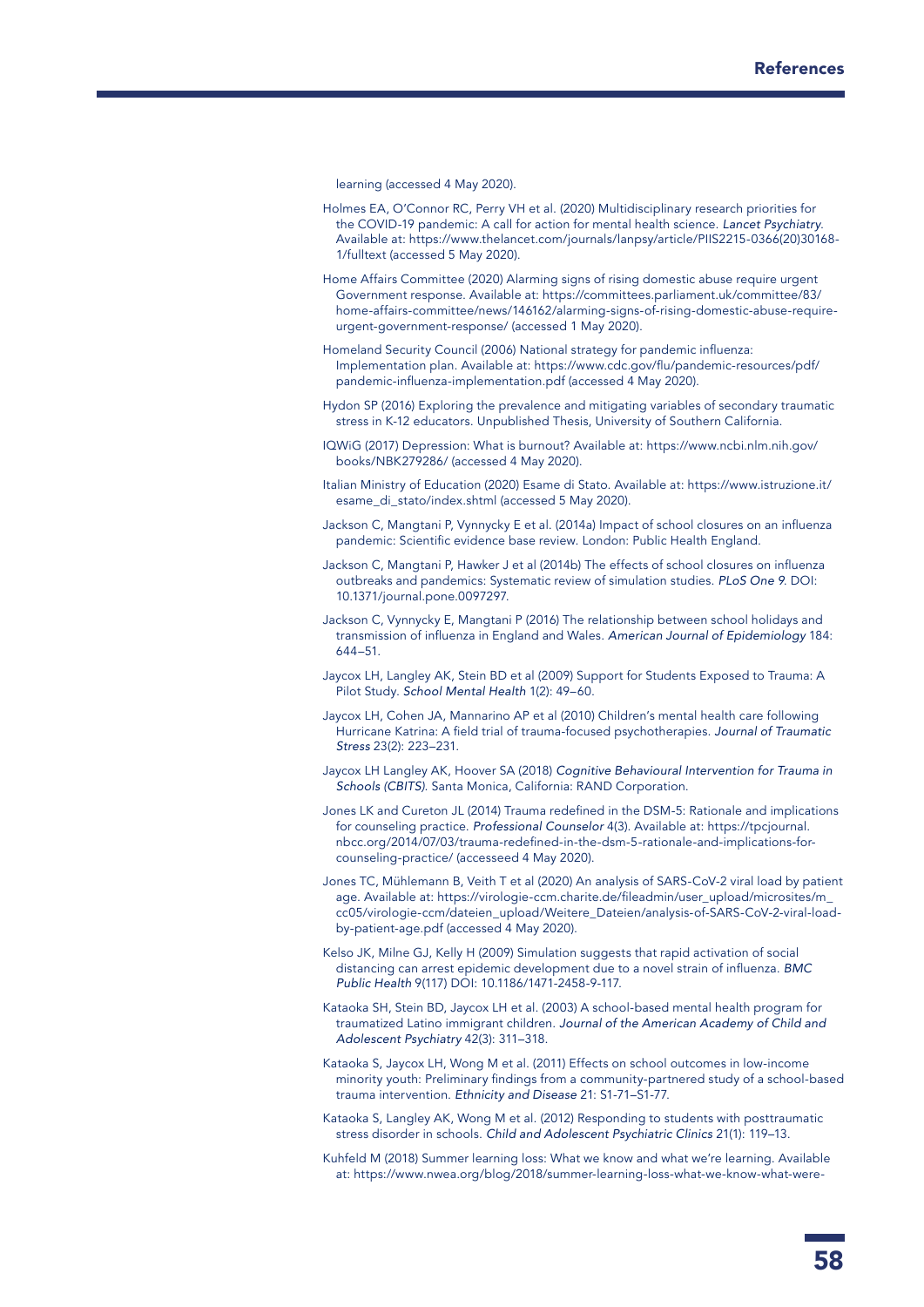[learning/](https://www.nwea.org/blog/2018/summer-learning-loss-what-we-know-what-were-learning/) (accessed on 27 April 2020).

- Kuhfeld M and Tarasawa B (2020) [The COVID-19 slide: What summer learning loss can tell](https://www.nwea.org/content/uploads/2020/04/Collaborative-Brief_Covid19-Slide-APR20.pdf)  [us about the potential impact of school closures on student academic achievement](https://www.nwea.org/content/uploads/2020/04/Collaborative-Brief_Covid19-Slide-APR20.pdf). Collaborative for Student Growth: Brief. Available at: [https://www.nwea.org/blog/2018/](https://www.nwea.org/blog/2018/summer-learning-loss-what-we-know-what-were-learning/) [summer-learning-loss-what-we-know-what-were-learning/](https://www.nwea.org/blog/2018/summer-learning-loss-what-we-know-what-were-learning/) (accessed 3 May 2020).
- Lee BY, Brown ST, Cooley P et al. (2010) Simulating school closure strategies to mitigate an influenza epidemic. *Journal of Public Health Management and Practice:* 16(3): 252–61.
- Lindahl M (2001[\) Summer learning and the effect of schooling: Evidence from Sweden,](https://www.econstor.eu/bitstream/10419/21112/1/dp262.pdf) IZA Discussion Papers, No. 262, Institute for the Study of Labor (IZA), Bonn. Available at: <http://hdl.handle.net/10419/21112>(accessed 4 May 2020).
- Li Z, Ge J, Yang M, et al. (2020) [Vicarious traumatization in the general public, members,](https://www.sciencedirect.com/science/article/pii/S0889159120303093)  [and non-members of medical teams aiding in COVID-19 control](https://www.sciencedirect.com/science/article/pii/S0889159120303093). *Brain, Behaviour and Immunity.* Epub ahead of print. DOI: 10.1016/j.bbi.2020.03.007.
- Liberman J, Levin V, Luna-Bazaldua D et al. (2020) [High-stakes school exams during](https://blogs.worldbank.org/education/high-stakes-school-exams-during-covid-19-coronavirus-what-best-approach)  [COVID-19 \(Coronavirus\): What is the best approach?](https://blogs.worldbank.org/education/high-stakes-school-exams-during-covid-19-coronavirus-what-best-approach) Available at: [https://blogs.](https://blogs.worldbank.org/education/high-stakes-school-exams-during-covid-19-coronavirus-what-best-approach) [worldbank.org/education/high-stakes-school-exams-during-covid-19-coronavirus-what](https://blogs.worldbank.org/education/high-stakes-school-exams-during-covid-19-coronavirus-what-best-approach)[best-approach](https://blogs.worldbank.org/education/high-stakes-school-exams-during-covid-19-coronavirus-what-best-approach) (accessed 16 April 2020).
- Lucas B and De Benito E (2020) [Government advisors support reopening Spanish](https://english.elpais.com/society/2020-04-17/government-advisors-support-reopening-spanish-schools-in-september.html)  [schools in September.](https://english.elpais.com/society/2020-04-17/government-advisors-support-reopening-spanish-schools-in-september.html) *El Pais*, 17 April 2020. Available at: [https://english.elpais.com/](https://english.elpais.com/society/2020-04-17/government-advisors-support-reopening-spanish-schools-in-september.html) [society/2020-04-17/government-advisors-support-reopening-spanish-schools-in](https://english.elpais.com/society/2020-04-17/government-advisors-support-reopening-spanish-schools-in-september.html)[september.html](https://english.elpais.com/society/2020-04-17/government-advisors-support-reopening-spanish-schools-in-september.html) (accessed online on 3 May 2020).
- Lupien SJ, McEwen BS, Gunnar MR et al. (2009). Effects of stress throughout the lifespan on the brain, behaviour and cognition. *Nature Reviews Neuroscience* 10(6): 434–445.
- Marcotte DE and Hemelt SW (2007[\)](http://ftp.iza.org/dp2923.pdf) [Unscheduled School Closings and Student](http://ftp.iza.org/dp2923.pdf)  [Performance. Discussion paper Number 2923.](http://ftp.iza.org/dp2923.pdf) Forschungsinstitut zur Zukunft der Arbeit - Institute for the Study of Labor. Available at: <http://ftp.iza.org/dp2923.pdf>(accessed 4 May 2020).
- Markel H, Lipman HB, Navarro JA et al. (2007) Nonpharmaceutical interventions implemented by US cities during the 1918-1919 influenza pandemic. *JAMA* 298(6): 644–54.
- McFarlane AC and Van Hooff M (2009) Impact of childhood exposure to a natural disaster on adult mental health: 20-year longitudinal follow-up study. *British Journal of Psychiatry* 195: 142–148.
- McLaughlin C, Lytje M, Holliday C (2019[\)](https://www.winstonswish.org/wp-content/uploads/2019/06/COCB.pdf) [Consequences of childhood bereavement in the](https://www.winstonswish.org/wp-content/uploads/2019/06/COCB.pdf)  [context of the British school system](https://www.winstonswish.org/wp-content/uploads/2019/06/COCB.pdf)[.](https://www.winstonswish.org/wp-content/uploads/2019/06/COCB.pdf) Available at: [https://www.winstonswish.org/wp](https://www.winstonswish.org/wp-content/uploads/2019/06/COCB.pdf)[content/uploads/2019/06/COCB.pdf](https://www.winstonswish.org/wp-content/uploads/2019/06/COCB.pdf) (accessed 5 May 2020).
- Meadors P, Lamson A, Swanson M et al. (2009) Secondary Traumatisation in Pediatric Healthcare Providers: Compassion Fatigue, Burnout, and Secondary Traumatic Stress. *Omega* 60(2): 103–128.
- Minahan J (2019) Trauma-Informed Teaching Strategies. *Educational Leadership* 77(2): 30–35.
- Moore JL, Dickson-Deane C, Galyen K (2011) e-learning, online learning and distance learning environments: Are they the same? *Internet and Higher Education* 2: 129–135.
- Moreno JM and Gortazar L (2020[\) Schools' readiness for digital learning in the eyes of](https://blogs.worldbank.org/education/schools-readiness-digital-learning-eyes-principals-analysis-pisa-2018-and-its)  [principals. An analysis from PISA 2018 and its implications for the COVID19 \(Coronavirus\)](https://blogs.worldbank.org/education/schools-readiness-digital-learning-eyes-principals-analysis-pisa-2018-and-its)  [crisis response](https://blogs.worldbank.org/education/schools-readiness-digital-learning-eyes-principals-analysis-pisa-2018-and-its). Available at: [https://blogs.worldbank.org/education/schools-readiness](https://blogs.worldbank.org/education/schools-readiness-digital-learning-eyes-principals-analysis-pisa-2018-and-its)[digital-learning-eyes-principals-analysis-pisa-2018-and-its](https://blogs.worldbank.org/education/schools-readiness-digital-learning-eyes-principals-analysis-pisa-2018-and-its) (accessed 16 April 2020).
- Morin V (2020) Réouverture des écoles: Edouard Philippe et Jean-Michel Blanquer ont délégué une partie des décisions aux collectivités locales. Le Monde, 29 April 2020.
- Myers K and Thomasson MA (2017[\) Paralyzed by Panic: Measuring the Effect of School](https://www.nber.org/papers/w23890.pdf)  [Closures during the 1916 Polio Pandemic on Educational Attainment](https://www.nber.org/papers/w23890.pdf). Working Paper 23890. National Bureau of Economic Research. Available at: [https://www.nber.org/](https://www.nber.org/papers/w23890.pdf) [papers/w23890.pdf](https://www.nber.org/papers/w23890.pdf) (accessed 4 May 2020).

The National Child Traumatic Stress Network (n.d.[\) Secondary Traumatic Stress](https://www.nctsn.org/trauma-informed-care/secondary-traumatic-stress). Available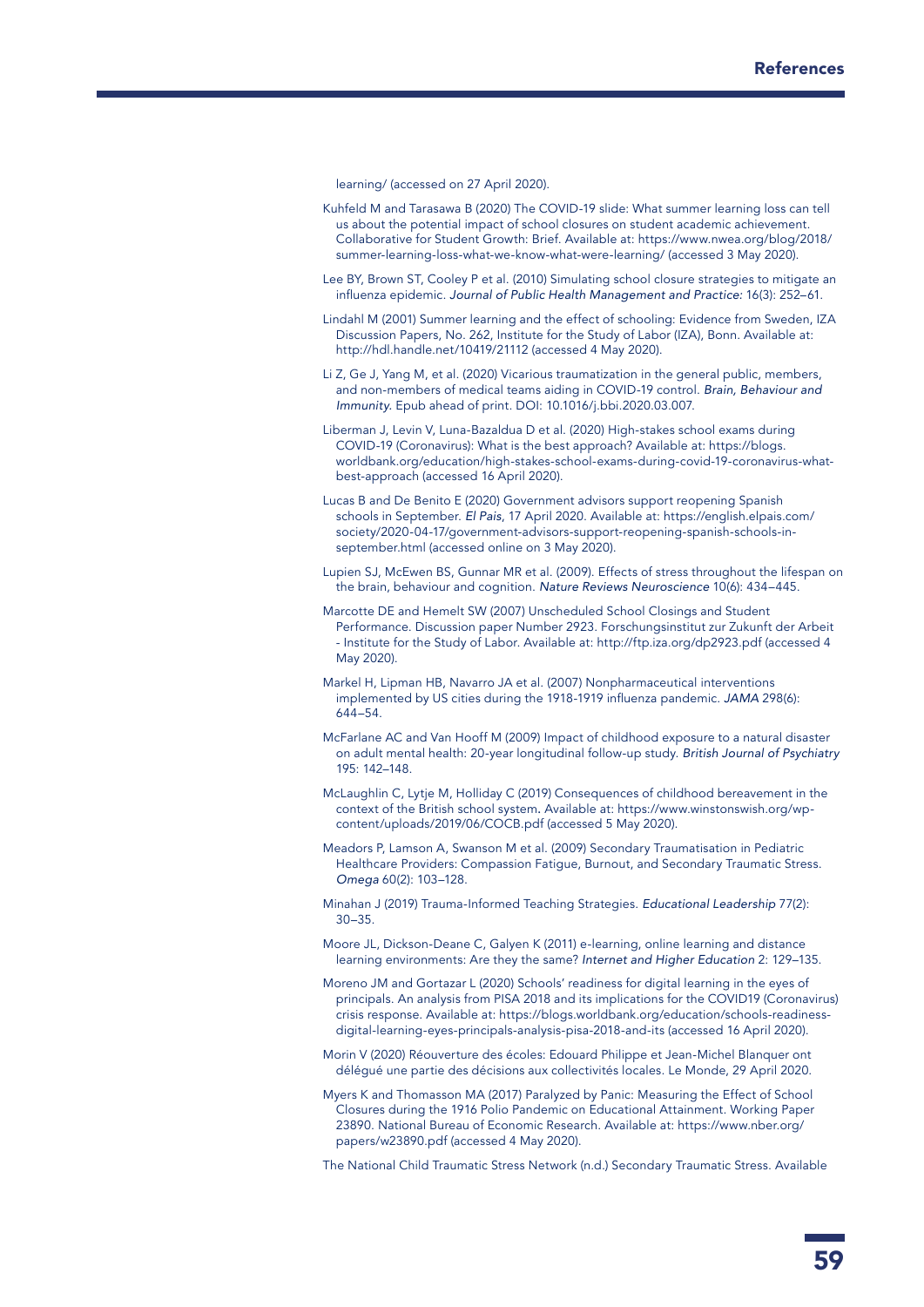at:<https://www.nctsn.org/trauma-informed-care/secondary-traumatic-stress>(accessed 28 April 2020).

New Zealand Ministry of Health (2017) [New Zealand Influenza Pandemic Plan: A framework](https://www.health.govt.nz/publication/new-zealand-influenza-pandemic-plan-framework-action)  [for action.](https://www.health.govt.nz/publication/new-zealand-influenza-pandemic-plan-framework-action) Available at: [https://www.health.govt.nz/publication/new-zealand-influenza](https://www.health.govt.nz/publication/new-zealand-influenza-pandemic-plan-framework-action)[pandemic-plan-framework-action](https://www.health.govt.nz/publication/new-zealand-influenza-pandemic-plan-framework-action) (accessed 1 May 2020).

Oberle E and Schonert-Reichl KA (2016) Stress contagion in the classroom? The link between classroom teacher burnout and morning cortisol in elementary school students. *Social Science & Medicine* 159: 30–37.

- Office of National Statistics (2020) Coronavirus (COVID-19) Infection Survey pilot: England, 14 May 2020. Available at: https://www.ons.gov.uk/ peoplepopulationandcommunity/healthandsocialcare/conditionsanddiseases/bulletins/ coronaviruscovid19infectionsurveypilot/england14may2020 (accessed on 14 May 2020).
- Ogimi C, Englund JA, Bradford MC et al. (2019) Characteristics and outcomes of coronavirus infection in children: The role of viral factors and an immunocompromised state. *Journal of the Pediatric Infectious Diseases Society* 8(1): 21–28.
- Osofsky JD, Putnam FW and Lederman C (2008) How to maintain emotional health when working with trauma. *Juvenile and Family Court Journal* 59(4): 91–102.
- [Pérez-Pereira M,](https://www.ncbi.nlm.nih.gov/pubmed/?term=P%C3%A9rez-Pereira%20M%5BAuthor%5D&cauthor=true&cauthor_uid=23156914) [Tinajero C,](https://www.ncbi.nlm.nih.gov/pubmed/?term=Tinajero%20C%5BAuthor%5D&cauthor=true&cauthor_uid=23156914) [Rodriguez MS](https://www.ncbi.nlm.nih.gov/pubmed/?term=Rodriguez%20MS%5BAuthor%5D&cauthor=true&cauthor_uid=23156914) et al. (2012) Academic effects of the Prestige oil spill disaster. *Spanish Journal of Psychology* 15(3): 1055–68.
- Pfefferbaum RL, Fairbrother G, Brandt EN et al. (2004a) Teachers in the aftermath of terrorism: A case study of one New York City school. *Family and Community Health* 27: 250–259.
- Pfefferbaum B, Pfefferbaum RL, Gurwithc RH et al. (2004b) Teachers' Psychological Reactions 7 Weeks After the 1995 Oklahoma City Bombing. *American Journal of Orthopsychiatry* 74: 263–271.
- Public Health England (2014) [Pandemic Influenza Response Plan](https://assets.publishing.service.gov.uk/government/uploads/system/uploads/attachment_data/file/344695/PI_Response_Plan_13_Aug.pdf). Available at: [https://](https://assets.publishing.service.gov.uk/government/uploads/system/uploads/attachment_data/file/344695/PI_Response_Plan_13_Aug.pdf) [assets.publishing.service.gov.uk/government/uploads/system/uploads/attachment\\_data/](https://assets.publishing.service.gov.uk/government/uploads/system/uploads/attachment_data/file/344695/PI_Response_Plan_13_Aug.pdf) [file/344695/PI\\_Response\\_Plan\\_13\\_Aug.pdf](https://assets.publishing.service.gov.uk/government/uploads/system/uploads/attachment_data/file/344695/PI_Response_Plan_13_Aug.pdf) (accessed 1 May 2020).
- Rashid H, Ridda I, King C et al. (2015) Evidence compendium and advice on social distancing and other related measures for response to an influenza pandemic. *Paediatric Respiratory Review* 16: 119–26.
- Sadique MZ, Adams E and Edmunds W (2008) Estimating the costs of school closure for mitigating an influenza pandemic. *BMC Public Health* 8(135).
- Scheeringa MS, Zeanah CH, Myers L et al. (2003) New findings on alternative criteria for PTSD in preschool children. *Journal of the American Academy of Child & Adolescent Psychiatry* 42(5): 561-570.
- Schober B, Lüftenegger M, Spiel C et al. (2020) [Lernen unter COVID-19 Bedingungen: Erste](https://lernencovid19.univie.ac.at/fileadmin/user_upload/p_lernencovid19/Zwischenergebnisse_Schueler_innen.pdf)  [Ergebnisse Schuler\\*innen](https://lernencovid19.univie.ac.at/fileadmin/user_upload/p_lernencovid19/Zwischenergebnisse_Schueler_innen.pdf). Available at: [https://lernencovid19.univie.ac.at/fileadmin/](https://lernencovid19.univie.ac.at/fileadmin/user_upload/p_lernencovid19/Zwischenergebnisse_Schueler_innen.pdf) [user\\_upload/p\\_lernencovid19/Zwischenergebnisse\\_Schueler\\_innen.pdf](https://lernencovid19.univie.ac.at/fileadmin/user_upload/p_lernencovid19/Zwischenergebnisse_Schueler_innen.pdf) (accessed 5 May 2020).
- Setti I, Lourel M and Argentero P (2016) The role of affective commitment and perceived social support in protecting emergency workers against burnout and vicarious traumatization. *Traumatology* 22(4): 261–270.
- Shafer L (2016) What Makes SEL Work? An effective social-emotional learning program has to be a whole-school initiative. Available at: [https://www.gse.harvard.edu/news/uk/16/07/](https://www.gse.harvard.edu/news/uk/16/07/what-makes-sel-work) [what-makes-sel-work](https://www.gse.harvard.edu/news/uk/16/07/what-makes-sel-work) (accessed 23 April 2020).
- Shannon MP, Lonigan CJ, Finch AJ Jr et al. (1994) Children exposed to disaster: I. Epidemiology of post-traumatic symptoms and symptom profiles. *Journal of the American Association of Child and Adolescent Psychiatry* 33: 80–93.
- Shinwell J and Defeyter MA (2017) Investigation of summer learning loss in the UK implications for holiday club Provision. *Frontiers in public health* 5: 270.
- Sims S (2020) [Briefing Note: School Absences and Pupil Achievement](https://repec-cepeo.ucl.ac.uk/cepeob/cepeobn1.pdf). UCL. Available at: <https://repec-cepeo.ucl.ac.uk/cepeob/cepeobn1.pdf> (accessed 5 May 2020).

Smilde-van den Doel DA, Smit C and Wolleswinkel-van den Bosch JH (2006) School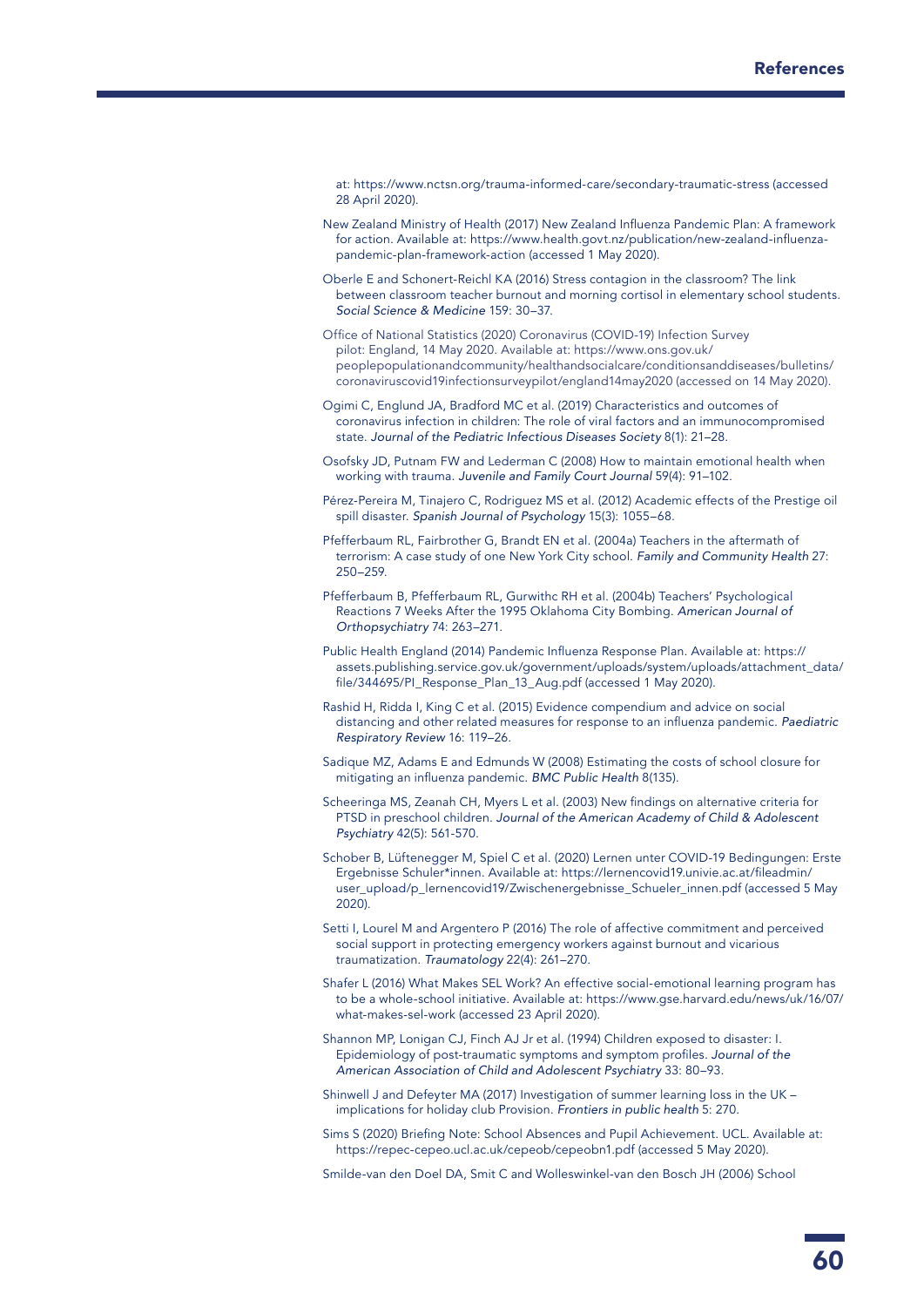performance and social-emotional behavior of primary school children before and after a disaster. *Pediatrics* 118: e1311–e1320.

- Stein BD, Jaycox LH, Kataoka SH, et al. (2003) A mental health intervention for schoolchildren exposed to violence: a randomized controlled trial. *JAMA* 290(5):603–611.
- Tan BY, Chew NW, Lee GK et al. (2020) Psychological Impact of the COVID-19 Pandemic on Health Care Workers in Singapore. *Annals of Internal Medicine.* DOI: [https://doi.](https://doi.org/10.7326/M20-1083) [org/10.7326/M20-1083](https://doi.org/10.7326/M20-1083)
- Tagesschau (2020) Vor den Sommerferien wieder zur Schule. Available at: [https://www.](https://www.tagesschau.de/inland/corona-schulen-105.html) [tagesschau.de/inland/corona-schulen-105.html](https://www.tagesschau.de/inland/corona-schulen-105.html) (accessed 4 May 2020).
- TES (2020) Reopening schools: lessons from Denmark and China. Available at: [https://www.](https://www.tes.com/news/coronanvirus-reopened-schools-show-new-normal) [tes.com/news/coronanvirus-reopened-schools-show-new-normal](https://www.tes.com/news/coronanvirus-reopened-schools-show-new-normal) (accessed 4 May 2020).
- The Lancet Editorial (2020) [Pandemic School Closures: Risks and Opportunities](https://www.thelancet.com/journals/lanchi/article/PIIS2352-4642(20)30105-X/fulltext). Available at: [https://www.thelancet.com/journals/lanchi/article/PIIS2352-4642\(20\)30105-X/fulltext](https://www.thelancet.com/journals/lanchi/article/PIIS2352-4642(20)30105-X/fulltext) (accessed 1 May 2020).
- [Thormar SB,](https://www.ncbi.nlm.nih.gov/pubmed/?term=Thormar%20SB%5BAuthor%5D&cauthor=true&cauthor_uid=20699716) [Gersons BP](https://www.ncbi.nlm.nih.gov/pubmed/?term=Gersons%20BP%5BAuthor%5D&cauthor=true&cauthor_uid=20699716), [Juen B](https://www.ncbi.nlm.nih.gov/pubmed/?term=Juen%20B%5BAuthor%5D&cauthor=true&cauthor_uid=20699716) et al. (2010) The mental health impact of volunteering in a disaster setting: a review. *Journal of Nervous Mental Disorders* 198(8): 529–38.
- UNESCO, United Nations Children's Fund, World Bank, World Food Programmes (2020) [Framework for Reopening Schools](https://unesdoc.unesco.org/ark:/48223/pf0000373348). Available at: https://www.unicef.org/documents/ framework-reopening-schools (accessed 3 May 2020).
- UNESCO (2020a[\) COVID-19 Education disruption and response.](https://en.unesco.org/covid19/educationresponse) Available at: [https://](https://en.unesco.org/covid19/educationresponse) [en.unesco.org/covid19/educationresponse](https://en.unesco.org/covid19/educationresponse) (accessed 1 May 2020).
- UNESCO (2020b[\) Exams and assessments in COVID-19 crisis: fairness at the centre.](https://en.unesco.org/news/exams-and-assessments-covid-19-crisis-fairness-centre) Available at: [https://en.unesco.org/news/exams-and-assessments-covid-19-crisis-fairness](https://en.unesco.org/news/exams-and-assessments-covid-19-crisis-fairness-centre)[centre](https://en.unesco.org/news/exams-and-assessments-covid-19-crisis-fairness-centre) (accessed 1 May 2020).
- UNICEF, WHO and IFRC (2020) Key Messages and Actions for COVID-19 Prevention and Control in Schools. Available at: [https://www.who.int/docs/default-source/coronaviruse/](https://www.who.int/docs/default-source/coronaviruse/key-messages-and-actions-for-covid-19-prevention-and-control-in-schools-march-2020.pdf?sfvrsn=baf81d52_4) [key-messages-and-actions-for-covid-19-prevention-and-control-in-schools-march-2020.](https://www.who.int/docs/default-source/coronaviruse/key-messages-and-actions-for-covid-19-prevention-and-control-in-schools-march-2020.pdf?sfvrsn=baf81d52_4) [pdf?sfvrsn=baf81d52\\_4](https://www.who.int/docs/default-source/coronaviruse/key-messages-and-actions-for-covid-19-prevention-and-control-in-schools-march-2020.pdf?sfvrsn=baf81d52_4) (accessed 4 May 2020).
- Viner RM, Russell SJ, Croker H et al. (2020) School closure and management practices during coronavirus outbreaks including COVID-19: a rapid systematic review. *The Lancet*  4(5): 397–4040.
- Vogel S and Schwabe L (2016) Learning and memory under stress: implications for the classroom. *Science of Learning* 1(1): 1–10.
- Winston's Wish (2020[\) Coronavirus: How schools can support grieving pupils.](https://www.winstonswish.org/coronavirus-schools-support-children-young-people/) Available at:<https://www.winstonswish.org/coronavirus-schools-support-children-young-people/> (accessed 5 May 2020).
- Wolmer L, Hamiel D, Barchas JD et al. (2011) Teacher-delivered resilience-focused intervention in schools with traumatized children following the second Lebanon War. *Journal of Traumatic Stress* 24:309–316.
- World Bank (2020) [World Bank Education and COVID-19. Available at: https://www.](https://www.worldbank.org/en/data/interactive/2020/03/24/world-bank-education-and-covid-19) [worldbank.org/en/data/interactive/2020/03/24/world-bank-education-and-covid-19](https://www.worldbank.org/en/data/interactive/2020/03/24/world-bank-education-and-covid-19) (accessed 1 May 2020).
- World Health Organisation (WHO) (2020) Mental health and psychological resilience during the COVID-19 pandemic. Available at: [http://www.euro.who.int/en/health-topics/health](http://www.euro.who.int/en/health-topics/health-emergencies/coronavirus-covid-19/news/news/2020/3/mental-health-and-psychological-resilience-during-the-covid-19-pandemic)[emergencies/coronavirus-covid-19/news/news/2020/3/mental-health-and-psychological](http://www.euro.who.int/en/health-topics/health-emergencies/coronavirus-covid-19/news/news/2020/3/mental-health-and-psychological-resilience-during-the-covid-19-pandemic)[resilience-during-the-covid-19-pandemic](http://www.euro.who.int/en/health-topics/health-emergencies/coronavirus-covid-19/news/news/2020/3/mental-health-and-psychological-resilience-during-the-covid-19-pandemic) (accessed 1 May 2020).
- YoungMinds (2020) Coronavirus: Impact on young people with mental health needs. Available at: [https://youngminds.org.uk/media/3708/coronavirus-report\\_march2020.pdf](https://youngminds.org.uk/media/3708/coronavirus-report_march2020.pdf) (accessed 5 May 2020).
- Zhang J, Zhang Y, Du C et al. (2016) Prevalence and risk factors of posttraumatic stress disorder among teachers 3 months after the Lushan earthquake: A cross-sectional study. *Medicine* 95(29). DOI: 10.1097/MD.0000000000004298.
- Zhang J, Litvinova M, Liang Y et al. (2020) Changes in contact patterns shape the dynamics of the COVID-19 outbreak in China. *Science*. Epub ahead of print. DOI: 10.1126/science.

61